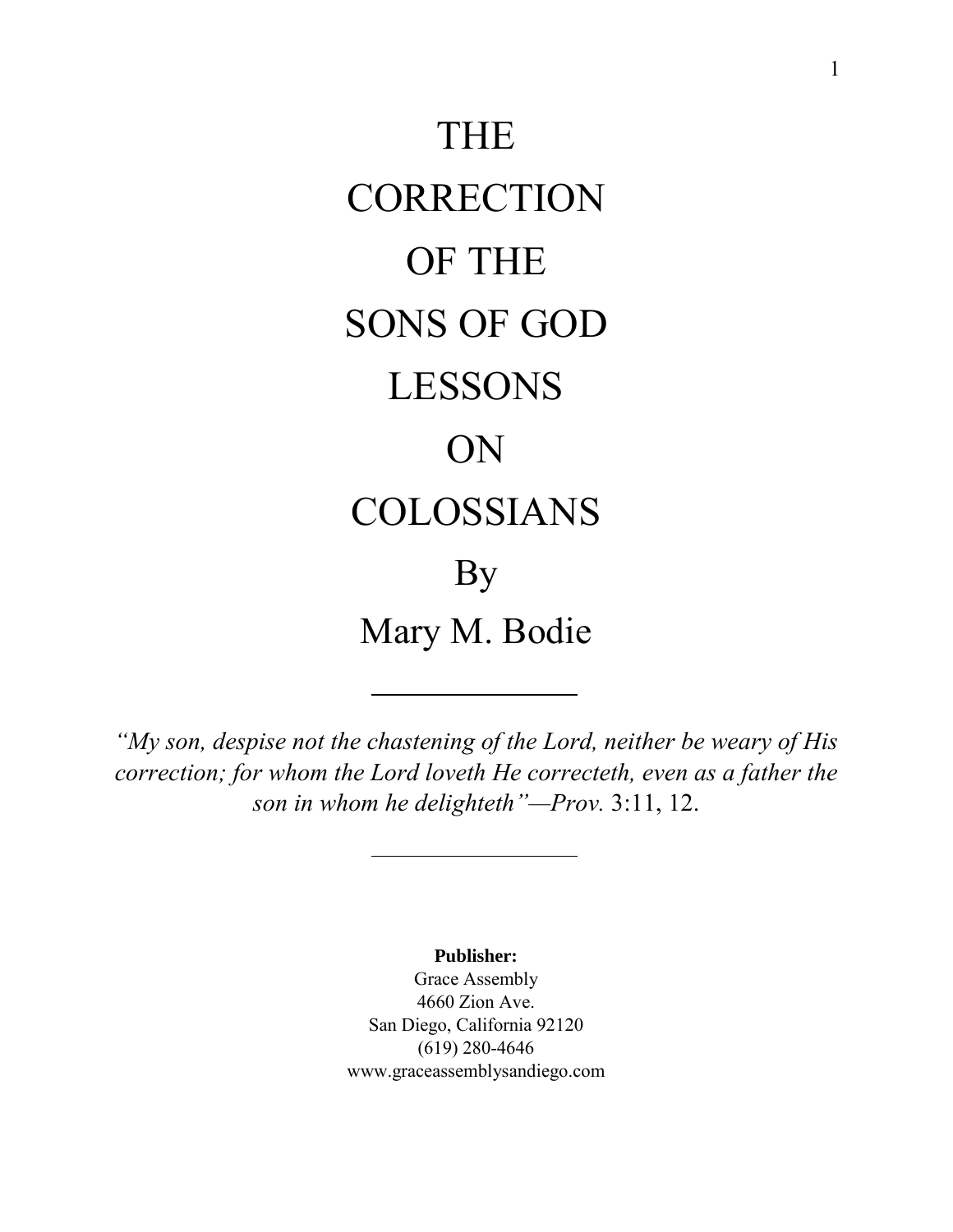# PREFACE

"*The fear of the Lord is the beginning of knowledge;* but fools despise wisdom and instruction." The following corrective discourses were given by the Authoress in The Tabernacle on Saturday nights. Their profit proved invaluable. With deep delight, we put them into the hands of those who will peruse them; because they give cautions, which enable the racers to run steadily and unhindered for the Prize. Colossians is the Deuteronomy of the New Testament. Read and study these notes, and pass them on to a friend. Freely ye have received; freely give.

—GRACE AND GLORY

#### **Note from Publisher:**

Grace Assembly is privileged to publish and post this commentary on our Web Site, www.graceassemblysandiego.com. We believe these commentaries rank among the best for Bible students who desire to learn about the Word of God and the Pauline Revelation. These commentaries were written during the early days of the latter rain outpour of God's Spirit and they continue to provide enlightenment to the reader. These are the original writings of the authors. Grace Assembly has not made any changes or additions to these writings other than format changes for the convenience of the Bible student. In the left hand column we have added the King James Bible version as it applies to the commentary on that page. Where the authors have referred to scripture references without quoting the scripture in the text, we have added the scripture as a footnote. In some places the authors have referred to Bible versions other than the King James. Since Grace Assembly holds to the King James Version as the preserved text, we, therefore, have added in the text the same scripture from the King James Version. We trust these ancillary changes with be helpful to the Bible student.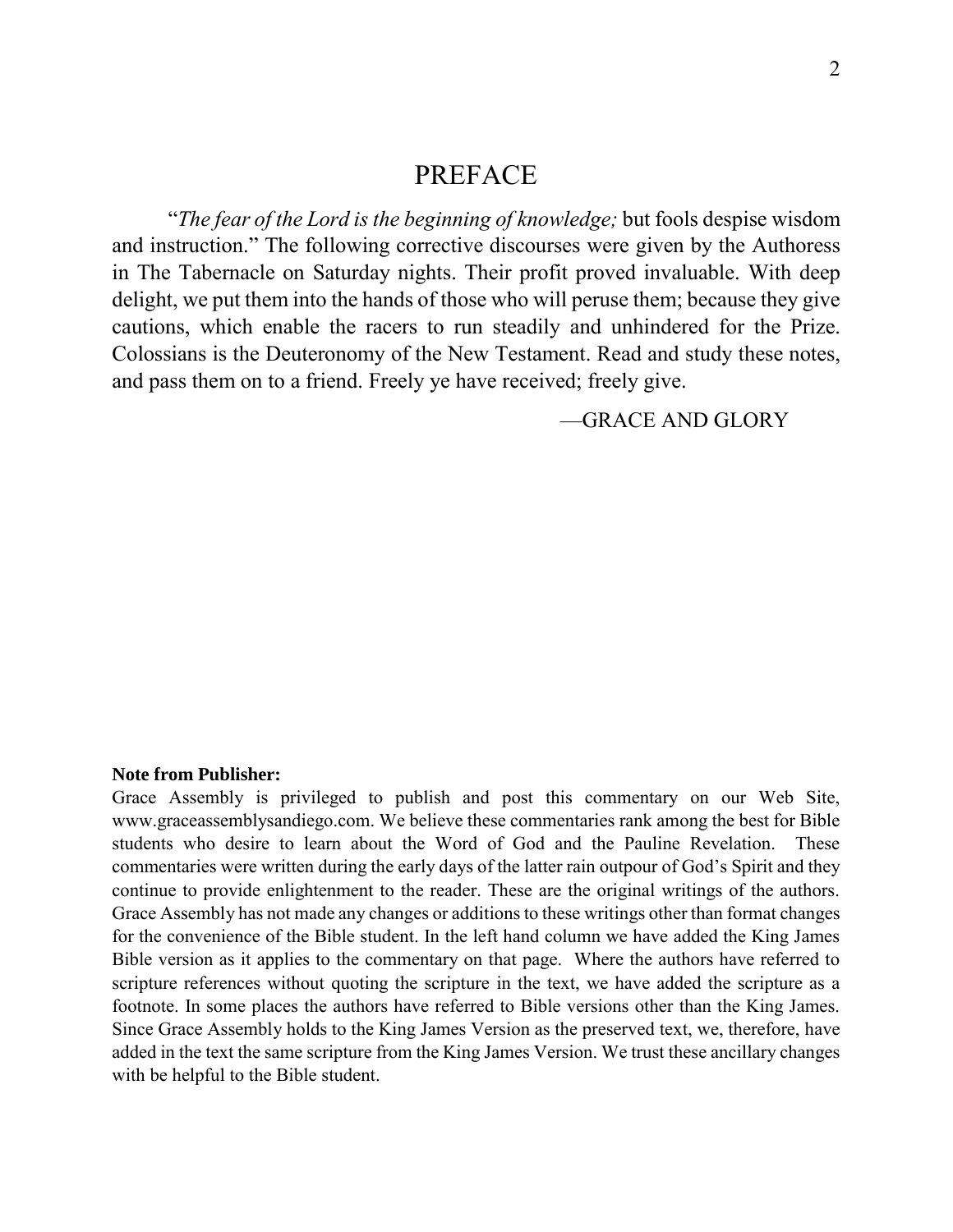## The Introduction

Colosse was a city of Phrygia (Roman Asia) situated on the river Lycus. It was destroyed by an earthquake in the seventh year of Nero's reign. The latter fact may be an earnest of the destruction of all false teaching with the fall of the anti-Christ (figured by Nero) in the end of the seven years of judgment that is soon to come upon the world.

The Church at Colosse was not founded by Paul himself (chap. 2:1), but by Epaphras (chap. 1:7 and 4:12), and subsequent to Paul's visitation to the churches of Galatia and Phrygia in order, strengthening the disciples—Acts 18:23. Otherwise he would have visited the Colossians which chap. 2:1 implies he did not. There are no allusions in this epistle to his being their father in the faith, such as we read in some of his other letters. It was probably while Paul was those "two years" at Ephesus, when "all which dwelt in Asia heard the word of the Lord Jesus" (Acts 19:10-26), that Epaphras, Archippus, Apphia and other men of Colosse (which was on the main road from Ephesus to the Euphrates) were converted and went with the Gospel to their own city. Paul had personal acquaintance with, and love for those fellow workers, and they also for him and his fellows, as their salutations prove.

This epistle was written from Paul's prison house in Rome and sent by the same bearer, Tychicus, and at the same time as those to the Ephesians and Philemon, about 63 A. D.

The general purpose of the letter was to correct the false teaching which had arisen at Colosse. The latter is generally supposed to be an error called Gnosticism, or Knowledge. Christian Science, so-called, is simply a last day's development of the same false teaching (with several others combined) tho' clothed in different phraseology. The Apostle wrote to the Church in support of the authority of Epaphras and confirmed the truth of his teaching, that they might have confidence in him rather than in the false teachers.

The word Colosse has a double meaning, which in itself, is very significant and instructive. It means *"correction,"* and also *"monstrosities;"* from which we may infer that if professed people of God do not take the correction, but rather heed the false teaching exposed in this epistle, they will become monstrosities, instead of corrected ones.

The three epistles—Ephesians, Colossians and Philippians, have a decided connection with one another. Ephesians emphasizes the teaching that the saints are *in Christ;* Colossians tells us *Christ is in the saints;* while in Philippians the saints are viewed in the world, running a race *to win Christ,* as the Prize. These epistles are like a sandwich, Ephesians and Colossians the bread on each side, with Philippians the meat in the centre. They were all written by Paul from his prison in Rome, where he was suffering bonds for the Gospel. Therefore, we should give the more earnest heed to the things therin. They are the expression of the deepest revelations that the Apostle received and are the fruitage of his yielded, pruned and corrected life.

#### Divisions of Colossians

- 1. Christ the Head of the Church—Chap. 1:1-29
- 2. Christ the Head of all Principality and Power—Chaps. 2:1 to 3:4
- 3. Christ All and in All—Chap. 3:1-17
- 4. Christ Lord of All—Chaps. 3:18 to 4:18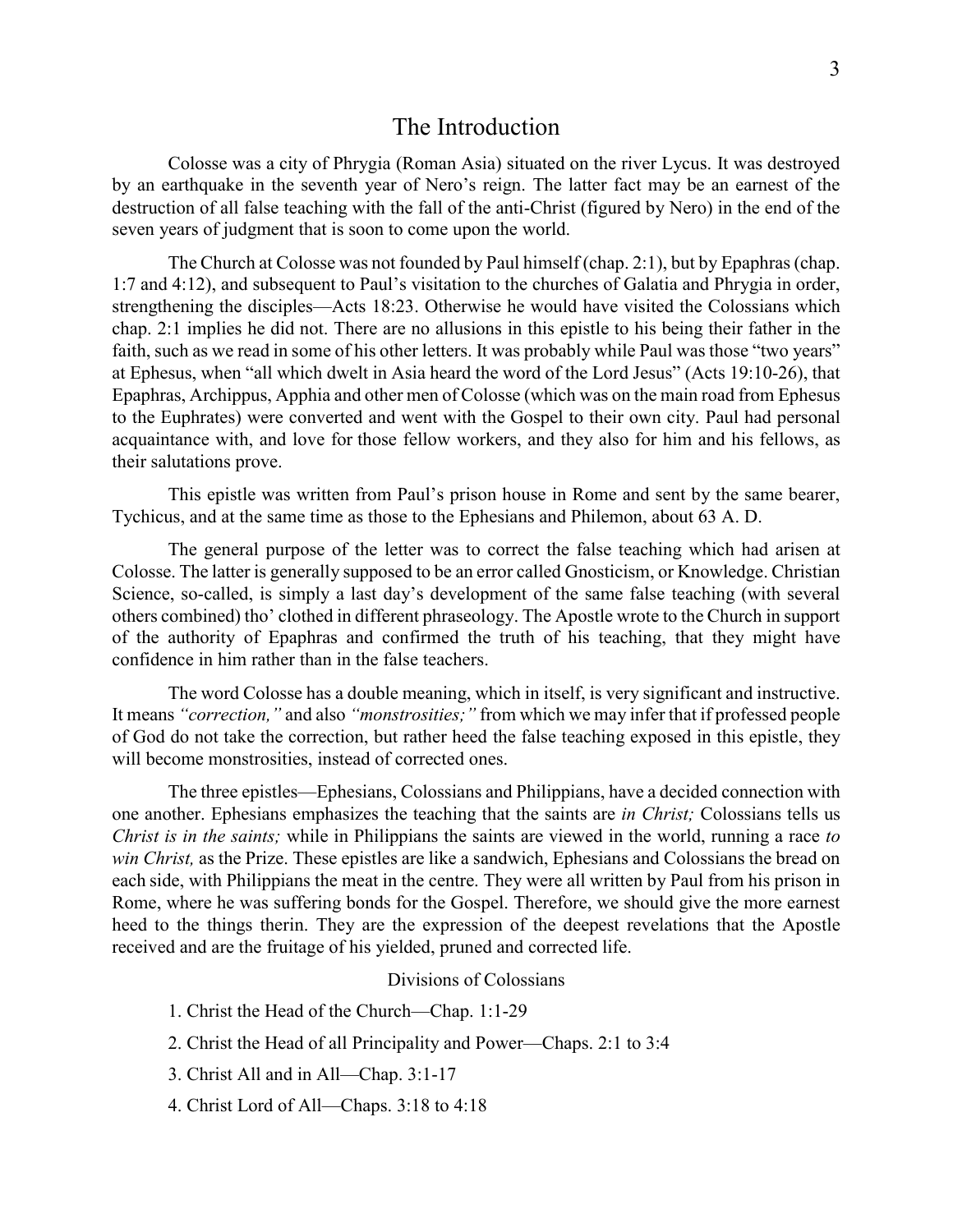**Colossians KJV**

### **Colossians Commentary**

Christ the Head of the Church

Chapter One

*"Paul an apostle* of *Jesus Christ by the will of God, and Timotheus our brother. To the saints and faithful brethren in Christ which are at Colosse; Grace be unto you and peace, from God our Father and the Lord Jesus Christ"—*Vs. 1, 2.

The theme of the epistle to Colosse is the *Headship* of *Christ.*  He is viewed in His relationship to the universe of God—*as Lord over all.*  And it is as a Man that He is exalted to this place of sovereignty; for as God, all things were made by Him and He was before all things; hence He could not be any greater, nor have any honor added to Him. It all belonged to Him, It is as Man that He became dependent upon His Father. It is a wonderful mystery, and it is true—the Second Person in the Godhead emptied Himself of His glory and honor, and chose to be identified with man—and as Man He is exalted and made Head over all creation.

The first chapter of the epistle emphasizes His Headship over the Church, which is His Body, therefore, the saints share His honors. He has not only lifted humanity out of the wreckage and ruin into which it had fallen, but much more. A select company, the Church, will reign with Him upon the throne of the universe, far above all other creatures, angels, principalities, powers, etc., whether unfallen, or fallen. Man, originally the weakest and lowest of all created intelligences, has been lifted, because of redemption, to the highest heights. And the Author and Undertaker of all this marvelous scheme of salvation desires that we know the Truth of our exalted destiny and walk worthy of our calling. Hence, it is the *state* of the saints which is emphasized in the letter to the Colossians rather than their standing.

Paul put the seal of his authority at the very beginning of this letter. He stated that he was *an apostle, "a sent one;"* and insisted that his apostleship was of God and not of man. He was no self-made apostle; neither was he constituted one by any other man, or set of men. His authority and office were altogether of divine allotment and commission. Paul was sent of God, in the will of God; hence, no one dare question his right to correct wrong teaching, nor set in order that which is out of harmony with the doctrine given to him for the Church.

The Apostle's home and study at that time were a prison in

1:1 "Paul, an apostle of Jesus Christ by the will of God, and Timotheus *our* brother,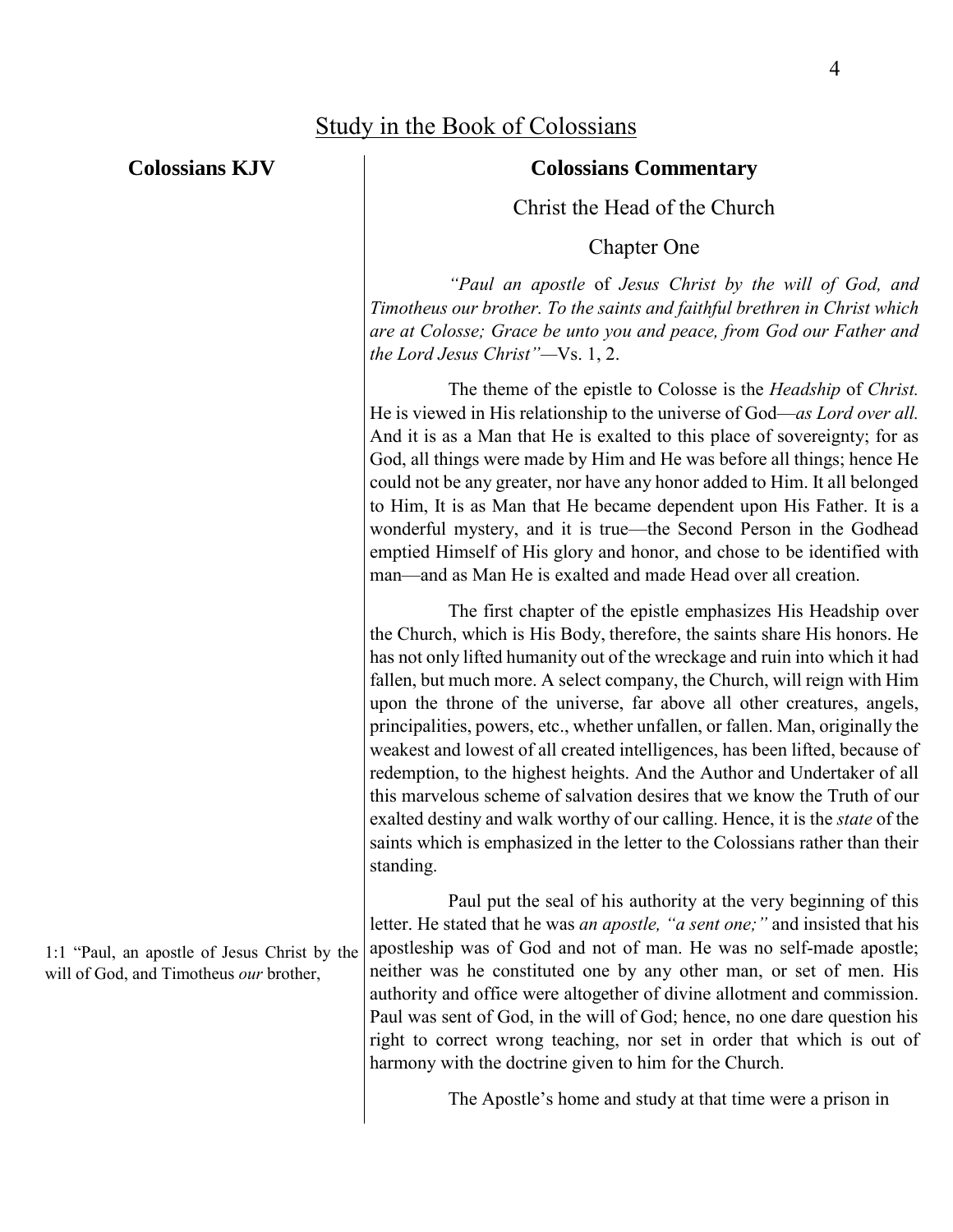Rome. Is it not significant that the highest notes of the blessings of the Gospel were struck by Paul when he was in the deepest depths of sorrow, according to man's outlook? But it was generally when exiled, that holy men received the holy Word from a holy God; and were moved by the Holy Spirit to write. They all suffered for the truth of which they were the advance agents. And our dear Apostle Paul suffered more in many respects than all; for he had the greatest revelation.

The Apostle associated his *"brother Timothy"* with him in the writing of this epistle. He is moved by the Spirit to set some of his authority upon the head of this loyal soldier of the cross, who was then with him in prison; and later was to carry on the work of Paul when he had departed to be with Christ.

The letter was addressed "to the saints and faithful brethren in Christ" at Colosse. The inference is, that there were some *"faithful brethren*" in that place, which is refreshing news. If there are any saints that we prefer before others, it is the faithful ones. Those folks were not only holy in their standing, as all saints are, but faithful in their state as well. They had appropriated the Word of God, which had been proclaimed; hence, they were corrected ones. They dwelt in Colosse, the place of correction. Paul was there at the time of this writing (not literally, but spiritually); hence, he was qualified to write, not only because of his revelation, but also because of his experience. He was in God's "house of correction," and could not get out, until he had served his time. It is there that the "faithful brethren" are found, if you know what I mean. "For whom the Lord loveth He chasteneth (or corrects) and scourgeth every son whom He receiveth"—Heb. 12:6. If we are not willing to be corrected cut back, pruned, etc.—we will never come into the knowledge of the mystery of which Paul wrote, nor into his personal experience of *"the riches of the glory* of that mystery, which is Christ in you the hope of glory" *("the riches of the glory of this mystery among the Gentiles; which is Christ in you, the hope of glory:" KJV)*—Chap. 1:27. To all such Colossians the Apostle send words of cheer—"Grace be unto you and peace from God our Father and the Lord Jesus Christ." Plenty of grace for the time of correction, which if laid hold of, will bring peace, regardless of circumstances, or pressure. It is marvelous what peace the Lord can give to us in the midst of trial when it is taken from His hand, as His corrective measure for us. "And when He giveth quietness, who then can make trouble?" the prophet enquires.

"*We give thanks to God and the Father of our Lord Jesus Christ,* praying always for you, since we heard of your faith in Christ Jesus, and of the love which you have to all the saints; and the hope which

1:2 To the saints and faithful brethren in Christ which are at Colosse: Grace *be* unto you, and peace, from God our Father and the Lord Jesus Christ.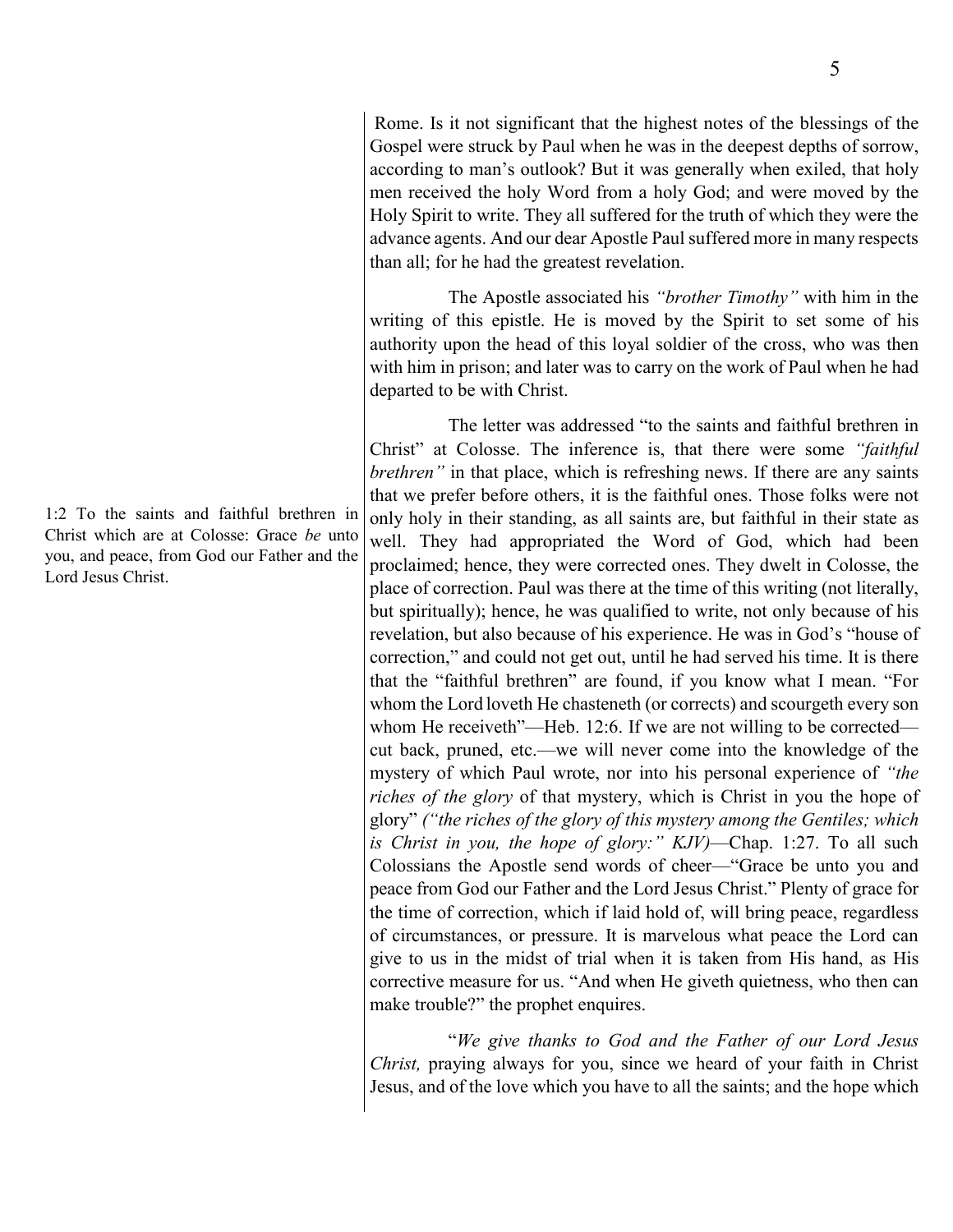1:4 Since we heard of your faith in Christ Jesus, and of the love *which ye have* to all the saints,

1:5 For the hope which is laid up for you in heaven, whereof ye heard before in the word of the truth of the gospel;

is laid up for you in heaven." What a man of prayer was Paul! He prayed always for them. His heart was stirred in their behalf ever since he heard of their faith and love and hope. Epaphras must have written to Paul of their state. He was delighted at their growth in grace and in the knowledge of God. They were in victory regardless of all the trouble and chastening that they were enduring at that time. They stood firmly entrenched in the Word of God which they had heard from Epaphras who preached the same Gospel which Paul proclaimed. He told them of the Good Tidings of Grace, grace as boundless as the sea, which brought great victory to those that received the message.

We say, Paul thanked God for their faith. Faith is an essential asset in the Christian life; *"for without faith it is impossible to please God." ("But without faith it is impossible to please him: for he that cometh to God must believe that he is,"—Heb. 11:6 KJV)* We must all begin with faith, but it was their *"faith in Christ Jesus,"* about which the Apostle was especially emphatic. Some folks have faith in themselves; others have it in their creed, their church, or their money; but those Colossians had their confidence in the One that was able to justify them for their faith in Him. Furthermore, we believe that was an advanced state of faith—a faith that had stood the test and had not wavered, to which Paul alludes.

The Apostle also praises God for their love. Faith cannot live alone. It must have its two children—love and hope, with it continually. Love that is begotten of faith is divine. It is fervent and sincere, always seeking the good of others. We cannot have perfect faith without love, and vice versa. Paul eulogises such love—love that sacrifices and labors and serves others—love that has hands and feet.

There is a faith that can remove mountains and yet has not love. Paul tells us of it, but he does not praise God for that kind of faith. It adds nothing spiritually to the one possessing it, tho' it may fill his pocketbook and give him a large bank account and an exalted standing with folks, with other material assets—1 Cor. 13:2. This was not the Colossian's faith. They possessed faith with love and hope. And I believe this hope is a special hope too. It was a hope laid up in heaven, for the faithful, overcoming saints in Colosse, the place of correction. These have a greater hope than other saints. It no doubt is the same hope that filled Paul's soul and swayed his life, the hope of being among the outresurrection and out-translation company of believers.

These Colossians had heard of this hope from Epaphras. He preached all the truth—the whole counsel of God—even Paul's message of grace. The latter is one great, grand scheme of truth. There is an unfolding of the mystery of the Gospel as we are able to bear it. Like the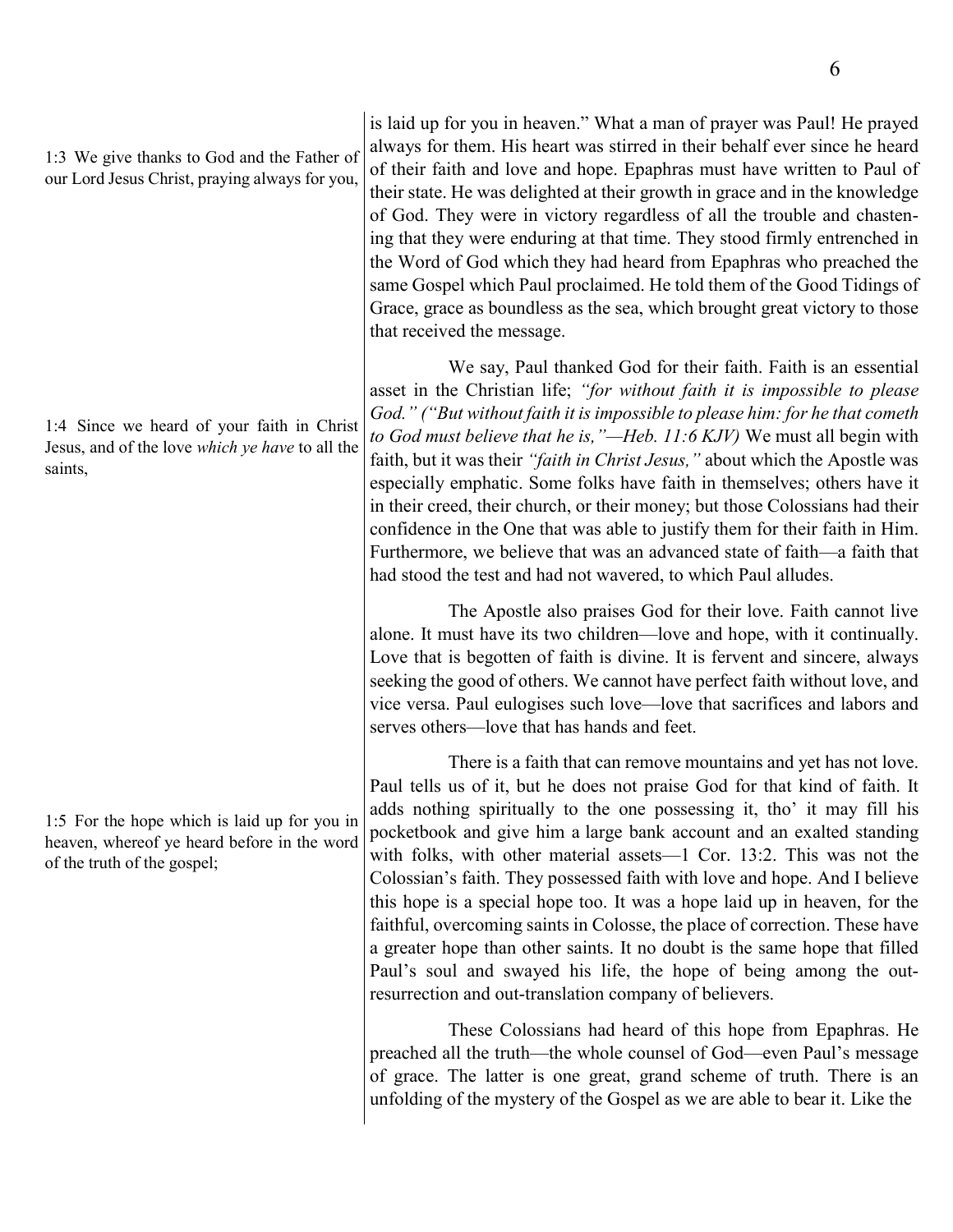rose which commences with the bud and gradually, as the sun and rain fall on it, opens more and more, until it is in full bloom; so with the Gospel: or we may compare the mystery of the Gospel to a hope within a hope—a wheel within a wheel; for to those that have ears to hear, there is a wonderful development in Paul's message of grace. As we grow, so the message grows. There is a gradual unfolding as we are able to understand.

In meditating on the life of Abraham, we see the marvelous development of his faith which brought forth the greater love and hope. As he walked and talked with God, his faith increased, and vice versa. As his faith increased, his fellowship with God developed. He increased with the increase of God; hence, his love and hope were unbounded. Likewise with those corrected, pruned and disciplined saints at Colosse. They had a particular hope, a hope born of a steady, unwavering faith in God's Word. It was laid up for them in heaven, and the news of this great hope came to them in the Gospel, but not to them only, for wherever the Gospel of Paul is proclaimed in sincerity and truth, the hope is also proclaimed, as we read:

*"The truth of the Gospel has come unto you, as it is in all the world, and bringeth forth fruit, as it doth also in you since the day you heard it and knew the grace of God in truth."*

Is that not wonderful? The Gospel of grace not only brings love and hope to folks that have faith in its message; but it also makes them fruitful. I want all legalists to get that marvelous statement. The tidings of grace which Paul proclaimed brings forth fruit in those that have ears to hear. Observe that he says that *the truth* of the Gospel brought forth fruit in all the world, even as in Colosse also. But when did they begin to bear fruit? when they were converted? No. The Gospel does not make folks fruitful until they "know the grace of God *in truth." ("knew the grace of God in truth"—V. 6 KJV)* Grace must be appropriated before the fruit will be manifested. In other words, we are dependent upon Christ for *"the fruit of the Spirit."* We must yield to Him, receive His life abundantly, then the result will be in evidence—the fruit that abides will be abundant.

The above citation explains why so many of the people of God are barren; why their life is full of failure. They are not acquainted with Paul's message of grace, in truth. They refuse God's grace as to fruitbearing, hence, are hard, bitter and cold. Others know grace as a theory, just in their heads, but have not received its sweet message in their hearts. These too are unfruitful, lacking in the love, joy, peace, etc. which is the positive sign of spiritual life. And it is only Paul's Gospel of grace, taken hold of in faith, that will bring forth such heavenly fruit. And we must know it *in truth* to get all the fruit.

1:6 Which is come unto you, as *it is* in all the world; and bringeth forth fruit, as *it doth* also in you, since the day ye heard *of it*, and knew the grace of God in truth: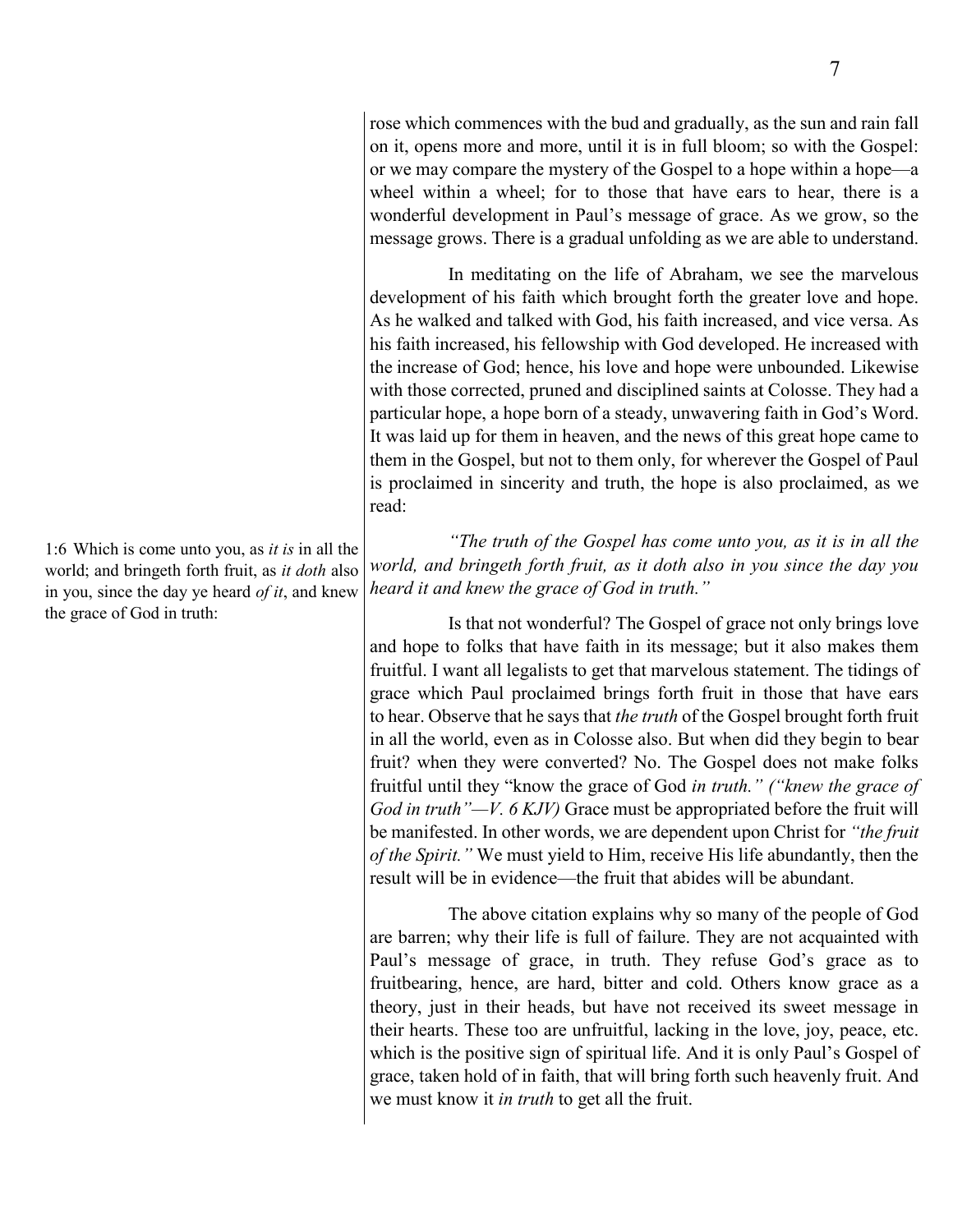*Epaphras, A Faithful Pastor* 

*"As ye also learned of Epaphras, our dear fellowservant, who is for you a faithful minister of Christ."*

Oh, yes, Epaphras preached the truth that was given to Paul. He did not try to proclaim something different to get a following. Paul was the pioneer and advance agent with the truth of the Gospel, and Epaphras was one of those vessels of election, chosen to cooperate with him. He was "a dear fellowservant, and a *faithful minister."* What a comfort he must have been to the heart of Paul. And the Apostle does not boast of himself, nor exalt himself above Epaphras. He was his disciple, yet he puts him on an equality with himself, calling him a fellowservant. That is humility indeed. Such a refreshing change from the assumption of dignity and power, and the pretenses of the clergy today. They take to themselvestitles and places of authority which the Scriptures do not warrant. They lord it over God's heritage, which Peter forbids, tho' the Roman Church claims him as the first pope. Good it were if they would heed his words.

Furthermore, Paul does not hesitate to commend Epaphras, and in a sense eulogize him, for his faithful, loyal service. Some folks err on this line (tho' of course it does not compare with the error of clericalism); but they imagine that they must never give a word of encouragement to the servants of the Lord. They insist that it might puff them up with pride, etc.; but that is a mistake. Ministers like Epaphras, Timothy, etc., are not liable to be overcome with pride; for those who know the message of grace *in truth,* and proclaim it, are not in danger of being inflated. There are too many enemies of the cross around, who will give them a dozen blows for every caress that they receive. Therefore, do not hesitate to hand them a bouquet of encouraging words occasionally.

Epaphras was not lacking in his kind words to Paul as we may easily read between the lines. And he commended the assembly at Colosse and brought their words of greeting to the Apostle. He told him of their deep fervent love for him, with no doubt many other tender allusions of regard. He was not at all afraid that the dear, humble Apostle would become lifted up with pride. No indeed; the knowledge of their deep appreciation of him gave Paul a greater interest in them, as the following verse of Scripture indicates. He knew if they loved him it was because of the truth that he preached; for even as the Master, no one appreciates the true, worthy follower of the Lord except those that have a revelation of the grace which has been bestowed upon the Church and are growing thereby. They loved him, not for his personal magnetism; for they had never seen him.

1:7 As ye also learned of Epaphras our dear fellowservant, who is for you a faithful minister of Christ;

1:8 Who also declared unto us your love in the Spirit.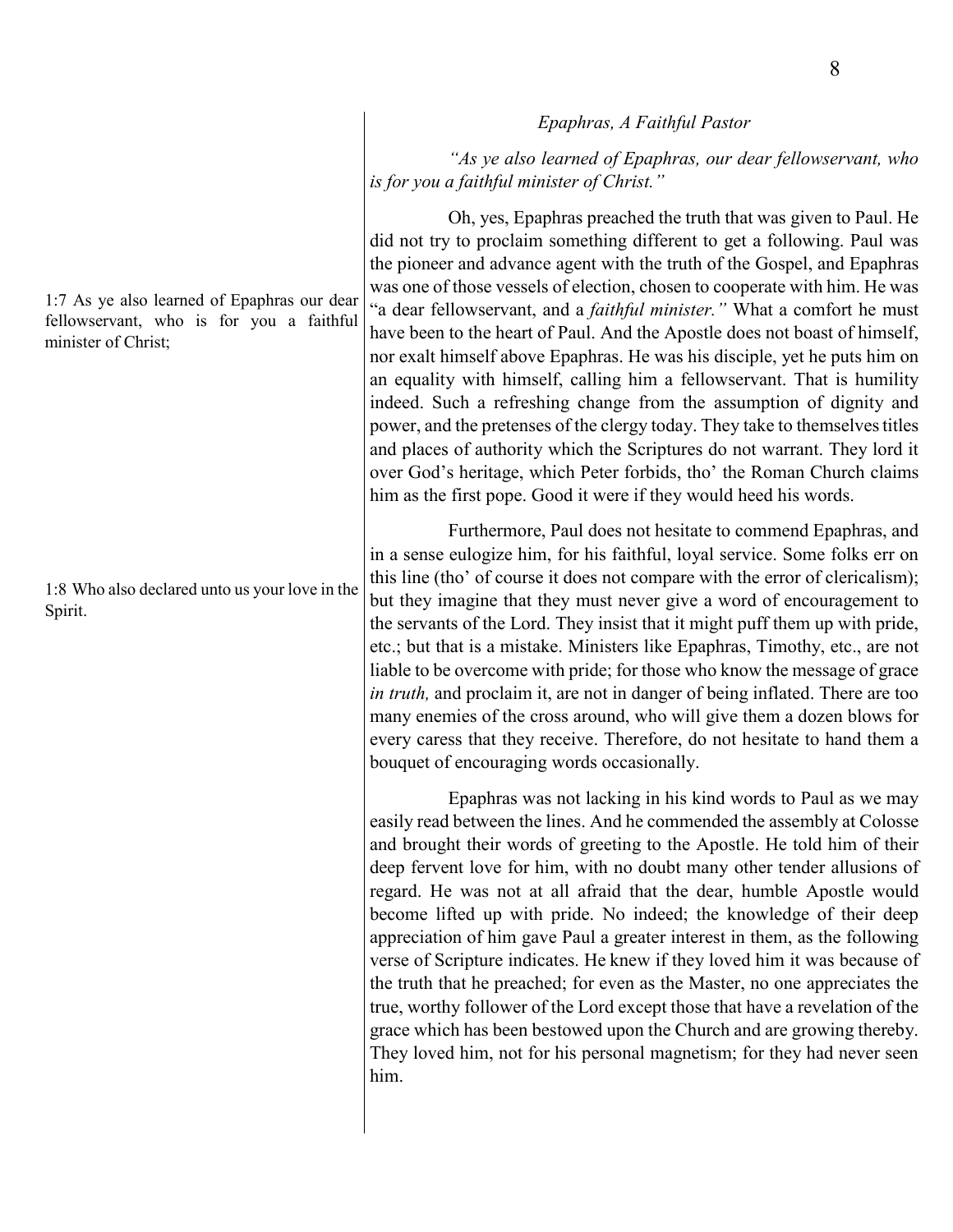#### Paul's Prayer For Them

*"For this cause we also, since the day we heard it, do not cease to pray for you and to desire that you might be filled with the knowledge of His will in all wisdom and spiritual understanding"—*V. 9.

The faithfulness of these saints and their expressed love for Paul, gave him an added interest in them, and called forth this striking prayer in their behalf. He desired their further progress. He was interested in their spiritual development. He knew that their standing was perfect; but he wanted their state to correspond therewith. Some folks—teachers and preachers—claim that the state of the saints is not important. They stress the standing. In other words, they emphasize objective truth. Others stress subjective truth. In both cases the result is lop-sided Christians. And it is sad to see the many that are in such a condition, and all because they do not know the will of God concerning them. They are at a standstill no growth, nor spirituality manifested in their lives. As in the natural, the fact is evident that they are not getting the correct food for an all-round development in the Christian life. Paul's writings—the revelation of the Gospel given to him for the Church—studied, appropriated and assimilated into the spiritual being, make sturdy, wholehearted men and women. They show that they are well-fed and have good spiritual digestion even as is evident in the natural. Of course we sometimes find spiritual dyspeptics, who, tho' they *hear* the Word do not absorb the life and power of the truth; but these are exceptions.

The Colossians were not of the latter character. They had good spiritual digestion. They were a progressive and growing Church, but not along the lines of modernism, but rather fundamentalism. They had good provender; for only such are capable of being filled with *"an exact knowledge of the will of God"* (Diaglott translation), as the Apostle prayed for them. Saints are running hither and thither, doing many things, good in their way, but not the will of God, much less His exact will. It is painful to read some of the religious literature that is sent forth, presumably by the direct command of the Lord, when it is not according to the revealed will of God, but far worse, contrary to the Truth. And it is more painful still to listen to the reports of the doings of some religious men, self-appointed, we are sure; for their works are so contrary to the revealed will of God. What is the trouble? The people do not know the will of God. They do not know the truth, hence, are not working according to the plans and specifications of the great Builder. They do not read Paul's writings wherein God's will regarding these things is out-lined and written.

It is sad, but true, that even some sincere believers are not

1:9 For this cause we also, since the day we heard *it*, do not cease to pray for you, and to desire that ye might be filled with the knowledge of his will in all wisdom and spiritual understanding;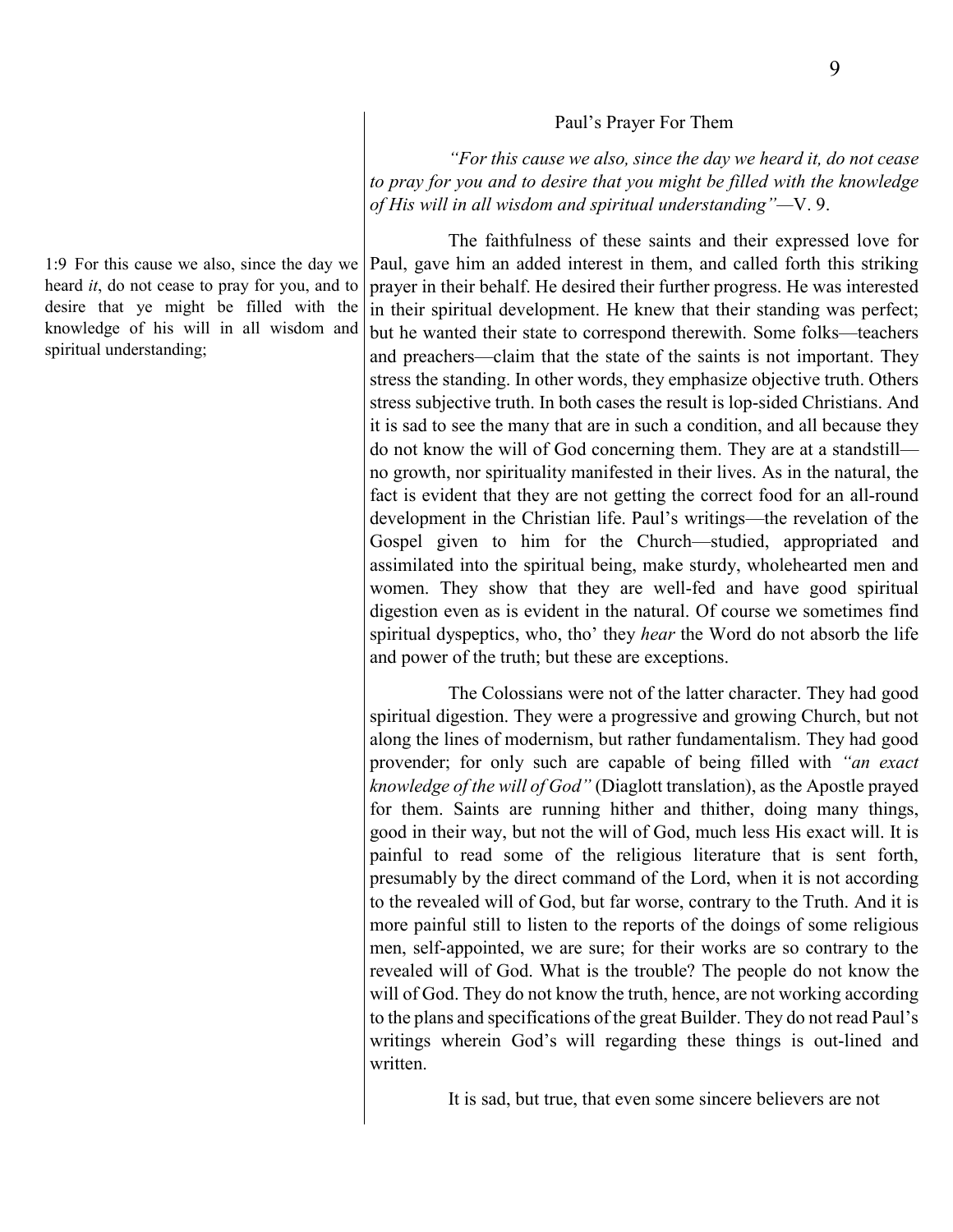laboring with God, tho' they are ostensibly working for Him. What would a great architect and builder say if his workmen refused to build according to the blue print furnished them, and insisted on doing what appeared reasonable and expedient to themselves, not even reading the specifications? We know that he would not countenance such an outrage, but would discharge them and hire others who would intelligently cooperate with him. He would tell those self-appointed bosses that he was employing "laborers," not "managers." And we are assured that the divine Architect is not a whit less concerned for His objective, nor more lenient in His criticism of His laborers than are those earthly builders. He does not need advisors, but workers with Him.

### A Knowledge Of God's Will

The above was the essence of the prayer of the Apostle. He desired the saints to be *"filled with the exact knowledge of the will of God;" ("filled with the knowledge of his will"—V. 9 KJV)* for he knew that only thus could they come up to the standard, and be what God purposed them to be; only thus could they labor effectively for Him. Such knowledge is a necessity for spiritual growth, as the next verses, the continuation of the prayer, indicate.

*"That ye might walk worthy* of *the Lord unto all pleasing, being fruitful in every good work, and increasing in the knowledge of God."*

Here we have the reason for the deep desire of the Apostle's soul for those saints to be filled with an exact knowledge of the will of God. It was that their state spiritually might correspond to that perfection of their standing in Christ, for which the will of God had made provision. It is sevenfold. First, that they might walk worthy of the Lord. Second, unto all pleasing. Third, being fruitful in every good work. Fourth, increasing in the knowledge of God. Fifth, strengthened with all might. Sixth, unto all patience and longsuffering with joyfulness. Seventh, giving thanks unto the Father.

Paul's ambition for their state was divine. His prayer was the outward expression of the deep inward yearning of the heart of God for the state of His people. He is concerned for their growth and attainment. It has been provided for them in the atonement of Calvary. There is no lack in the atonement, nor any lack in the power of the enabling that is at the disposal of our faith. If we fail to avail ourselves of the privilege of overcoming, it will not be on account of any lack on God's part.

Oh, what unfathomed progress and attainment is voiced for us in the Apostle Paul's writings! What a standard of spirituality he sets before us! And it surely is possible for us to reach it if we believe what He

1:10 That ye might walk worthy of the Lord unto all pleasing, being fruitful in every good work, and increasing in the knowledge of God;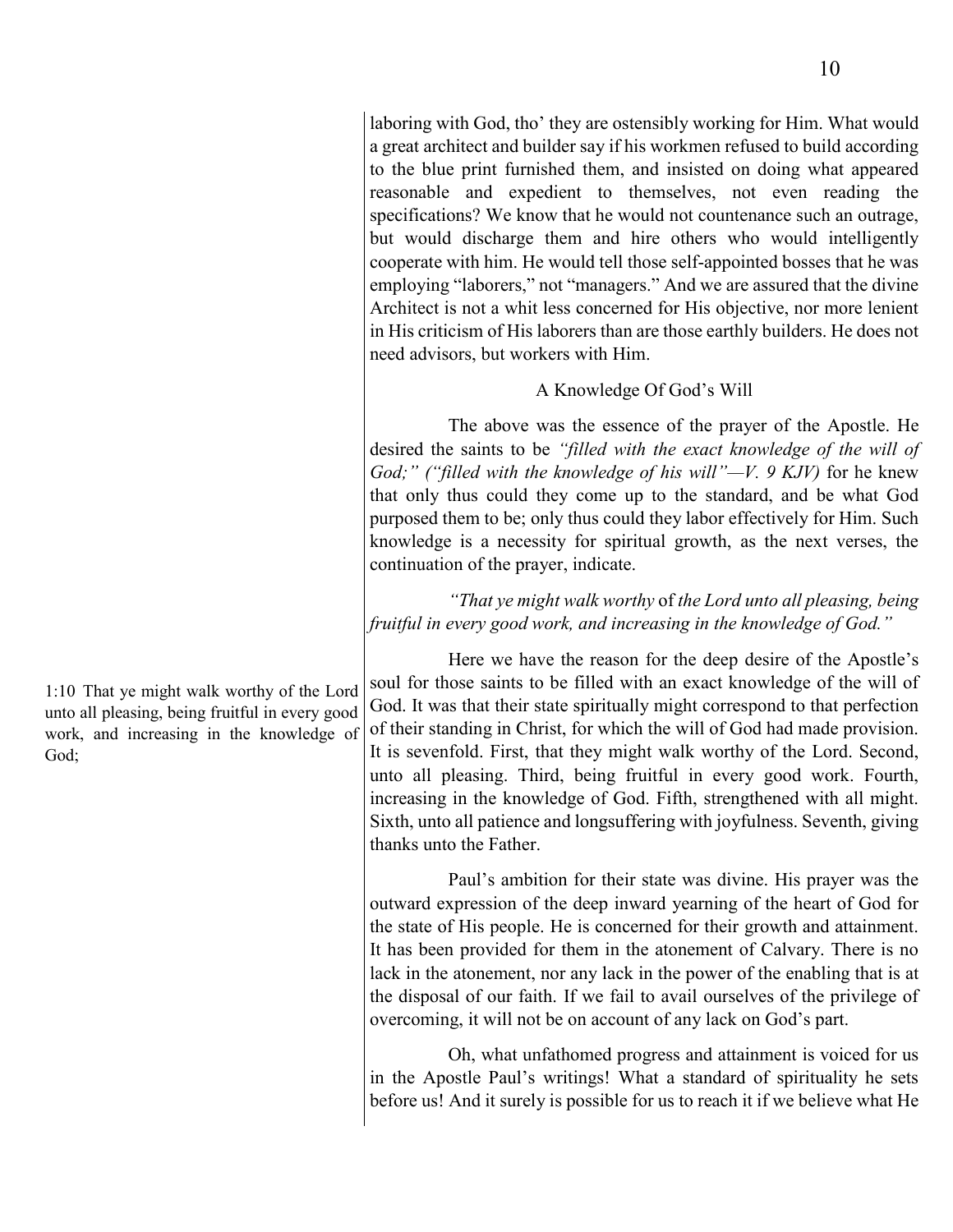says to us. God is not putting before us a false hope, a mirage of impossible attainment to tantalize us. No indeed; this prayer of Paul's does not create an illusion in the mind. It shall be absolutely fulfilled in our experience if we so desire.

*"Fruitful in every good work"* is a part of the standard of perfection. It is marvelous to contemplate. A possibility never entered into the heart of man to conceive of such a state. It was conceived in the heart of God. And the reason that folks are loath to believe that such a victory is possible, and generally deny it, is because they are looking at themselves in the natural. They are so conscious of their own shortcomings and limitations that any such an attainment seems improbable. And so it is if we are not depending upon God to undertake for us as we believe and yield to Him. Paul was not telling those Colossians that they must reach this perfection by their own efforts. Oh, no, he was praying for them that they might be filled with a knowledge of the will of God that they might see to what heights of glory they have been called by his Gospel of grace and that they might lay hold of it.

*"Strengthened with all might, according to His glorious power, unto all patience and longsuffering with joyfulness."*

Oh, it is too good to be true, some one says; but there must be the possibility of such an experience, or the Apostle would not so pray. The Lord will *strengthen us with all might,* if we believe His Word and yield to Him. Then it is not our strength, but His might. And it is according to *"His glorious power,"* not according to our feeble efforts or little measure of apprehension but according to the magnitude of His exaltation as Head. The risen, glorified Son of God, Lord of all, will strengthen us, His Body.

There is no excuse for saints being powerless and useless. All *"might* of *His glory"* (Gr.) is at the disposal of His people's faith to appropriate. But only those who are willing to walk in His will, as they learn it, will be able to take held of His sufficiency to be so strengthened. For instance when trials and affliction come our way, that is the opportunity to prove the strength of the Lord, and not yield to discouragement and murmuring. Strength of muscle in the spiritual, even as in the natural, comes from exercise; hence, the more we are necessitated to take hold of Christ's strength, the faster we will develope. Oh, what spiritual giants we may become! It is not everyone who realizes the scope of God's grace to usward. It is not His will that we be weaklings, but strong in our ordained path. But notice the manner of its manifestation. It is rather peculiar according to man's reason. We would infer that the strength derived from this glorious power of the Lord is to

1:11 Strengthened with all might, according to his glorious power, unto all patience and longsuffering with joyfulness;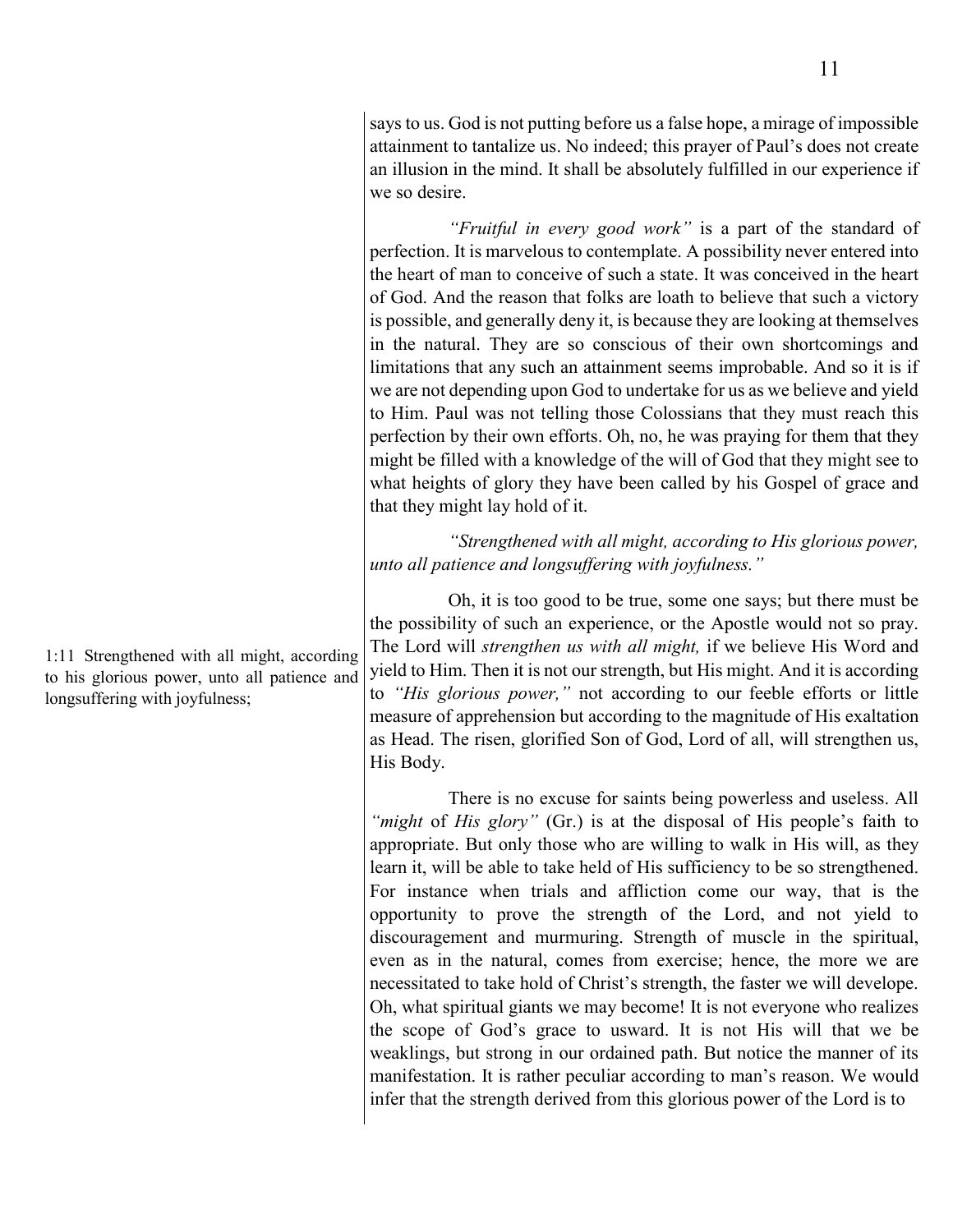be shown in the salvation of souls, and in healing and miracle working, bringing to pass mighty things; but Paul's words are not according to this manner. He says the power to be evidenced is *"unto all patience and longsuffering with joyfulness."*

Who would guess it? not even one. We always imagine that patience is a feminine virtue. Women are supposed to be endowed with patience. And surely we all admit their need of it in bearing and bringing up children, as well as in other duties of life; but this is not Paul's meaning. He says patience is wrought out in the Christian life by a knowledge of the will of God manifested in the Gospel of grace. It is a proof that we have been strengthened with the might by God's glory. Such a state of spirituality is altogether heavenly. It is divine to be able to suffer the persecutions and afflictions, the all things that come to those who have taken the narrow way with Paul. Is it not a glorious victory to be patient under all provocations, and to be joyful at the same time? Oh, the marvels of the grace that is sufficient to bring this state about, and cause us to so live in this present evil age. Paul's message, believed with the heart, will be our enabling. It will make us strong to endure the hardest trial and be patient, tho' we are buffeted on every side, and bruised by every one. The Apostle proved the power of His own message. He ate it, as it were. And tho' afterwards it did become bitter in his belly, when it was made practical, yet it was sweet to his taste. He proved its worth and power. In other words, he took his own medicine and found it worked out in his every day life, just as it was revealed to him that it would do: hence, he passes it on to us with his very best recommendation. Then he tells us that the above victory calls for deep thanksgiving to the Author of it.

*"Giving thanks unto the Father which has made us meet to be partakers of the saints in light"* There is further progress noted here; an advance in the knowledge of His will. As we come into the victory which is ours in our exalted Head, we are more and more conscious of His grace which is able to make us what He purposed that we should be. And this fact causes us to praise our Father, not only in our heart, but with our tongue. We voice our thanksgiving in words. We open our mouths and express our appreciation of the Father's goodness, in that He has made the sufficient provision for our fitness to partake of the inheritance of holiness, which entitles us to a place among the glorious assemblage of the saints in light. And notice that it is *our Father* who has done this stupendous thing; and furthermore observe, that it has been done. We do not have to make ourselves fit. We have but to accept the fitness which is offered to us, and believe in the power of our Father to make it a reality. He will then work this fitness in us. We will be actually fit to sit in the presence of a holy God without fear, or trembling; for His holiness will be in us. We will be

1:12 Giving thanks unto the Father, which hath made us meet to be partakers of the inheritance of the saints in light: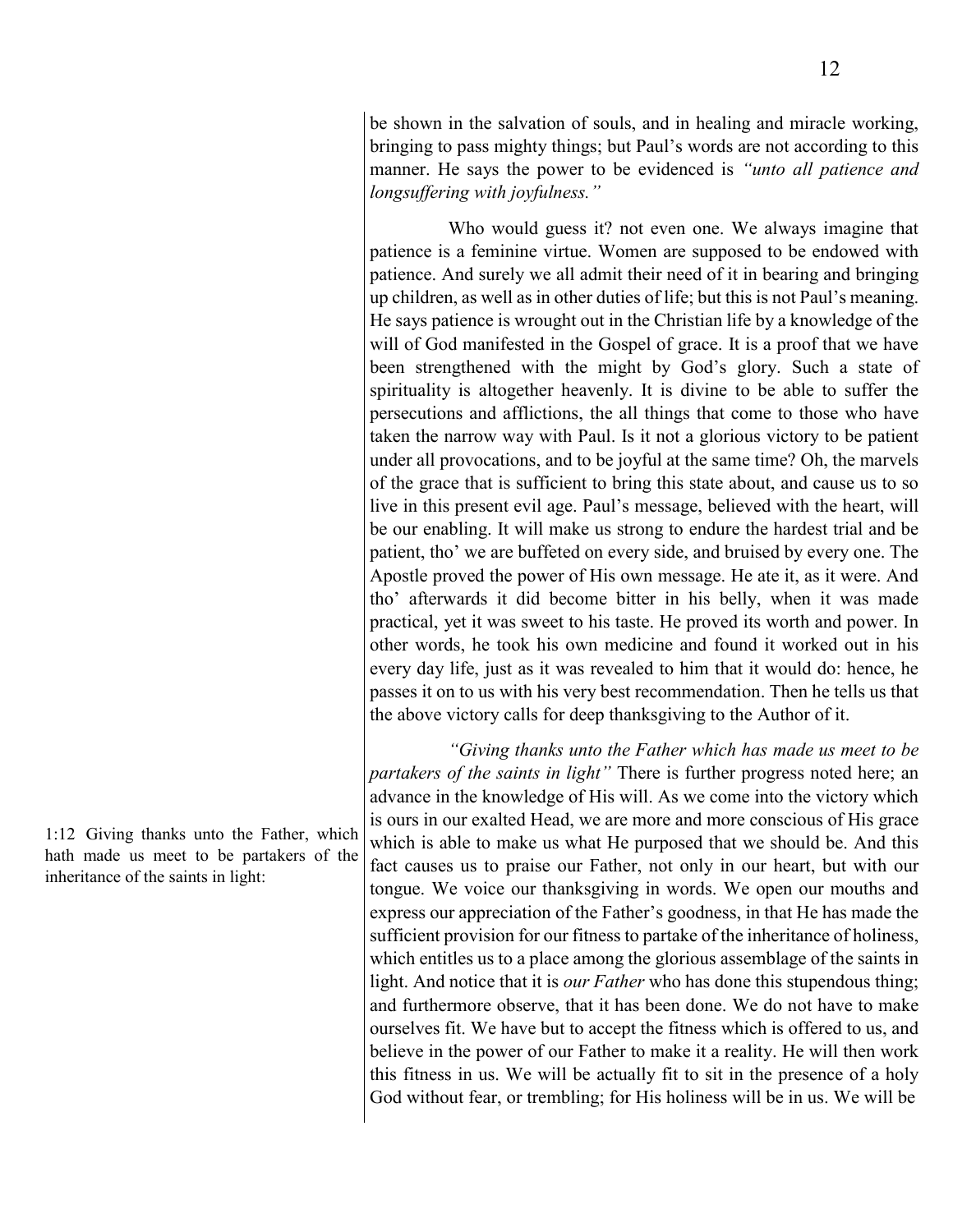partakers of His holy life. Then the Apostle tells us how the provision for such a condition for us was made.

The Basis of Victory

"*Who hath delivered us from the power of darkness and hath translated us into the kingdom of His dear Son, in whom we have redemption thru His blood, even the forgiveness of sins"—V. 14.*

In the above citation we have the basis for the magnitude of Paul's prayer. If the Son of God had not redeemed us by His blood, thereby delivering us from the wrath of God, no attainment in spiritual things could be possible for us. Atonement for sin had to be made; sin's penalty had to be met, before we could be translated from Satan's power and kingdom of darkness into Christ's kingdom of light. The consciousness of guilt of sins must be gone, or we would never have confidence to come into the presence of God, nor address ourselves to Him, much less call upon Him as Father. The provision for our salvation, not only had to be finished (God doing it for us); but we must accept of that grace on God's part. Then we are born again (this too being God's work in us), and the Father translates us out of one kingdom into the other. Therefore we have had one translation, a spiritual one, already. The Father does not want His children in, nor under the power of Satan. He puts them in and under the authority of His Son (in whom we have redemption), the Head of the Church. Who can take us out of His authority when once we have been put there by the Father? How could it be done? It is foolish to even ask such questions. Yet there are some saints, who have not the knowledge of God's will who imagine and teach, that we may take ourselves out of Christ's kingdom and go back under the authority of the devil. If that were the case, we would have to unborn ourselves also, for we cannot take the Father's life into Satan's domain of darkness. No, no, that is impossible; for the Father has translated the children of God out of the one place and put them into the other. They are out of the realm of darkness in the realm of light and love and joy and peace and home. And this first translation, this spiritual change, fits us for the physical translation, which will take place when our Head appears.

The Lord Jesus Christ is now responsible for all the Father's children. They are under His authority, in His kingdom and care. The Father looks to Him for the welfare and safe-keeping of His people. He expects Him to reign over them, for they have been put into His keeping, into His realm. It is wonderful and precious to enter into the joy of such a salvation. We are not held responsible for our safe keeping. Christ has undertaken our case. He is the Head of a new creation, and He must bring all His progeny into the harbor, safe and secure. We are only responsible

1:13 Who hath delivered us from the power of darkness, and hath translated *us* into the kingdom of his dear Son:

1:14 In whom we have redemption through his blood, *even* the forgiveness of sins: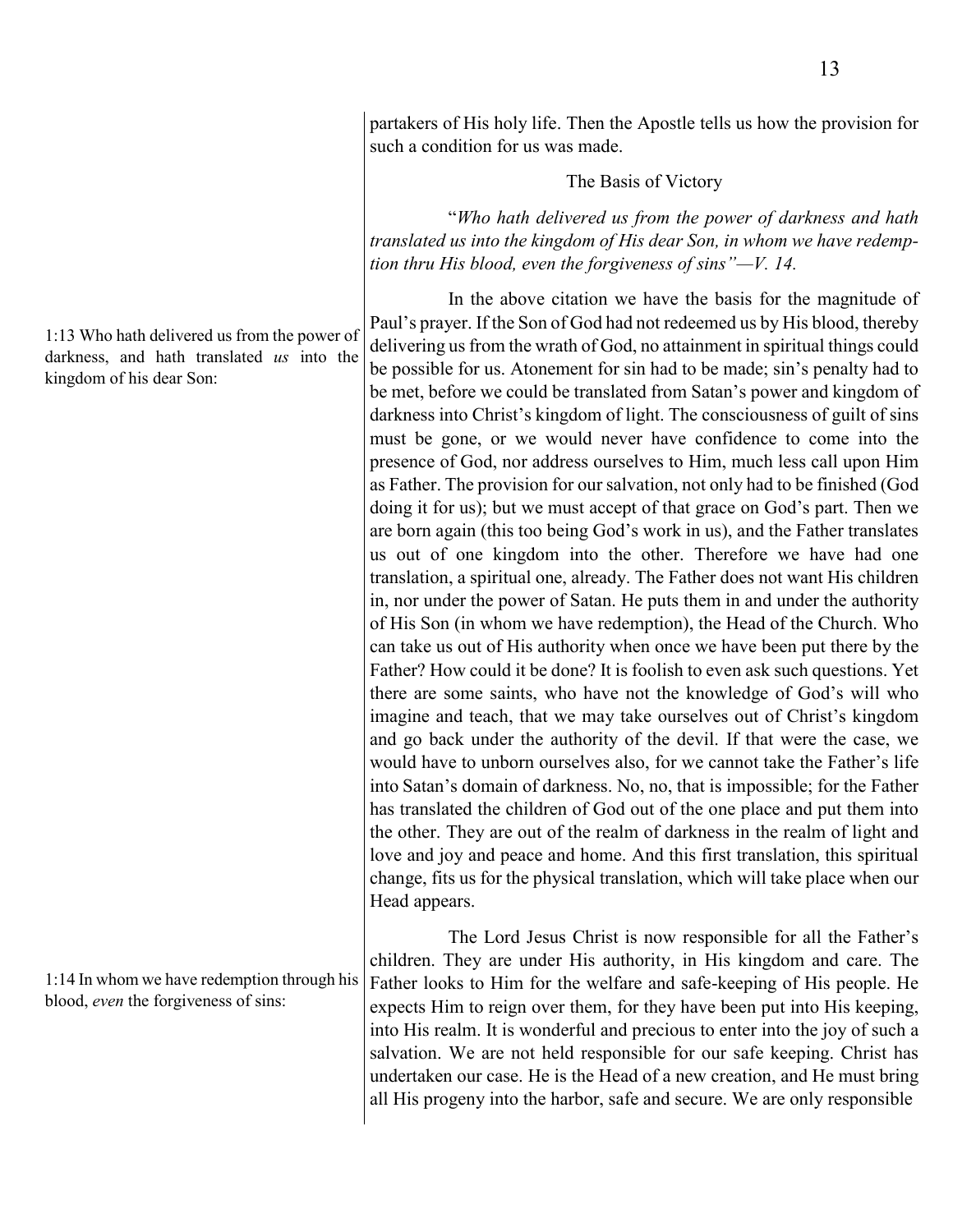Let us notice further. We are now told who and what our great Head and King was and is. *"The image of the invisible God, the firstborn of all creation: for by Him were all things created,* that are in heaven and that are on earth, visible and invisible, whether they be thrones, or dominions, or powers; all things were created by Him and for Him."

The Apostle says, not merely that Christ was, when upon earth, the visible image of God, but that lie is so now. In Him God has manifested, and does still show Himself to man. If we want to see God, we must look at Christ. If we want to know God, we must learn Christ. He "is the *express image* of His Person"—Heb. 1:3. *He was and is God*.

What then does it signify that He is the *firstborn of all creation?*  some one may enquire. Does it mean that He was an emanation from God? No indeed. Christ was God, but He was firstborn of all creation in the sense that there would have been no creation, neither natural, nor spiritual, if it had not been for Him. All things came into being because of Him. They were conceived in Him, in the mind and purpose of God, before they were actually in existence. The word translated "by" in our text should be "in." The life of the universe was conditioned upon Jesus Christ. It was absolutely dependent on Him and His redemptive work for its manifestation. That is, there would have been no creation if God had not purposed redemption thru His Son. In other words, the Son gave birth to all the visible and invisible things in the universe.

All the demons and the devil, all the wicked principalities, all the angelic hosts of God, good as well as bad, were created in the anticipation of the birth of Jesus Christ as a man. They were all conditioned on that event. If it had not been purposed that the Second Person in the Godhead was to be born into the world and redeem mankind, God would not have created man, or anything that is now in existence. These were all dependent upon Christ's creation. They were created in anticipation of His redemptive work. He was *"the Lamb slain from the foundation* of *the world"—Rev. 13:8.*

Paul, the inspired writer is here ringing out the challenge as to the Deity of Christ against the erroists that were at Colosse. He is emphasizing the eternal majesty and transcendant glory of His Person; for they were teaching as we noted that He was simply an emanation from God. Hence, the all-inclusive, argument-forbidding language used here in reference to Him. The Apostle insists that Christ is not only a divine issue, but He is God manifest in the flesh. We can truly voice the following. It is

1:15 Who is the image of the invisible God, the firstborn of every creature:

1:16 For by him were all things created, that are in heaven, and that are in earth, visible and invisible, whether *they be* thrones, or dominions, or principalities, or powers: all things were created by him, and for him: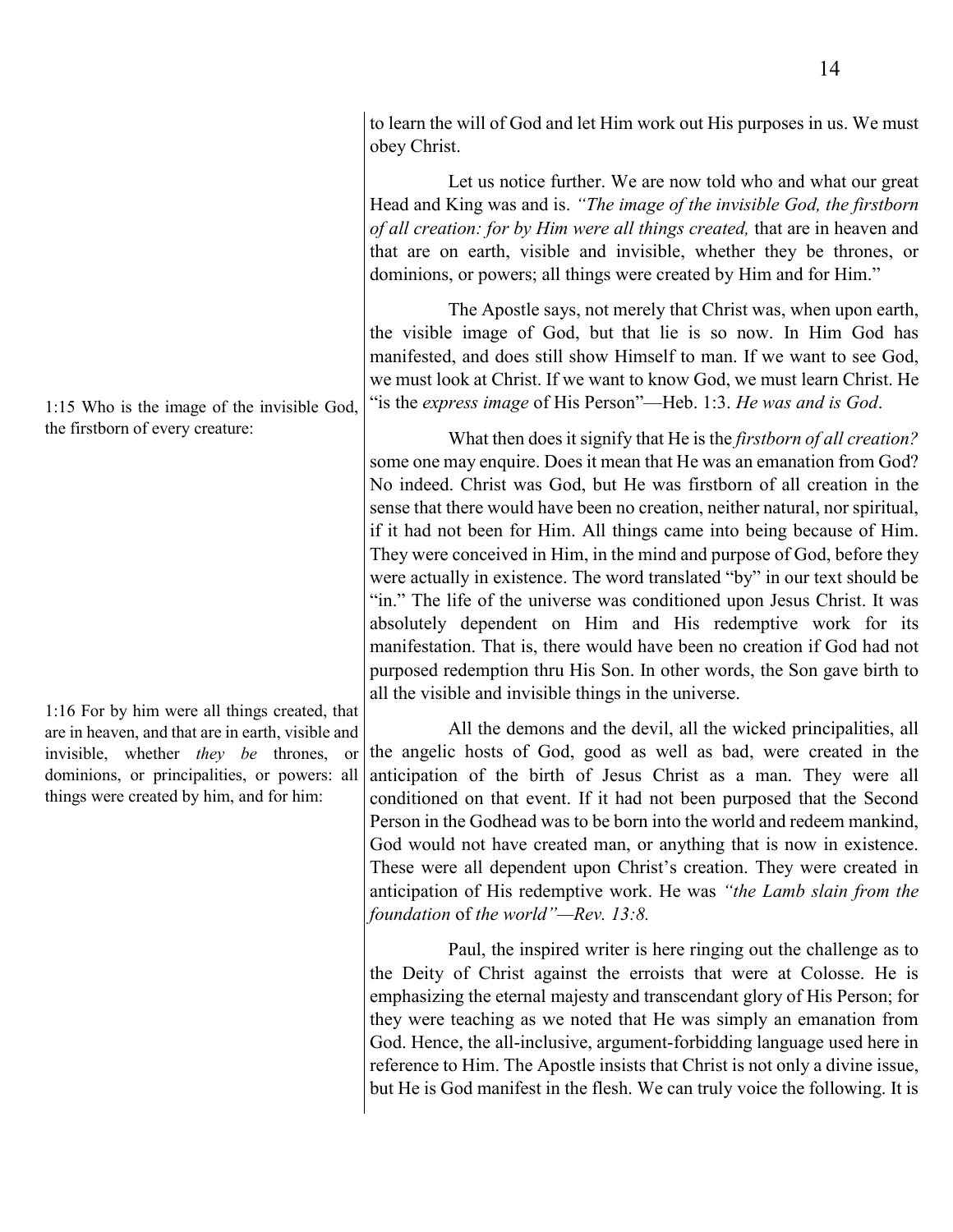1:17 And he is before all things, and by him all things consist.

1:18 And he is the head of the body, the church: who is the beginning, the firstborn from the dead; that in all *things* he might have the preeminence.

the expression of the Truth as set forth by the Scriptures concerning Christ as the Son of God.

The finite mind may travel far into the ages past,

And wander into future aions and view creation vast.

Yet He was there—and will be there—forever He stands fast.

Eternal God—the Great I am—the First and yea the Last.

As was said, it was the Deity of Christ that was attacked by those "false lights," who were broadcasting their erroneous doctrine at Colosse. According to them, He was an angel, and not even the greatest of them. But Paul stamps that statement as a lie of the devil by emphatically declaring that He was not even the mightiest angel, but much more. He was the Creator of them. And not of them only, but of all things from the highest thrones, dominions, principalities, powers—to the very least in the universe: all were created by Christ, the Son of God. And then notice:

*"He is before all things and by Him all things consist."* There is a distinct allusion here to God's sublime declaration concerning Himself —*"I am that I am"*—Ex. 3:14. *He is,* not only was before all things. The latter were created. He is self-existent. Again we say, the Apostle is speaking of Christ as the Eternal, the Divine, the Almighty God. He is speaking of Him as He was in a past eternity and as He is now in the present and as He will be in a near, or distant future. It is thrilling and marvelous to meditate upon the mystery of Christ. The incarnation of the Second Person of the Godhead is so far beyond anything that we could ever imagine, that we are lost in wonder and amazement at His condescension to the death of the cross.

### Christ's Humanity Set Forth

"And He is the head of the Body, the Church. He is the *beginning, the Firstborn from the dead, that in all things He might have the preeminence."* Now the Apostle begins with Christ's humanity. The grace of God is seen in a blaze of glory. The Church is declared to be His Body, linked up with Him in an eternal union—a divine organism, of which the natural figure is a pattern. Hence, the Church is one with Him in His sovereignty over all things, even as in the natural the body shares the exaltation of the head. But in the spiritual, Christ has the highest place. He is Head *over* the Church, the Master and Lord of the whole Body. They rule as subject to Him, tho' we know from other Scriptures that their will be a company of saints taken out of the Body of Christ who shall jointly reign with Him, sharing equally with Him in His dominion as a wife with her husband. Adam and Eve are the type of this. But this phase of Truth is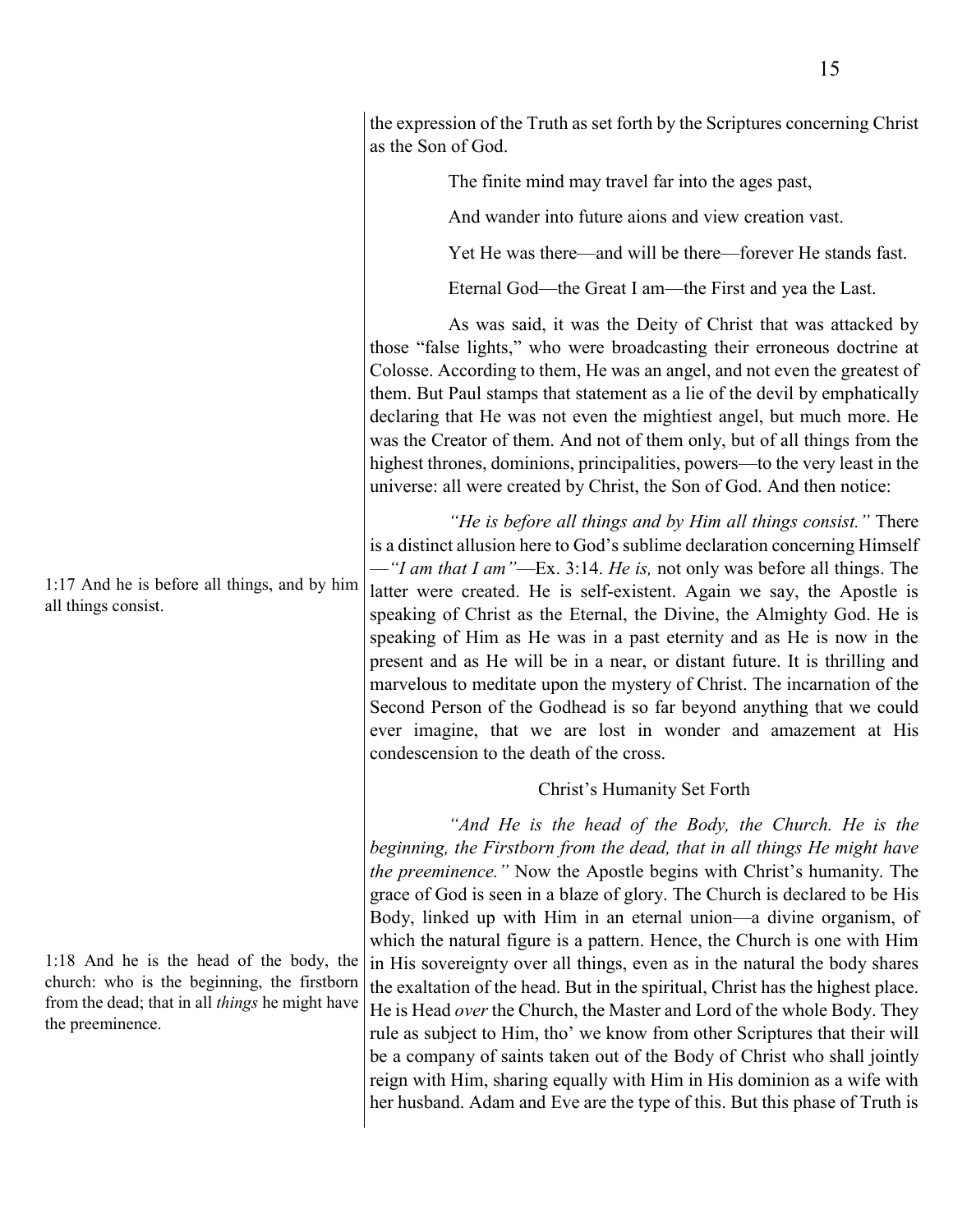not included in the teaching to Colosse.

*"For it pleased the Father that in Him should all fulness dwell,"* or as the Diaglott renders, it I "Because in Him it was thought good all the fulness to dwell."

The above is a most unusual, tho' weighty statement. Its significance is rather veiled, but marvelous when seen. We find in it another proof of the eternal Oneness of the Trinity. It was the united good pleasure, or will of the Three Divine Persons in the eternal counsels that all the fulness of the authority and sovereignty of the Infinite God should dwell in "the Christ"—the Head and the Body joined together. All that is predicated of God is said of Him as the Head over all things, but it is as joined to His people that He is so honored. And as One in the eternal counsels He so-willed it: but He was not alone in this divine edict. The Trinity were unanimous is thus decreeing that all the fulness of God should dwell in Man.

Oh, we are again filled with rhapsody with the knowledge of who and what we are, as joined to Christ. It is beyond all that we could ever have conceived—that the Infinite, Eternal, Self-sufficient, needing nothing and no one to add to His majesty and splendor should stoop down to man's low estate. It is marvelous! incomprehensible, except that He has revealed the mystery—made us to know the reason of such condescension. He desired to manifest His love, hence, must have an object for its display. And to more fully set forth that love, the object must be unworthy in himself, otherwise love's magnitude would not be realized. Therefore, man's fall and full redemption is the sequel. God is thus known as He could never have been known, as God of all grace, Redeemer of lost and ruined humanity, as the following citation indicates.

*"And having made peace by the blood of His cross to reconcile all things unto Himself; by Him I say, whether they be things in earth, or things in heaven."*

Christ made peace by His stoop to the death of the cross—the death of shame and loss. There was no peace between God and man. Man was a rebel in the universe of God, hating Him and plotting against His authority; but the Son became a Man and made peace. God is no longer angry with mankind. He has been reconciled. He is at peace with man. They have but to come and accept the reconciliation which has been accomplished at Calvary. Christ has bridged the chasm which sin had made; He stepped into the breach, to make peace with God for men. His body as it were, has been stretched across the distance from which sin kept men and now they can reach God thru Him. All things on earth have been

1:20 And, having made peace through the blood of his cross, by him to reconcile all things unto himself; by him, *I say*, whether *they be* things in earth, or things in heaven.

1:19 For it pleased *the Father* that in him should all fulness dwell;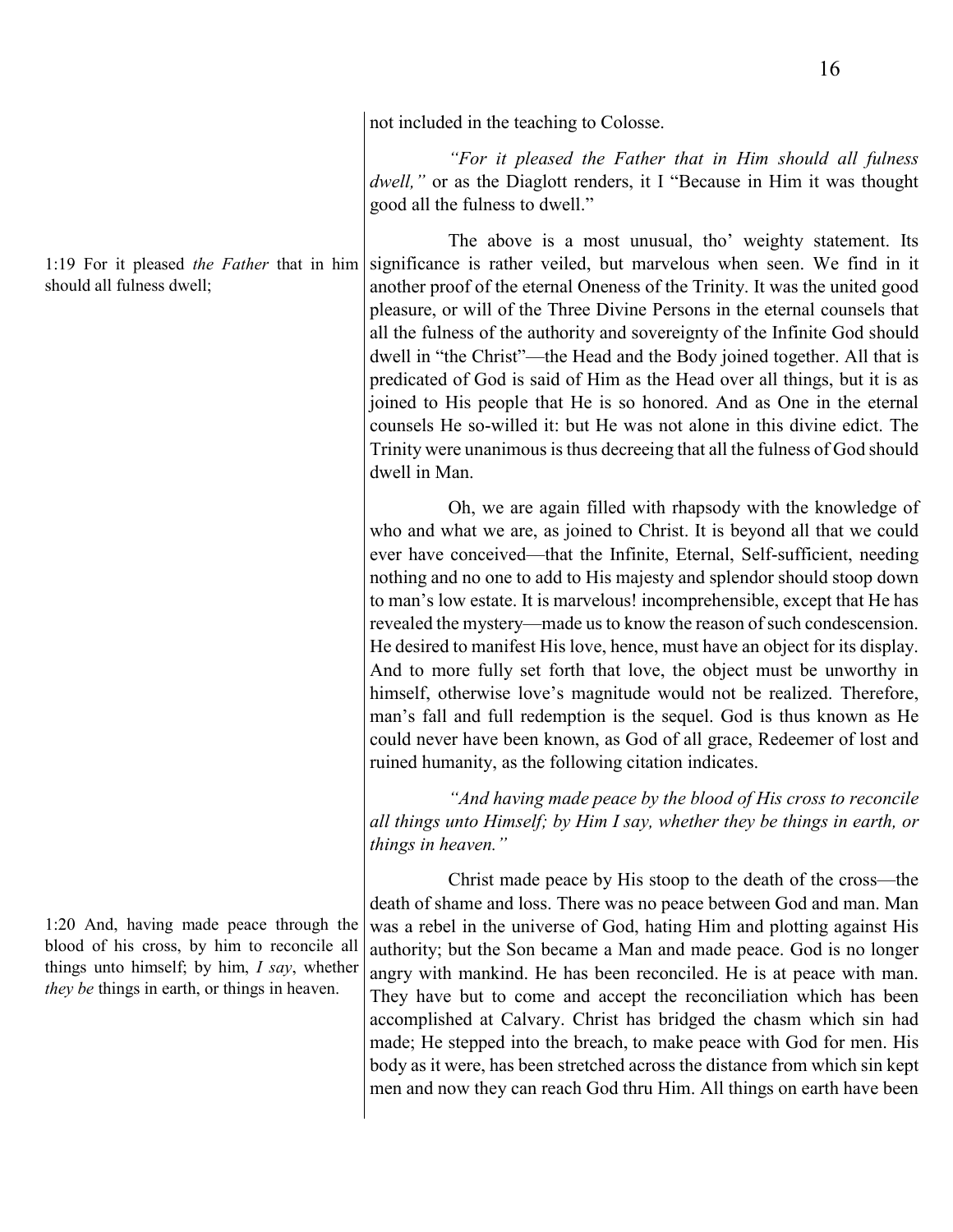reconciled, but this is not all-all things in heaven have also been reconciled.

Now that is a strange and marvelous statement. It informs us of the infinite extent of Christ's redemption, which may well fill us with wonder and awe. The true greatness of Christ is again emphasized as a contrast to the angels and all creation; for the Apostle says that fur from Christ being only one of the angelic hierarchy, the heavenly hosts themselves needed, in some sense, His atonement—\*Heb. 9:23. Their abode had been defiled by the sin of Satan, one of their company. He had fallen, as also a third of the principalities and powers in the heavenlies; hence, the blood was effectuel in cleansing their abode, tho' not the sinning angels. They still await judgment. Redemption was not effected for them.

*"And you that were sometime alienated and enemies in your minds by wicked works, yet now hath He reconciled*—in the body of His flesh thru death—to present you holy and unblameable and unreprovable in His sight."

Men are enemies of God by their natural birth. They do not desire to retain God in their hearts; but they are not aware of the fact until after they have accepted the reconciliation effected by the cross. Then they realize that they had been running away from God and that He had finally overtaken, arrested and convicted them and then saved them.

And the fact is especially emphasized at this place that it was by way of death, the vicarious death of Christ, that we have been reconciled to God; which fact was the especial one that the Gnostic element at Colosse denied. The Apostle declares that it was the rent body of Christ which opened the way for us to draw near to God, even as the rent veil in the temple symbolized—Heb. 10. Our flesh, because of sin, hindered our approach to a holy God; hence, His sinless flesh, counted sinful and so dealt with, was the means of our reconciliation. And we are not only negatively reconciled, but more; we shall be presented positively *"holy, unblameable and unreproveable,"* or rather *unchallengeable* (Gr.), in the presence of God. He Himself will not be able to find a blemish in the perfection of our humanity when we stand before the throne in the glorification which redemption has purchased for us. We shall be holy, as God the Father has purposed, unblameable, as God the Son has provided, unreproveable to the extent that God the Holy Spirit has actually possessed and perfected in us the purpose and provision of Deity. Hence, not even God Himself will be able to find any fault with the glorified

\*Hebrews 9:23 "*It was* therefore necessary that the patterns of things in the heavens should be purified with these; but the heavenly things themselves with better sacrifices than these."

1:21 And you, that were sometime alienated and enemies in *your* mind by wicked works, yet now hath he reconciled

1:22 In the body of his flesh through death, to present you holy and unblameable and unreproveable in his sight: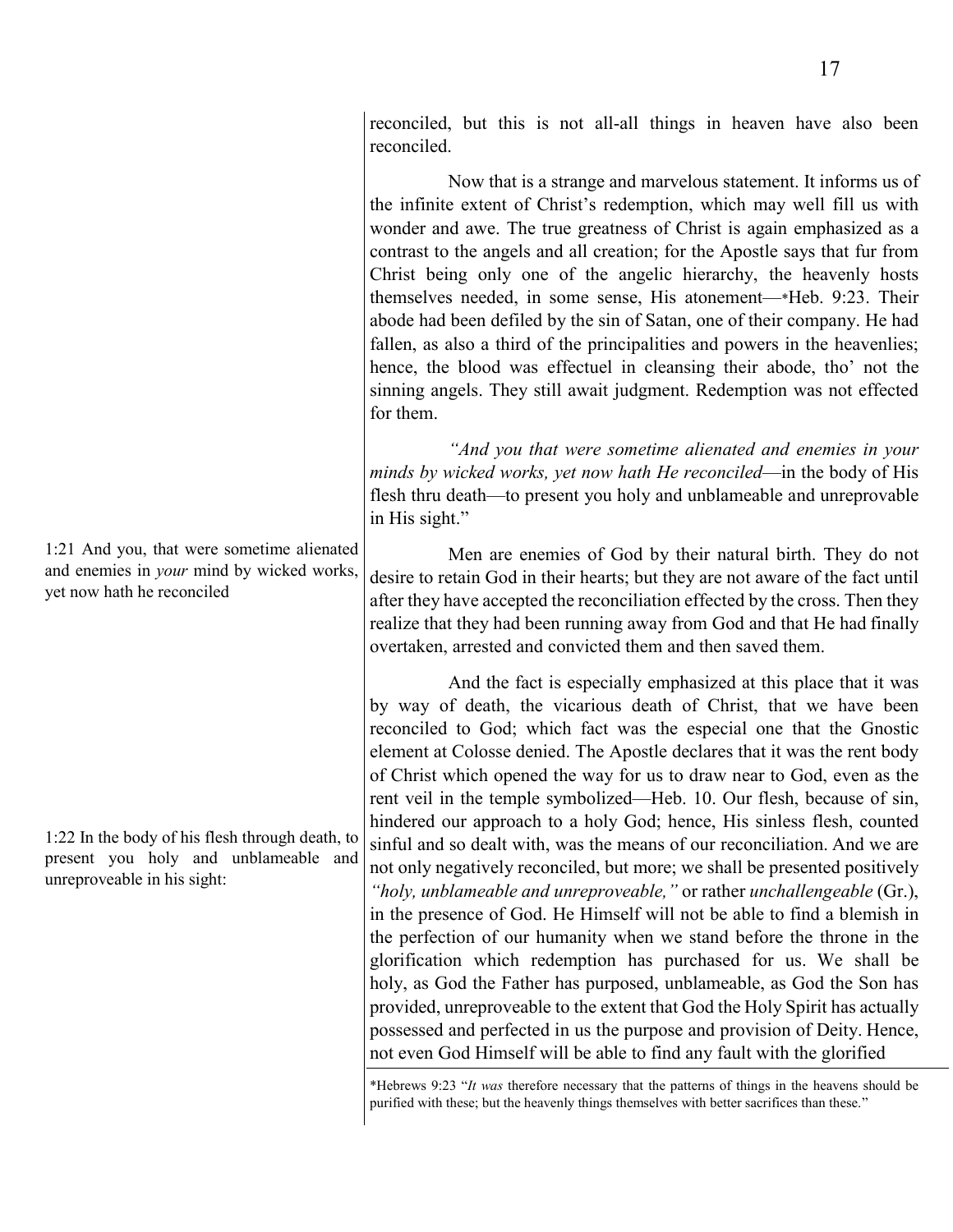saints, much less anyone else, when He has finished His work in them. Satan will not dare accuse them, neither any man. They will be unchallengeable before the court of heaven; therefore if God is satisfied, who dare murmur? He will stand off, as it were, and admire the work of His own hands; and all as the glorious result of the death of His Son upon the cross of shame.

Last night I seemed to see that lonely Man of Calvary in a vision. He was walking along, bearing His cross. The people were throwing stones at Him, as well as cursing and mocking Him, saying all manner of evil against Him. And He bore it all with meekness—all the shame, reproach and laughter, suffered in silence—the Sheep led to slaughter, that we might be presented holy, unblameable and unreproveable in glory. No one will be able to mock, reproach, or shame us there; no one will be able to find spot or wrinkle in the glorified saints, and this all as the result of that death on Golgotha's tree. But listen, there is an *"if"* connected with this marvelous magnificent appearance at the court of the Most High. There is a condition attached to this unparalleled consummation.

*"If ye continue in the faith, grounded and settled, and be not moved away from the hope of the Gospel, which ye have heard and which was preached* to every creature under heaven; whereof I Paul am made a minister."

*"If ye continue* in the faith," is the point at issue. Some folk's faith wavers. They may continue in the religious sect to which they belong, may continue going on with the outward profession; but their faith flickers. They are not overcoming as they began, hence, are not grounded and settled. The roots of their faith are not deep. Their vision of the hope of the Gospel, which is the coming of Christ, has faded. They are indifferent to the heavenly things; but wide awake and running after the things of this world. They are settled and grounded in the earth, not in the faith of the death and resurrection of Jesus Christ. They have been moved away from the hope of the Gospel, are not looking for Christ's return. They will fail to qualify for that great presentation at the court in the skies. Some great folks in this world strive to be presented at an earthly court. They spare no expense, nor trouble, and endeavor to overcome every obstacle in their power to receive an invitation to the court of their choice and then work to qualify for that great event. And the effort is often in vain; and even when they achieve their ambitions, the results are disappointing. They have no reward of their toil and money. But oh, how different it is with the saints that seek the court above, seek that presentation before the unsullied throne of heaven. They will not be disappointed, but rather

1:23 If ye continue in the faith grounded and settled, and *be* not moved away from the hope of the gospel, which ye have heard, *and* which was preached to every creature which is under heaven; whereof I Paul am made a minister;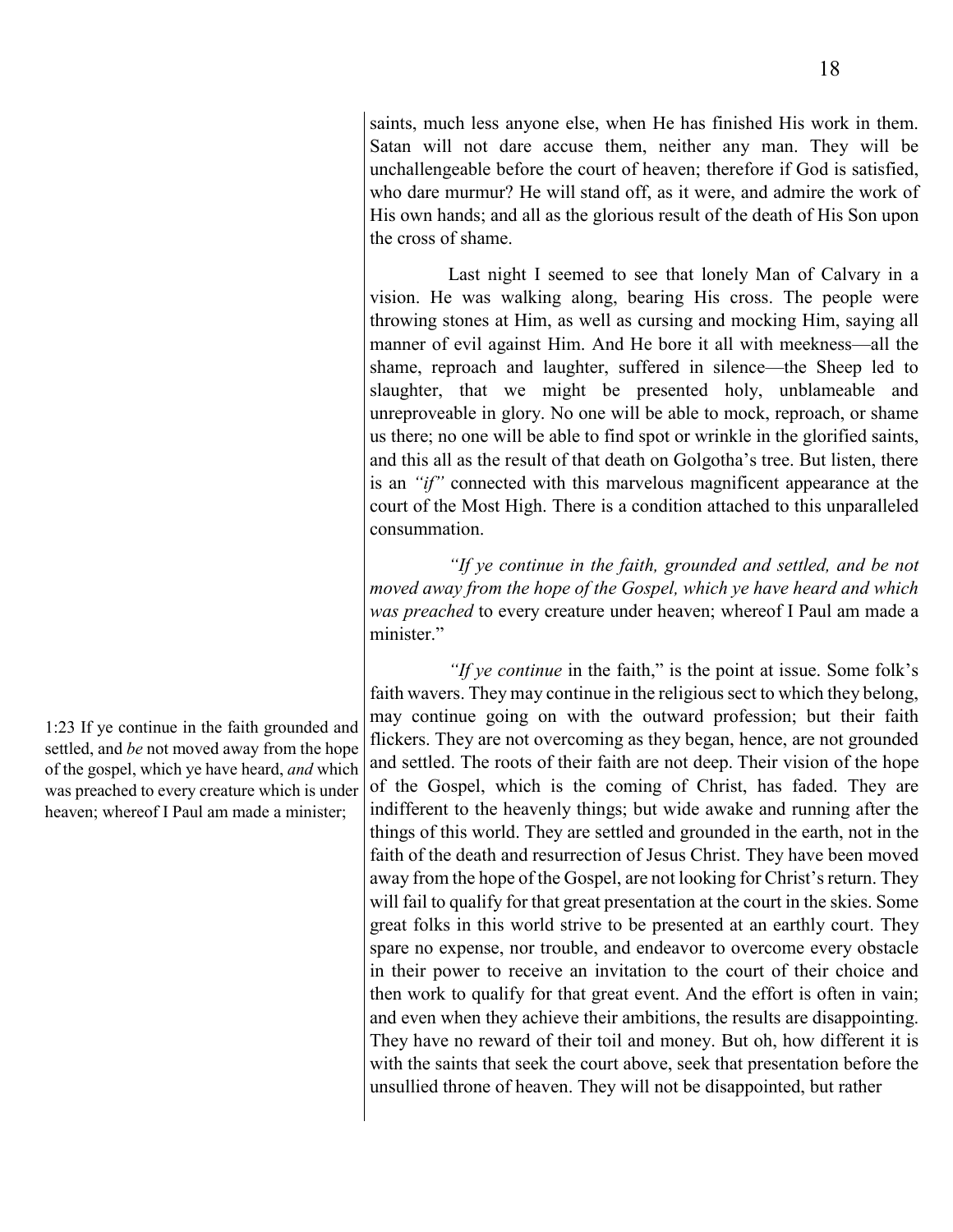satisfied, and their reward is sure and enduring. Their hope is not a chimera, or will-o-the-wisp, to vanish away with the day. Nay, it is *"the hope* of *the Gospel."* And it will be realized to those that have been grounded deep in their faith in the Gospel of Paul. This was the Glad Tidings which the Colossians heard and of which Paul was the advance agent and promulgator.

Many Christians do not realize the exalted place to which the Apostle was called in the will of God. He was made the minister, the leading herald of the Gospel of Grace, which carries with it the enabling to lift up fallen humanity and fit them for that marvelous presentation at the court of heaven. Therefore his Gospel must be heard and heeded; otherwise saints will fail to attain the necessary faith for the transformation which is a matter of daily growth. Paul was so rejoiced in the glorious ministry given him, that he counted all the suffering, which attended it, as of little importance, in view of the destiny set before him and the Church that he served.

### Price of Reigning

*"Who now rejoice in my sufferings for you, and fill up that which is behind of the afflictions of Christ in my flesh, for His Body's sake, the Church."*

Is that not a most significant statement? The Apostle suffered for the sake of the Assembly of saints of this present age. He suffered for others, not to make atonement, but by way of making known the fulness of the results of the atonement. And observe that these sufferings were purposely left for him, and for others. Some saints are to share jointly Christ's throne, therefore, they must jointly share His sufferings. The price of the throne is suffering, but not suffering for our sins, nor for our failures, or foolishness; but suffering because of our faithfulness to God and the Truth. Paul knew what it meant to suffer in this way, a joint-partaker with Christ. His flesh suffered. He was tried in every possible way, as we read; "Even unto this present hour we both hunger and thirst and are naked and buffeted and have no certain dwelling place: and labor working with our own hands. Being reviled, we bless; being persecuted we suffer it; being defamed we intreat. We are made as the filth of the world and are the offscouring of all things unto this day"—1 Cor. 4:11-13.

And he tells us further of the persecutions that he endured for Christ's sake—"Of the Jews five times received I forty stripes save one. Thrice was I beaten with rods; once was I stoned; thrice I suffered shipwreck; a night and a day have I been in the deep. In journeyings often, in perils of waters, in perils of robbers, in perils of mine own countrymen,

1:24 Who now rejoice in my sufferings for you, and fill up that which is behind of the afflictions of Christ in my flesh for his body's sake, which is the church: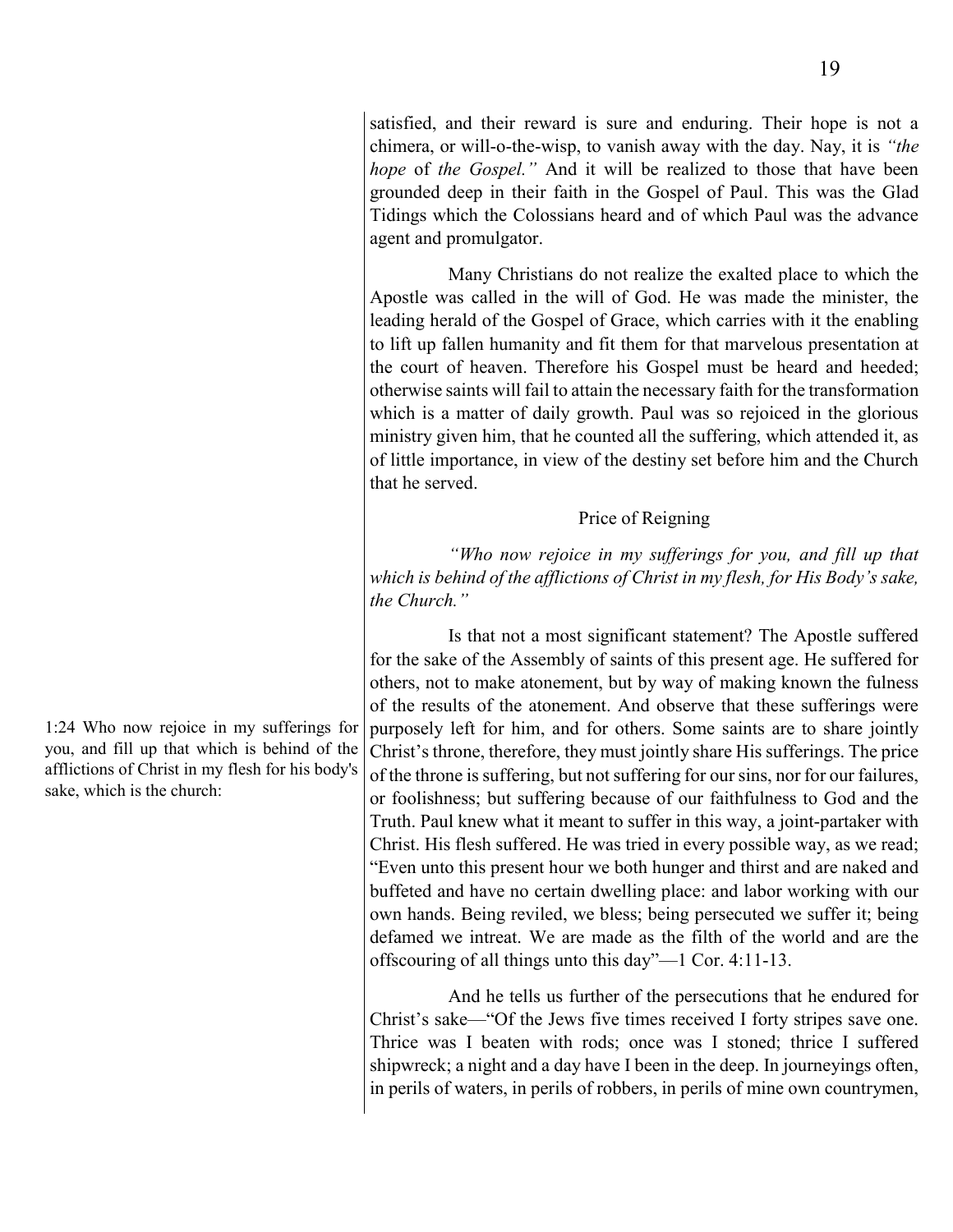in perils of the heathen, in perils of the city, in perils in the wilderness, in perils in the sea, in perils among false brethren. In weariness and painfulness, in watchings often, in cold and nakedness. Besides those things that are without, that which cometh upon me daily—the care of all the churches. Who is weak and I am not weak? who is offended and I burn not?" *("Of the Jews five times received I forty stripes save one. Thrice was I beaten with rods, once was I stoned, thrice I suffered shipwreck, a night and a day I have been in the deep;In journeyings often, in perils of waters, in perils of robbers, in perils by mine own countrymen, in perils by the heathen, in perils in the city, in perils in the wilderness, in perils in the sea, in perils among false brethren; In weariness and painfulness, in watchings often, in hunger and thirst, in fastings often, in cold and nakedness. Beside those things that are without, that which cometh upon me daily, the care of all the churches. Who is weak, and I am not weak? who is offended, and I burn not?" KJV)*—2 Cor. 11:24 29.

These are the sufferings which were left behind of the sufferings of Christ; left on purpose, as it were, for him to endure, that he might have the glad realization of sharing the place with Christ in the glory. He adds, *"So then death worketh in me, but life in you"—* 2 Cor. 4:12. The Corinthians were a part of the fruit of his buffetings and afflictions: and we too are the fruit, in a measure, of his sufferings. His epistles were born out of pain and sorrow. He wrote all of them out of the travail of his soul (some, while in prison) generally, to correct errors that were creeping into the different assemblies even in his day; yet here, nineteen hundred years later, we get the benefit of them. It is simply marvelous how enduring is the influence and power of his consecrated, Spirit-filled life! Only eternity will disclose the record and reveal the fruitage.

But the fact that is emphasized at this point is that these manifold sufferings of the Apostle were for a purpose. They were for the sake of the Body of Christ—the Church. And we, too, even today, may share these sufferings in our measure and place, as we yield to God and walk in His will. Do you not see by this statement that some saints are separated, or rather, stand out distinct from the Church as a whole? They are more absolutely given up to God, willingly offering themselves for His glory and the good of others, hence are sacrificed upon the altar as burnt offerings. They are a sweet savor to God; for they pour out their lives in behalf of others. They drink deeply of the well of salvation and therefore are qualified to fellowship the death and know the power of Christ's resurrection, thereby serving the Church in a measure unknown to the great majority of religious workers, as well as saints. They are called into this supremely privileged place of sacrifice and service not because of their good works, but according to the will of God, in their place even as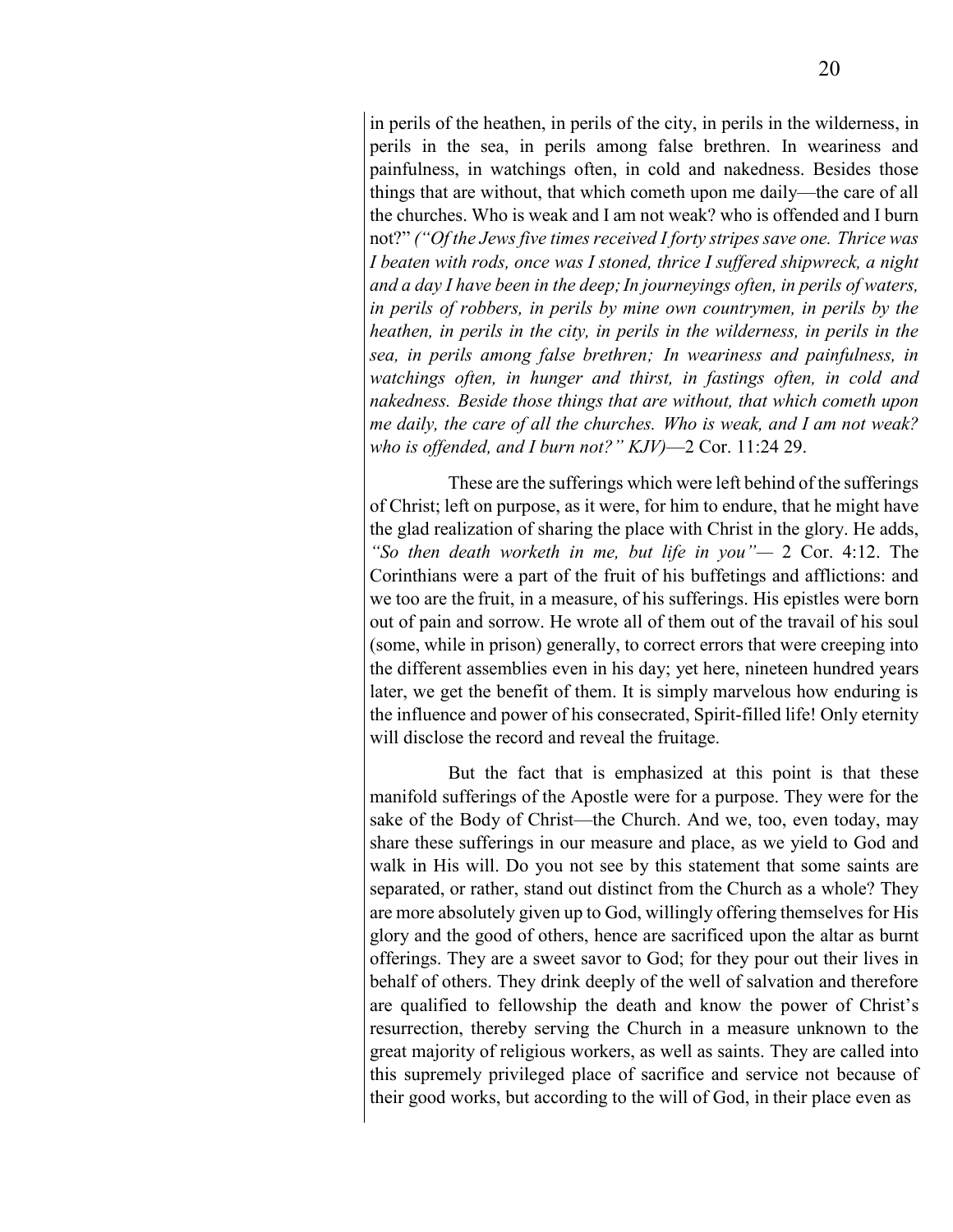1:25 Whereof I am made a minister, according to the dispensation of God which is given to me for you, to fulfil the word of God;

1:26 *Even* the mystery which hath been hid from ages and from generations, but now is made manifest to his saints:

1:27 To whom God would make known what is the riches of the glory of this mystery among the Gentiles; which is Christ in you, the hope of glory:

was the Apostle in his divinely ordered service.

*"Whereof I am made a minister according to the dispensation of God which is given to me, for you, to fulfill the Word of God.*" or to fully set forth the Word of God.

Paul was especially called, equipped, commissioned and sent forth as the Apostle of the Church, with a distinct message to the Body of Christ. He was given a unique place on the program of this age as the outstanding figure of the company of people gathered out of the world to the name of the Lord—\*Acts 15:14. And more, he received a revelation of the eternal counsel and purposes of God concerning this heavenly company, secrets that had never been made known; but which were necessary to complete the Word of God. These mysteries of the exalted destiny of the Church were revealed to the Apostle Paul that he might fully set forth the Truth—*"even the mystery which hath been hid from ages and from generations, but now is made manifest to His saints."*

It is in the epistles of Paul that we find these hidden things; but they are no more hidden. They are fully set forth, or made manifest, for our benefit, and are easily understood when our hearts have been illuminated by the Holy Spirit. And our God and our Father desires that we come into the exact knowledge of these revelations given to our Apostle. They belong to us, and we cannot be all that God would have us to be without them. And there is more as we read further.

### The Riches of Glory

*"To whom God would make known what is the riches of the glory of this mystery among the Gentiles, which is Christ in you, the hope of glory,"*

Here are depths upon depths, God not only revealed the mystery of the Church to Paul, but something far more, *"the riches of the glory of the mystery."* It was an added message, a hope within a hope, a wheel within a wheel, a glory upon glory. And it is the *"Gentiles"* who are thus marvelously favored. It is to them the privilege is granted, the riches of the glory of the mystery revealed, that in a special way Christ's very own life may be manifested in them. There is a hope in this revelation that is peculiarly its own. A glory is implied which is far beyond even that which has been given to the Church as a whole. It is the pinnacle, the topmost stone in the glorious temple of Truth revealed to the Apostle Paul. It is far beyond our finite minds to comprehend, or the deepest depths of our hearts to fathom, the infinite riches of glory into which we are invited to enter by this revelation. The vast wealth of Christ's life, His wisdom, righteousness, power and holiness, may be reproduced in those who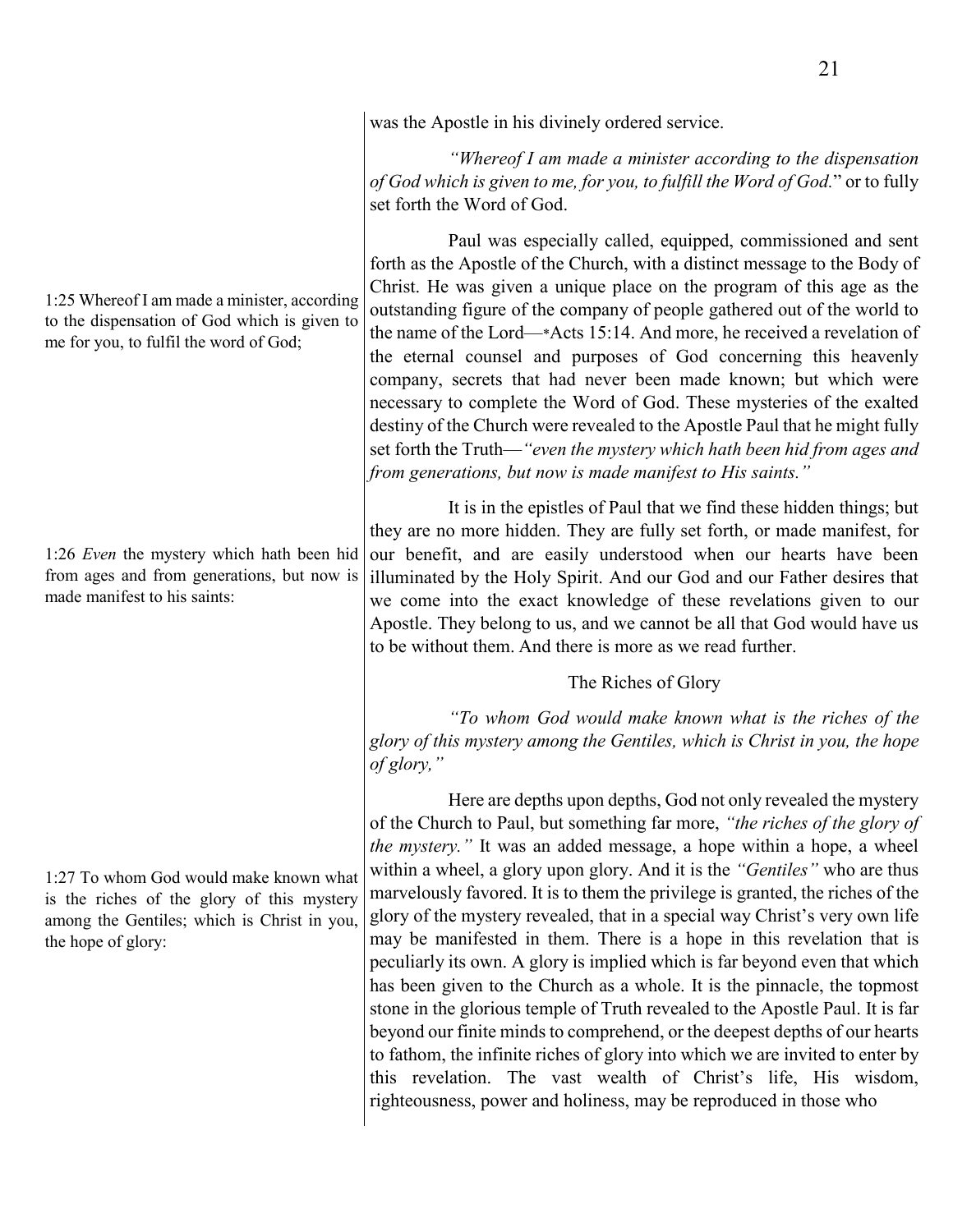believe and let Him have His way with them. They are thus fitted for glory, fitted to inherit the riches of the glory which are the inheritance of Christ, and jointly reign with Him, His equal upon the throne of glory.

*"Whom we preach, warning every man and teaching every man in all* wisdom that we may present every man perfect in Christ Jesus."

Paul proclaimed Christ, with all that the preaching of such a Person signified—the mystery and the marvel of it all is amazing that He should be revealed *in* the saints. And as he preached Him and the privilege that was accorded the Gentiles, he warned them of their loss if they did not yield to God and let Him form Christ in them. He warned saint and sinner; for the latter will lose all if he does not repent and believe the message of divine love; but the saint will lose also in the measure that he refuses to accept all the Truth and yield to the teaching of the Apostle. He taught in all wisdom as inspired by the Holy Spirit, and all the preaching, teaching and warning was for the divine purpose of presenting every man perfect, or *full grown,* in Christ Jesus. Is that not some standard? How do the folk that say there is no such experience as perfection in overcoming, explain that Scripture? How can Paul present the saints perfect in glory if they do not accept the perfect teacher the Lord has sent and the perfection he brings and yield to his warnings and words now? If the provision is sufficient for our perfection without our yielding, or overcoming, then what is the use of the Apostle's preaching and teaching? Do you not see how foolish was all his travail, tears, suffering and toil in behalf of the Church if there are no ranks in the resurrection, nor any difference in the perfection of the saints? If there are no different grades of the flesh of believers, no different spheres of government according to the perfection of our presentation before the throne, what is the use of teaching? we may well enquire. *But there is a difference* (1 Cor. 15), and because Paul knew that there was a possibility of missing the best, he was so insistent in his ardor, and so incessant in his toil toward the saints and so persistent in his warnings. And he tells us that it was not he, but Christ that strove in him, which fact makes the Church more responsible to heed his words.

### Paul's Place and Power

*"Whereunto I also labor, striving according to His working which worketh in me mightily."*

Do you realize what a marvelous official place the Apostle occupies in the Church? He has told us in another letter that he espoused the Church to one husband, that he may present a chaste virgin to Christ *("for I have espoused you to one husband, that I may present you as a chaste virgin to Christ" KJV)*—2 Cor. 11:2. Now in this epistle, we learn

1:28 Whom we preach, warning every man, and teaching every man in all wisdom; that we may present every man perfect in Christ Jesus:

1:29 Whereunto I also labour, striving according to his working, which worketh in me mightily.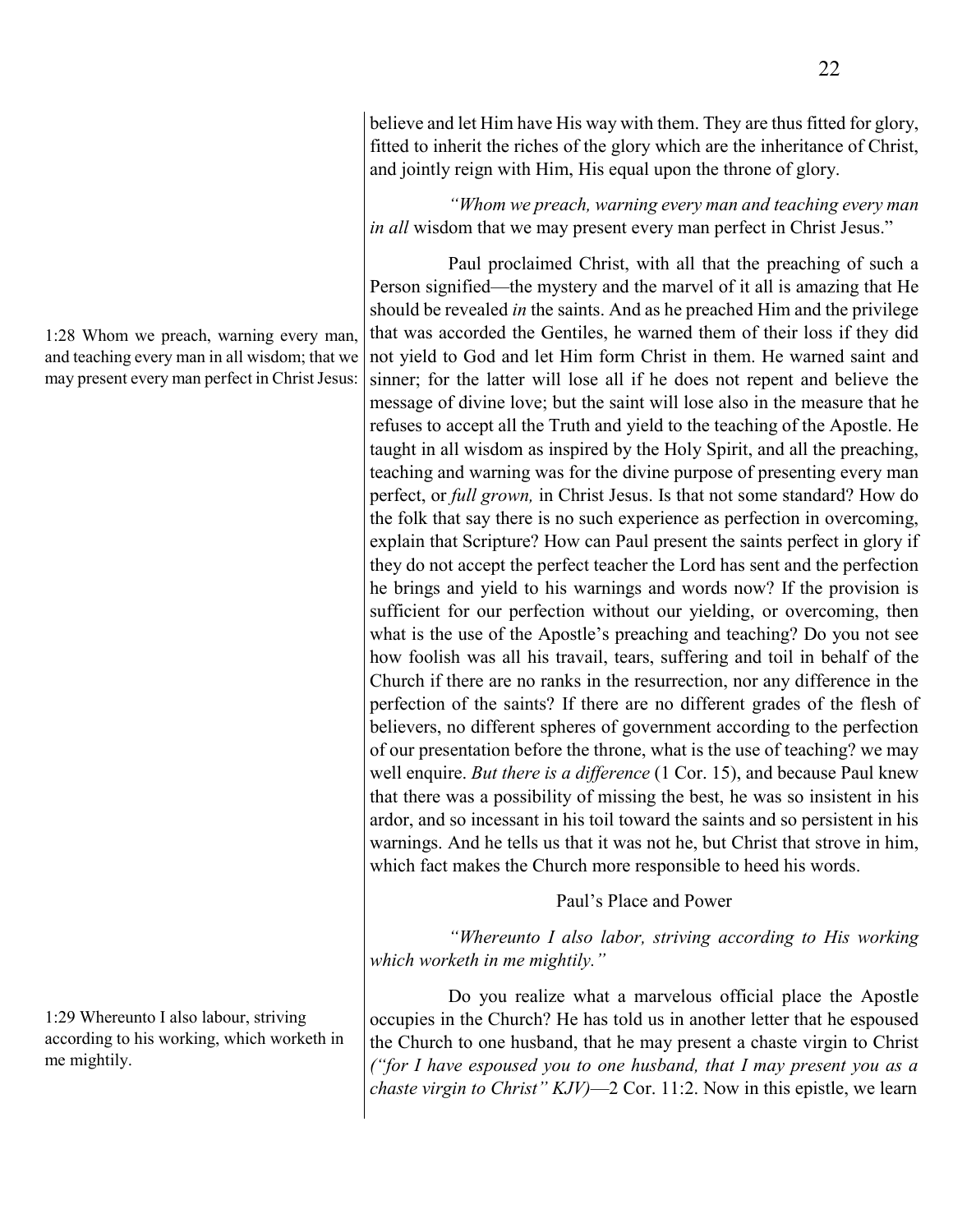that he sought by precept, example and labor to bring the saints into, and up to the divine standard of such a relationship. He had officiated at the betrothal of the Church and he ardently desires that he may have the joy of presenting the whole body of believers of this age at the wedding, in the perfection to which they have been called. We say again, without fear of contradiction, that the Apostle Paul had a most unique and exalted place in the plan and purpose of God, and further, that we must accept his teaching, let it move, mold, transform and fit us as the chaste virgin, the meek and meet companion of the Lamb, if we ever expect to gain Christ as the Prize.

And the further marvel of which we are informed here, is the fact that Paul not only labored to this end, but that God Himself strove in him in dynamite to bring up the saints in their state to the absolute perfection of their standing in their Head, Christ. Hence, we may realize in some little measure the importance of the truth revealed in this epistle to the Church.

> He who scans the goal before him Presses forward on the way, With the Prize of the high calling, Gleaming brighter every day. Nearer, dearer, looms the Image, Faith beholds in glory bright— Blessed Bridegroom, heavenly Lover— And the gloom gives way to light.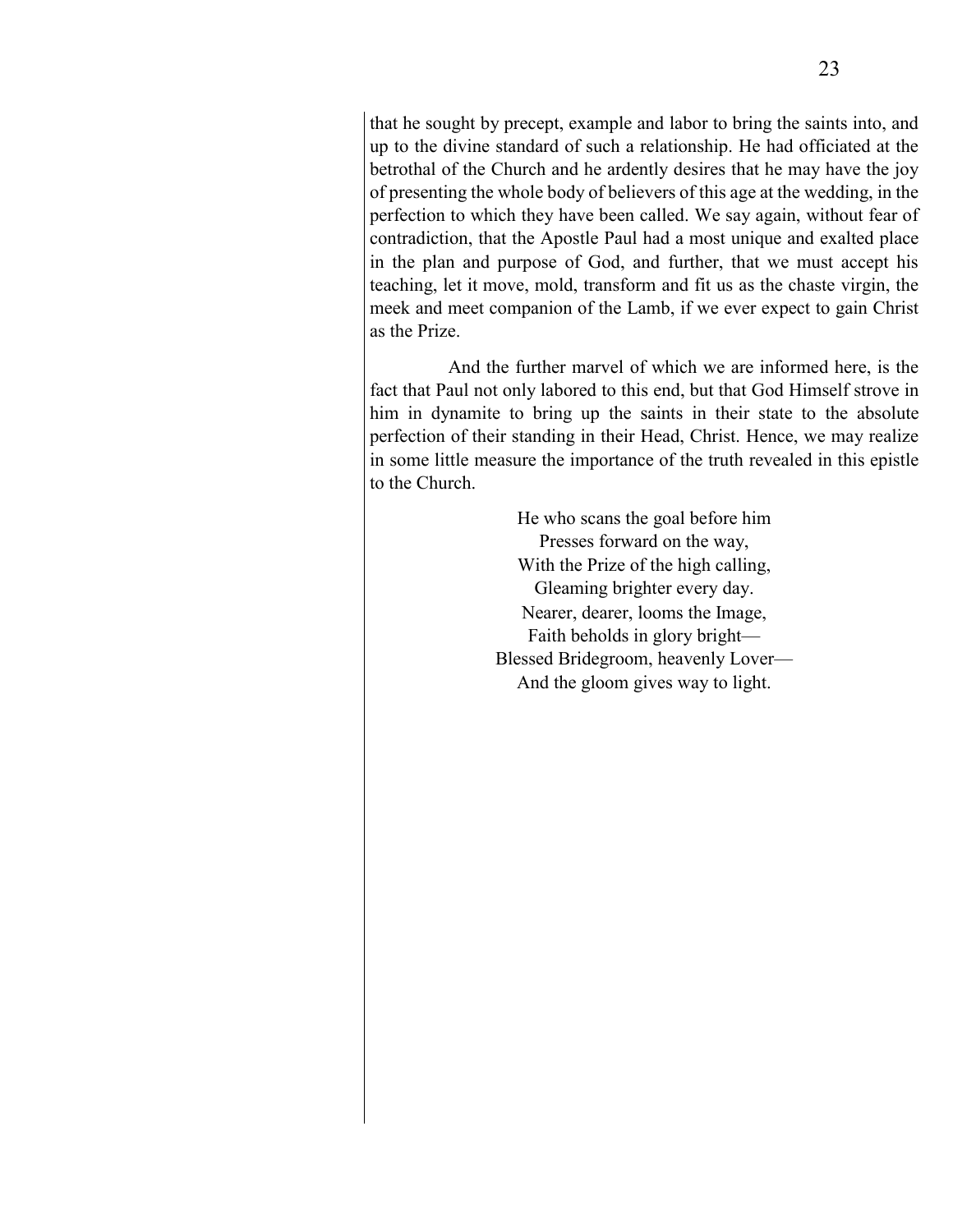### Christ the Head of all Principality and Power

### Chapters 2:1 to 3:4

*"For I would that ye knew what great conflict I have for you and for them at Laodicea and for as many as have not seen my face in the flesh,* that their hearts might be comforted, being knit together in love and unto all riches of the full assurance of understanding to the acknowledgement of the mystery of God and of the Father and of Christ"—Vs. 1, 2.

The first verse in the above citation is an allusion to what has preceded; but it also characterizes the whole of Paul's life. He was continually in conflict of soul, energized with divine life, in behalf of the Church of God. The welfare of the saints was an all-consuming desire with him. And he desired all of them to realize how desperately he labored for them; not only for those at Colosse, but for those also at Laodicea, and for all saints, even for us at the end of the age. He set an example for the whole body of believers in this respect, as well as others, which we do well to imitate. So very few of the saints are filled with the zeal of the dear Apostle Paul in behalf of others. The majority will help others if it does not inconvenience them, or cost them anything; but it cost the Apostle everything to serve the saints. He labored, sacrificed and served at his own expense. He enriched others by impoverishing himself; praying while others slept, denied himself while others indulged themselves, working overtime and all the time while others took it easy. Well, he will get his reward. In fact he has got much of it already in the blessings that have come upon the Church because of his poured-out, victorious life, which laid the foundation for his letters. If he had not been the consecrated, full overcomer that he was, the Lord would not have used him as the channel of blessing to the Church, tho' we must ever remember that it was God that worked in him to will and to do of His good pleasure. He was a chosen vessel. Jesus said to Ananias. *"I will show him how great things he must suffer for my name's sake."* According to this statement, the more favored we are of Jehovah, the more we suffer in this world; hence, we ought to rejoice if our way is thorny. True it is contrary to the doings of the natural man; for the favored of the kings of an earthly kingdom, fare well. While our King, tho' Lord of all, is rejected, and we are in the same plight. We suffer with Him. Our reward will come later. Paul has not yet entered into all the reward of his labors. He will receive his full wage at the resurrection of the just. But to return to our text.

Paul was interested in all the saints. Every assembly was dear to him, whether he had founded it or not. The Church at Colosse, as we have noted, was not the work of his hands; neither was the Church at

2:1 For I would that ye knew what great conflict I have for you, and *for* them at Laodicea, and *for* as many as have not seen my face in the flesh;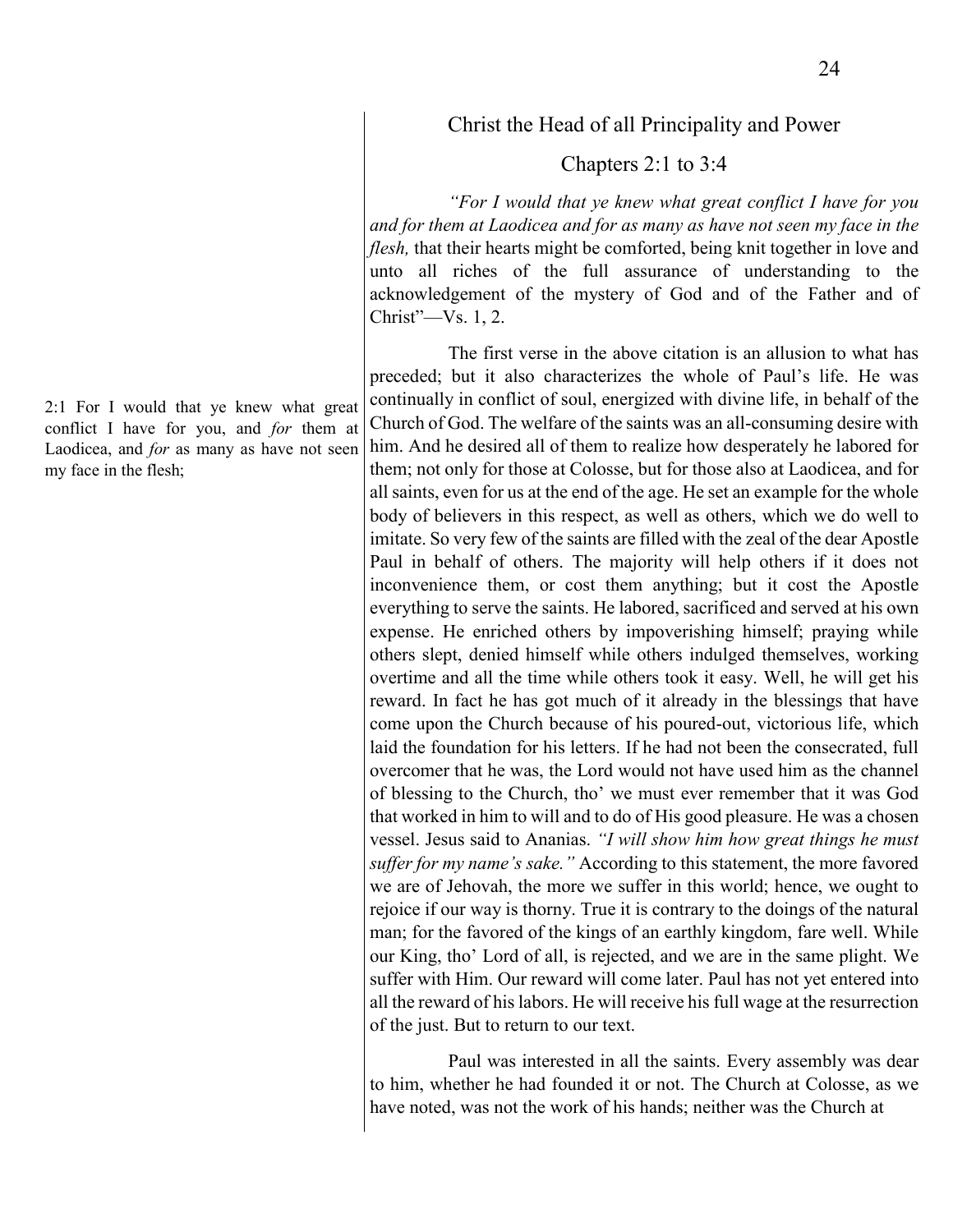Laodicea; but his zeal and love toward them were the same. He had no limit of fellowship less than the *"all saints."* He was in travail of soul for all the Church of the First Born.

*Laodicea* was a city in close proximity to Colosse, and with Hierapolis, is associated with Colosse. It was one of the Seven Churches of Asia addressed by Christ thru His servant John—\*Rev. 1:11 and 3:14. A Syrian king, Antiochus II, named it from his wife, Laodicea. It is mentioned four times in this epistle. There is a little hint here of the Church of the end. Laodicea of that day figures the lukewarm saints of the same name at the close of the age. Hence, we may say that Paul was in travail of soul for the indifferent and the careless (Laodicea), the believers that refused correction, as well as for the disciplined, corrected, overcoming ones, who heeded his message.

The Apostle's very soul was in anguish; his heart was wrung over conditions around him. How much greater would be his sorrow over the state of the Church today. Division and carnality manifest on every hand; even the sects are quarreling not only with each other, but among themselves. Biting and devouring one another is the order of the day. The lack of unity among believers, for which Paul prayed, is appalling. Sad to say the opposite condition to unity is manifest. And men make no headway toward uniting the clashing elements in the different factions. The religious confusion gets worse and worse. And why? Because the unity cannot be made. It is already a fact in Jesus Christ. The Church is *one Body.* We are nowhere instructed to make it so; but to recognize the oneness and endeavour to keep the unity. There is no other way to the harmony desired.

The human body is the pattern. There is no lack of unity in my physical body, nor in any physical body. It is moved entirely by the law of its life directed by the head. Likewise the Church which is the Body of Christ. He is the Head and Lord of all its members; therefore, the Apostle, at the outset of the chapter (which emphasizes the Headship of Christ over every principality and power) declares that he was in conflict of soul, energized beyond measure for the saints that they would recognize the oneness of the Body and enter into harmony with every member therein. It is only thus that their hearts will be comforted and knit together in love. Observe the unity of that statement—*"knit together,"* not apart. It signifies oneness, unity, harmony, not only with my church (as many call the sect

\*Revelation 1:11 "Saying, I am Alpha and Omega, the first and the last: and, What thou seest, write in a book, and send it unto the seven churches which are in Asia; unto Ephesus, and unto Smyrna, and unto Pergamos, and unto Thyatira, and unto Sardis, and unto Philadelphia, and unto Laodicea."

Revelation 3:14 "And unto the angel of the church of the Laodiceans write; These things saith the Amen, the faithful and true witness, the beginning of the creation of God;"

2:2 That their hearts might be comforted, being knit together in love, and unto all riches of the full assurance of understanding, to the acknowledgement of the mystery of God, and of the Father, and of Christ;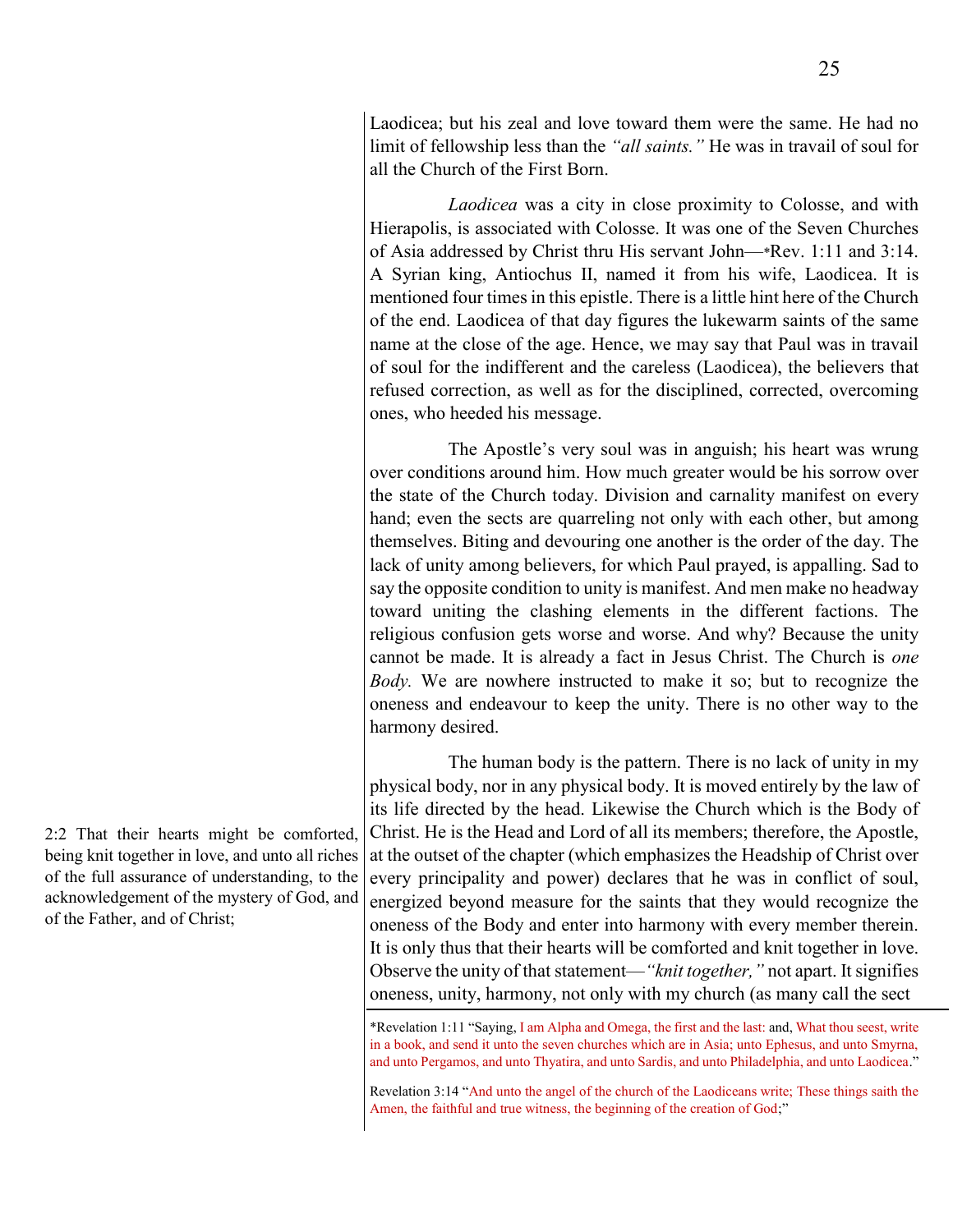to which they belong), but with all believers. Knitting in the natural is an art, not easily learned, and a rent in a knitted garment means weakness and consequent destruction. Hence, how necessary that we yield to the needle of Truth as wielded by the Holy Spirit and be made one with all saints, experimentally, as well as provisionally. The result of such oneness is a marvelous gain to us spiritually. There is an increase of knowledge as well as love, not only in a little measure; but we gain in all its richness the full assurance of understanding, truly to know the mystery of God (Conybeare). And this secret that is unfolded to us, is that we come into the realization of the three personalities, the Father, Son and Holy Spirit, as revealed in Christ. Thus there is no room nor desire for any "new thought," or "new light," as men call these errors, some of them being actually devilish, that are broadcasted today. But Paul insists that to hold the Headship of Christ, over the one Body, is to come into union and

*"In whom* (Christ) *are hid all the treasures of wisdom and knowledge*.*"* The Apostle is emphasizing the superiority of the knowledge found in the Gospel which he preached, over all the supposedly higher wisdom that all the false teachers at Colosse, or of any other place were teaching. All the depths of God are found in Christ. All the treasures of the Infinite are hidden in Him. And He is the essence of the Gospel. We need never long for any knowledge, higher, or deeper, nor go outside of Christ to search for any attainment of perfection. He is God's store-house of wealth for humanity. Spiritual blessing of every kind is waiting their appropriation.

fellowship with God and into an understanding of which there is no

greater; for he adds,

Paul was in deadly earnest about these false teachers with their counterfeit wares. He was endeavoring to put the Colossians upon their guard against any teaching which had the semblance of a religious cast that had not come direct from their God-appointed teachers, or pastor. He was warning those dear impressionable Colossians of the danger of those errors that were in their infancy then; but are full-grown in Christendom today. That Gnostic teaching which began in such a small way has increased a hundred-fold. The Church as a whole have not been taught of their riches in Christ, hence, have been starved and hungry for the words of life. Thus they have fallen an easy prey to error. Almost all of these deceptive cults, purporting to be higher revelations of wisdom and knowledge, have a little semblance of the Truth. They have hidden the error, or lies in the covering of Scripture, like the bitter medicine of the pill is covered over with the sweet coating. The error is not tasted, nor seen, but is swallowed whole, because of the little of the Truth in which it is garbed, and it does its deadly work in the dark. The poison is assimilated

2:3 In whom are hid all the treasures of wisdom and knowledge.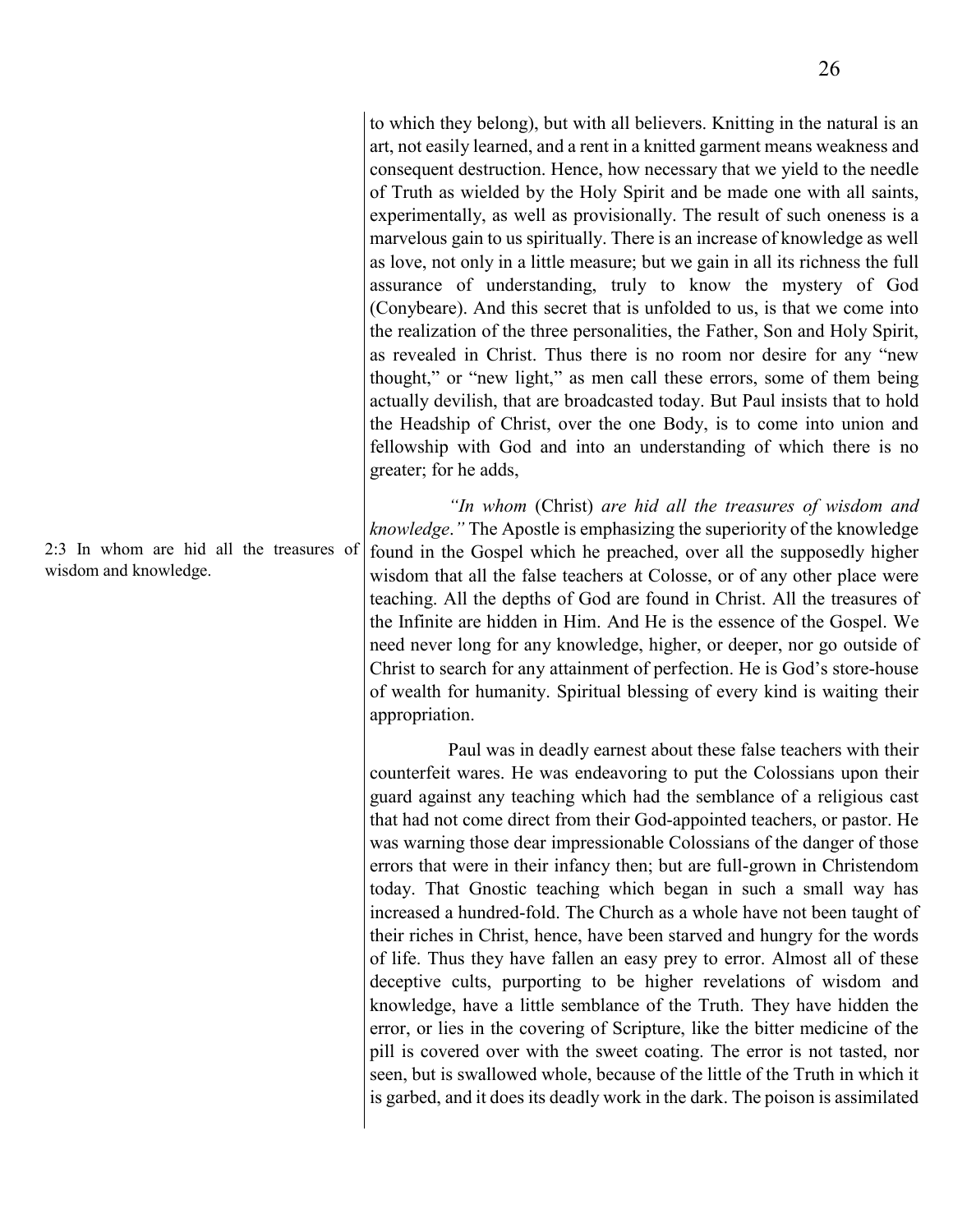into the system and becomes so entirely a part of the individual that he is seldom delivered from its power.

### The First Warning

*"And this I say lest any should beguile you with enticing words;*  for tho' I be absent in the flesh, yet am I with you in the Spirit, joying and beholding your order and the steadfastness of your faith in Christ"—Vs. 4, 5.

Paul's whole heart was set upon the perfection of the saints of God. Like a father, or mother of a large family in the natural desire that each of their children excel and make a mark in the world, so he longed with a deep, steadfast yearning that each of the family of God would reach the standard. He prayed and labored to this end. He did not want them beguiled by enticing words; for error is often found garbed alluringly. It entices the carnal Christian; hence, Paul desired to expose it. He would take off its enticing trappings and show it up as a hideous travesty of the Gospel. It was a serious matter with the Apostle. It meant everything to him, that the saints should not be deceived. Whether he was absent, or present, his concern remained the same. God's people were his people and his people were the Lord's. He loved them with divine love and it was his joy and delight to behold their orderly walk in faith, steadfast and sure, established in the Truth and abounding therein with thanksgiving. The people were his *"joy and crown,"* he tells us in another letter—\*Phil. 4:1. Hence, he continues:

*"As ye have therefore received Christ Jesus the Lord, so walk ye in Him, rooted and built up in Him,* and established in the faith as ye have been taught, abounding therein with thanksgiving"—Vs. 6, 7.

Here is the sum and substance of the whole matter. The simplicity of the Christian life is expressed in the above citation. Folks make it complex and cumbersome by their self-occupation and legality. As we received Christ, so let us walk in Him, is Paul's advice. How did we receive Him? Did we work to receive Him? Or arrive at such a sanctified state by our own self-effort, that we deserved to have Him come in and take up His abode in us? Was it in any such manner? No indeed. It was by simple faith that we received Christ, the Head of all principality and power, as our Head and Life; hence, that is the way we are to continue. It is a life of faith, a walk of faith, Paul is emphasizing. We are to walk, not as the old man, but as the new man. We are to walk in Christ our new Head, rooted and built up in Him.

\*Philippians 4:1 "Therefore, my brethren dearly beloved and longed for, my joy and crown, so stand fast in the Lord, *my* dearly beloved."

2:4 And this I say, lest any man should beguile you with enticing words.

2:5 For though I be absent in the flesh, yet am I with you in the spirit, joying and beholding your order, and the stedfastness of your faith in Christ.

2:6 As ye have therefore received Christ Jesus the Lord, *so* walk ye in him: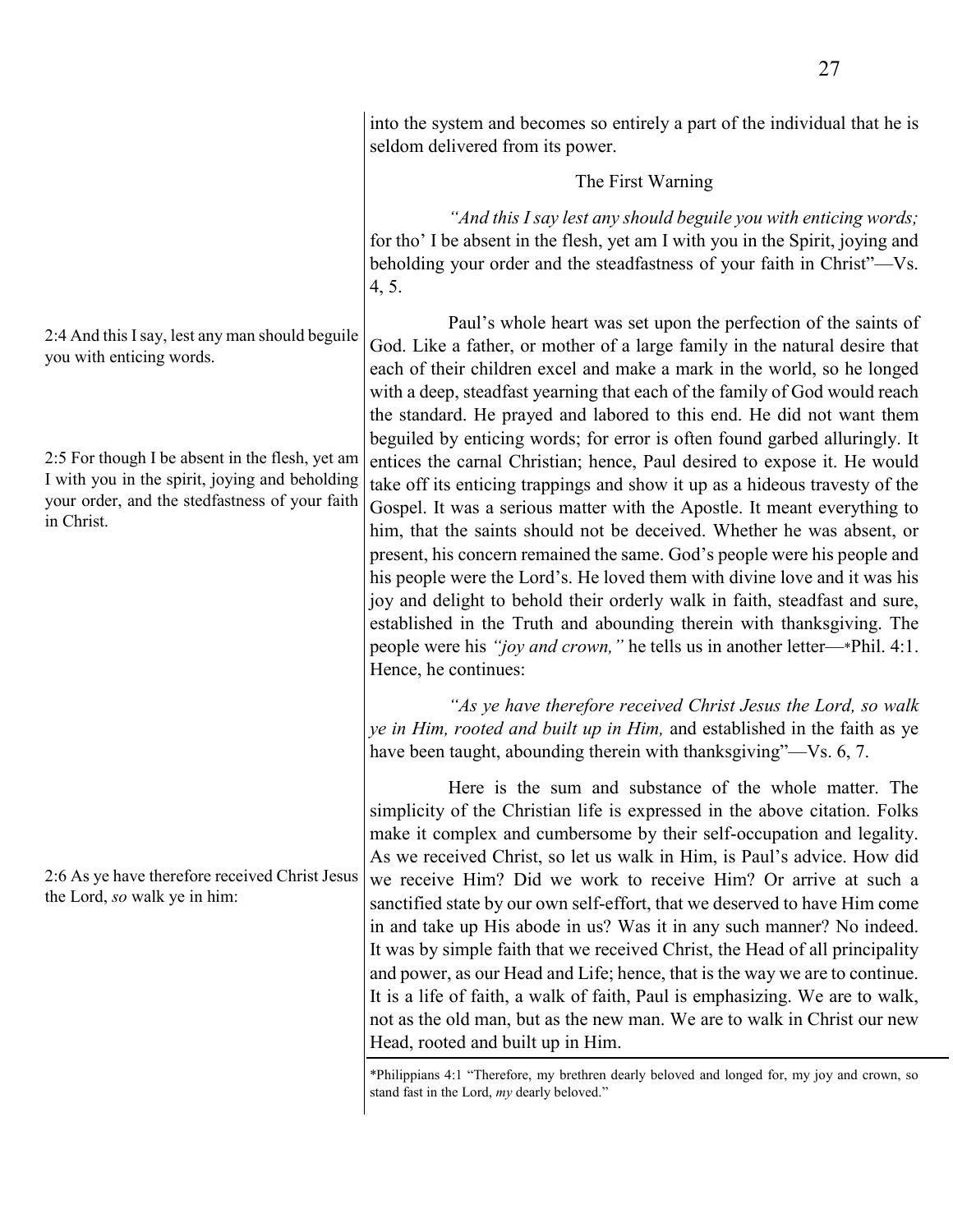2:7 Rooted and built up in him, and stablished in the faith, as ye have been taught, abounding therein with thanksgiving.

The Apostle believed in a good foundation. He goes back to the resurrection of Christ to show us whence we, the new man, came. When our Head arose from the grave, we arose with Him. And more than this, deep in the eternal counsels of Jehovah, before the foundations of the earth were laid, we were chosen in Christ (\*Eph. 1:4); a new creation was chosen in Him; hence, our experience of salvation was a carrying out of that which had already been pre-determined. We have deep and well-grounded roots. It is good to be well-rooted, a necessity we may say to a good tree. Observe a tree in the natural that has deep roots. The storm may come and the wind lay it almost even with the ground; but it is not up-rooted. No, its roots have taken firm hold of the earth in which it is planted and no adverse power can move it from its security.

So with the new creation, the new man. Those who have received Christ, have put on the New Head. They have been planted in the soil of grace, hence, cannot be moved by winds, or storms of any kind. In fact like the tree after the storm, their roots are more deeply embedded than previously. They have taken deeper hold of the soil and are more settled and secure than before the terrific cyclone had passed by them. They are fixed and established in the Truth, hence, are ready for the building up. And this too is *in Him.* There is nothing for us apart from Christ. He is seen here continually as the Head of the Body, the Church. We are to *"grow up into Him in all things, which is the Head, even Christ"*—Eph. 4:15. That is, we are to take on more and more, of His life and thus become like Him in character in all things. There will be the growth upward if there is the corresponding rooting downward.

Paul says that was the way that the Colossians had been taught by their founder. He was not teaching them something different; but was simply hitting the nail of truth on the head, fixing it more deeply in their heart. He desired the saints to revel in the teachings which they had received—to abound in them with thanksgiving; for they were the doctrine of the Lord. Then he stops, as it were, with his words of encouragement and comfort to warn them again of the errorists that were in their midst. With their wrong doctrine, they rob Christ of His glory, as the all sufficient One, the Head, in whom are stored up all that the Church needs, or ever will need for her growth and perfection. He is God's source of supplies; therefore, we are not to go to any other source for any blessing. Those false teachers would get the Colossians occupied with philosophy, or selfeffort of some kind, as the following words indicate.

<sup>\*</sup>Ephesians 1:4 "According as he hath chosen us in him before the foundation of the world, that we should be holy and without blame before him in love:"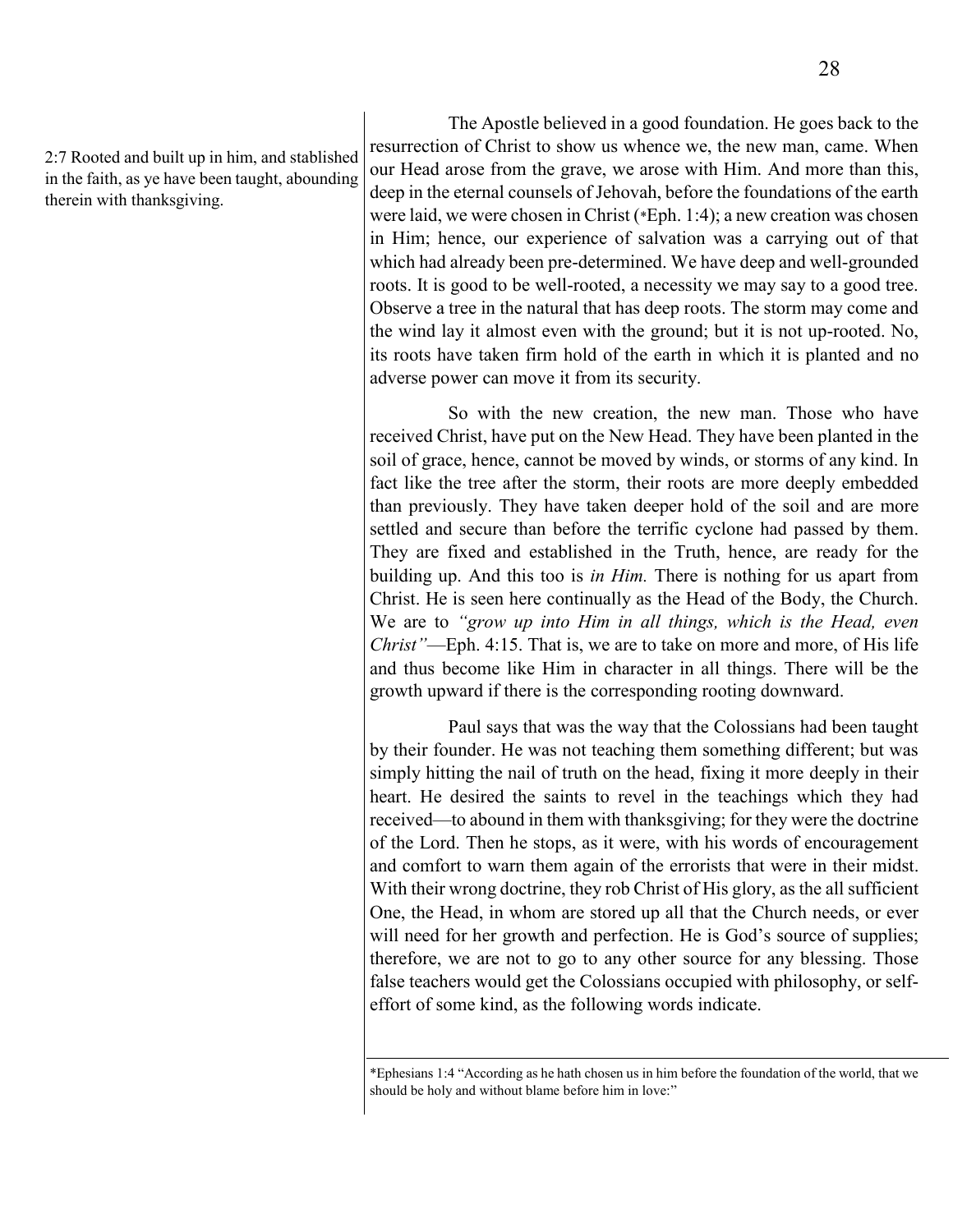#### The Second Warning

*"Beware lest any man spoil* you thru philosophy and vain deceit after the tradition of men, after the rudiments of the world *and not after Christ"*—V. 8.

Philosophy is a searching into the causes of effects. Also it pertains in a religious sense to those who practice self-control and endeavor to school themselves on a certain line, such as being stoical, acting without anger, or passion in every case. They strive and finally learn to show no feeling. Even their joy is tinged with calmness. It is a very subtle form of religiousness and self-effort. It is deceptive; for it is the old man dressed up in his Sunday-go-to-meeting toggery. It is a species of man's religion, very attractive to the flesh; for it adds to his prestige and renown.

The devotees of philosophy become so overly devout and apparently holy, that they do not desire to eat, but will fast more than the Pharisees, "twice in the week." They call attention to themselves continually by their additions to their supposed holiness and seek to put on others their acquired counterfeit of sanctity. They become actually offensive to the truly spiritual, who want to get away from all make believe, and instead put on Christ. Such people draw no one to Christ, or to the Gospel; for they appear to have such a joyless existence, living such an ascetic life that folks are repelled rather than allured. But saints who are yet carnal and babes are easily snared by these deceivers; and they become lifted up and imagine that they are more holy than others much farther on, because they are so self-controlled, stoical and calm, in other words, so self-conceited.

But Paul says, *Beware* of all this put on religion. It is after the traditions of the flesh and the rudiments of the world, and not after Christ. It has nothing to do with real spirituality. The latter's fragrance cannot be counterfeited, nor put on. It is wholly of the Spirit and needs no fast days, nor fasting to make it better. Praise the Lord. It is the result of an inward life. The fruit grows on the tree in the natural; so in the spiritual. It is not hung on. Hence, if we have received Christ and are walking in Him by faith, it will be evident. Our fragrance cannot be hidden. We need nothing beside Him. Let us heed the Apostle's words, notice them carefully, *"Let no man spoil you."* These self-effort, self- controlled, abnormal, selfperfection religionists spoil true saints. Their adherents leave Christ as their all-sufficient Head and Source of holiness, and become self-centered and are spoiled, or robbed of their reward and glory. Then he emphasizes the positive blessings and perfection found in Christ.

2:8 Beware lest any man spoil you through philosophy and vain deceit, after the tradition of men, after the rudiments of the world, and not after Christ.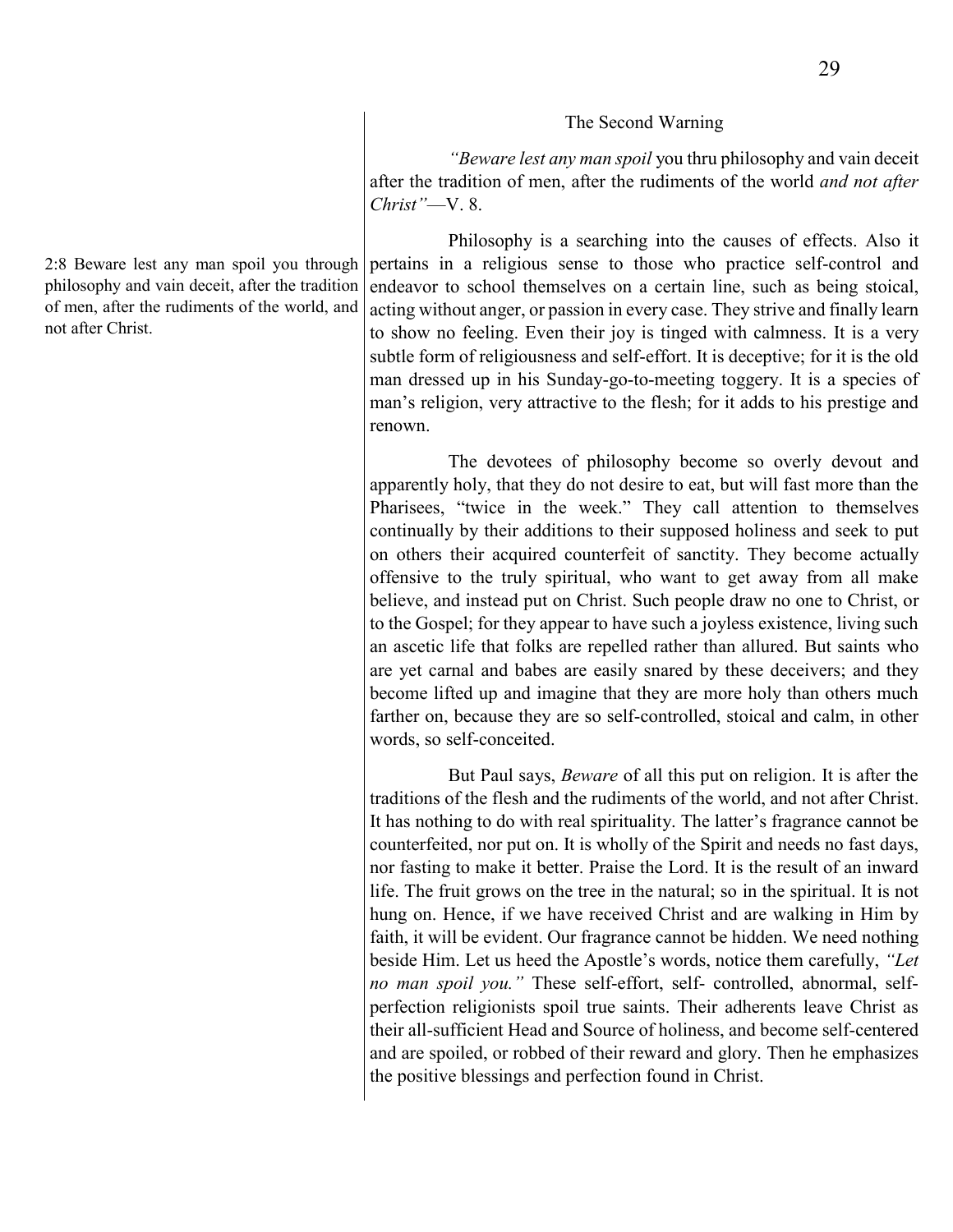#### Abundance in Christ

*"For in Him* (Christ) *dwelleth all the fulness of the Godhead bodily. And ye are complete in Him, which is the Head* of *all principality and power"*—Vs. 9.10.

When we have a vision of Christ, who He was, is and ever will be, then we grasp in some measure the meaning of the above and we do not endeavor to be anything, or want anything apart from Him. We realize that we do not have to struggle to emulate, or strive to be anything religious, or otherwise; but to rest in all the fulness, the abundance of supply in Christ for all our needs. What more can we desire than His fulness? All that He is, we may be, by simply believing and appropriating the fulness that is at the service of our faith. There is no lack in Him of wisdom, righteousness and power, and we are complete in Him. How foolish of anyone to seek anything less when the best is found in Him. It would be as silly, and much more so, as the case of a woman who possessed the finest diamonds, rubies and other real and exclusive jewelry, seeking for imitation stones and desiring the inferior to the reality. Or we may illustrate it by the case of a man, the possessor of an inheritance which was immense in value and perfection; Instead of investigating his possessions and enjoying his own fertile real estate with its great orchards and rivers of water, he was off in other parts trying to get hold of some inferior land at a fabulous price. That man, we would say, was simply a fool. There would be no question of such conduct in the natural; but the Lord's people are playing the fool continually in a much greater sense. Instead of staying at home, *"in Christ,"* they go off on investigation tours, after spurious goods and are thereby spoiled and impoverished. Oh, how unworthy of our great God and Savior! Let us camp right down on our possessions in Christ and enrich ourselves eternally by appropriating what is our own. There is nothing better anywhere, nor in anything. "*In Christ"* we are blessed with every spiritual blessing (\*Eph. 1:3) without stint; therefore let us believe God and enjoy our riches.

By union with Christ, we are complete in Him and this is the only way we can partake of His fulness, and not as the Gnostics taught, "by an initiation into an esoteric system of theosophy, whereby men might attain to closer connection with some of the principalities and powers of the angelic hierarchy." How ridiculous! As tho' one who was joined, by a spiritual birth to the Head over all principality and power and was complete in Him, would desire any other place of fellowship, or descend to any lower plane of glory.

\*Ephesians 1:3 "Blessed *be* the God and Father of our Lord Jesus Christ, who hath blessed us with all spiritual blessings in heavenly *places* in Christ:"

2:9 For in him dwelleth all the fulness of the Godhead bodily.

2:10 And ye are complete in him, which is the head of all principality and power: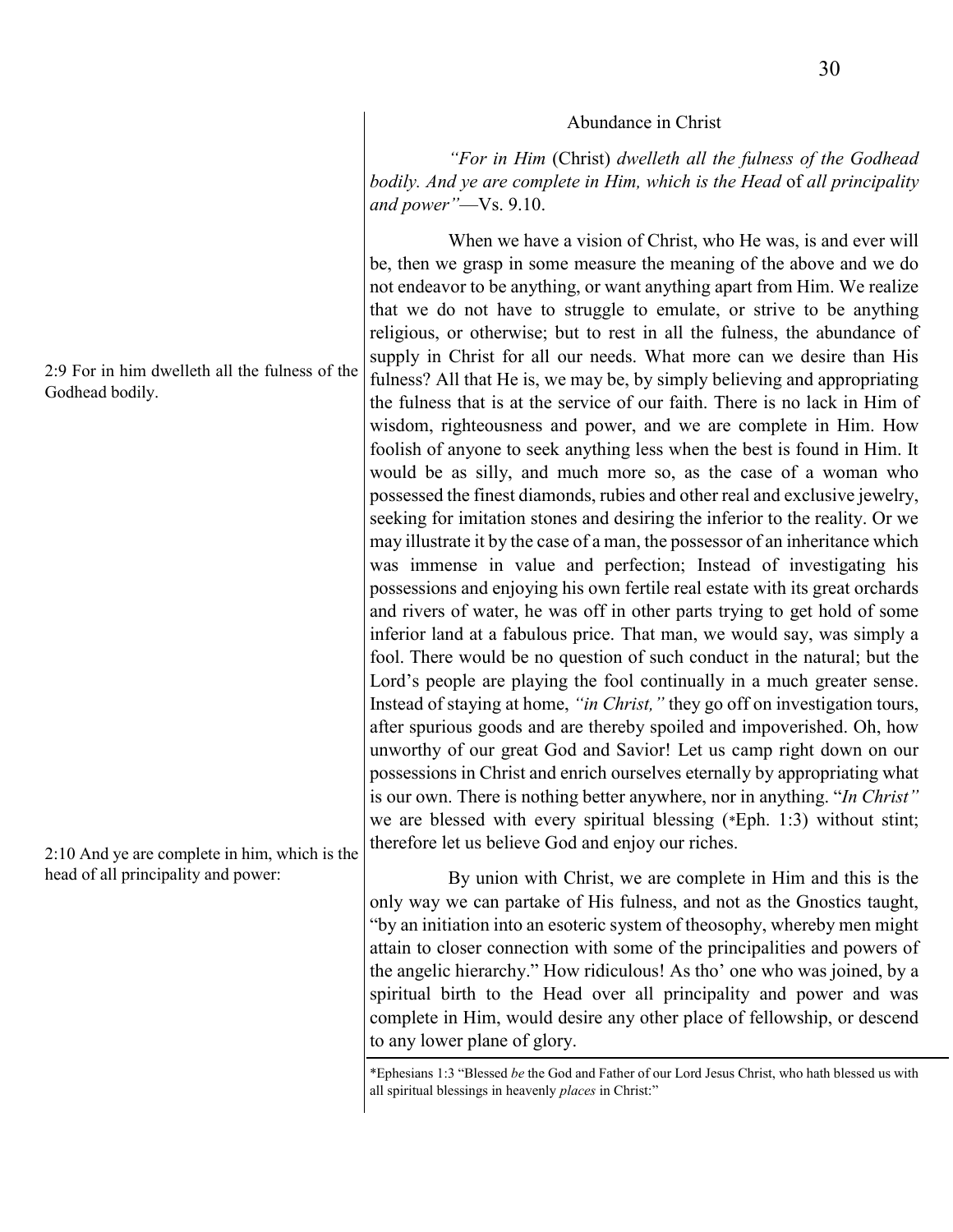### The Real Circumcision

*"In whom also ye are circumcised, with the circumcision* made without hands in putting off the body of the sins of the flesh by the circumcision of Christ. Buried with Him in baptism, wherein also you are risen with Him thru the faith of the operation of God, who hath raised Him from the dead"—Vs. 11, 12.

Here we have the manner, or process by which we were joined to Christ and made complete in Him. It was by the way of circumcision, that is, the cutting off of Christ on the cross. The rite of circumcision was the type of the death of Christ, hence of the deserved death of the old creation. But the type was only a partial casting off of the body of the flesh. The death of Christ went much further, and shows us the whole old man cast off and buried in Joseph's tomb, where, in the purpose of God, he was left. When Christ arose, He was not identified with the old creation; but we, all those that believe, were identified with Him as the Head of a new creation. He was identified with our old Adam and took him and all his progeny down into death, that thus we might be identified with Him in His resurrection. God raised us up with Him. It is by the power of God that we have been made one with Christ. We believe in the operation of God. And not only so, but we believe that what He has done judicially and provisionally after the sovereign counsel of His will. He can and will make a reality to us who do not struggle, or endeavor to imitate Christ, but just rest and rejoice in God's Word.

*"And you being dead* in *your sins and the uncircumcision* of *your flesh, hath He quickened together with Him, having forgiven you all trespasses; blotting out the handwriting* of *ordinances that was against us,* which was contrary to us, and took it out of the way, nailing it to His cross."—Vs. 13, 14.

Here are stated some marvelous principles of God's dealings with both Gentile and Jew. The Apostle says that it was the uncircumcised flesh of the Gentiles that took them down into death; but even so, they were quickened together with Christ and all their trespasses forgiven them. That of course is provisional. The Gentiles come into the realization of the guilt of sins forgiven when they believe the good news concerning the death and resurrection of Christ, even as the Jew. But observe, Paul does not speak of the uncircumcised flesh of the Jew; for their flesh had been circumcised, tho' only typically of course; for the true circumcision was that of the cross where all mankind were cut off provisionally in the cutting off of Christ. But it was the handwriting of ordinances, the whole Mosaic Economy that were against the Jew. These laws or decrees had to be taken away before the Jew could be free. And Paul declares these restrictions, or

2:11 In whom also ye are circumcised with the circumcision made without hands, in putting off the body of the sins of the flesh by the circumcision of Christ:

2:12 Buried with him in baptism, wherein also ye are risen with *him* through the faith of the operation of God, who hath raised him from the dead.

2:13 And you, being dead in your sins and the uncircumcision of your flesh, hath he quickened together with him, having forgiven you all trespasses;

2:14 Blotting out the handwriting of ordinances that was against us, which was contrary to us, and took it out of the way, nailing it to his cross;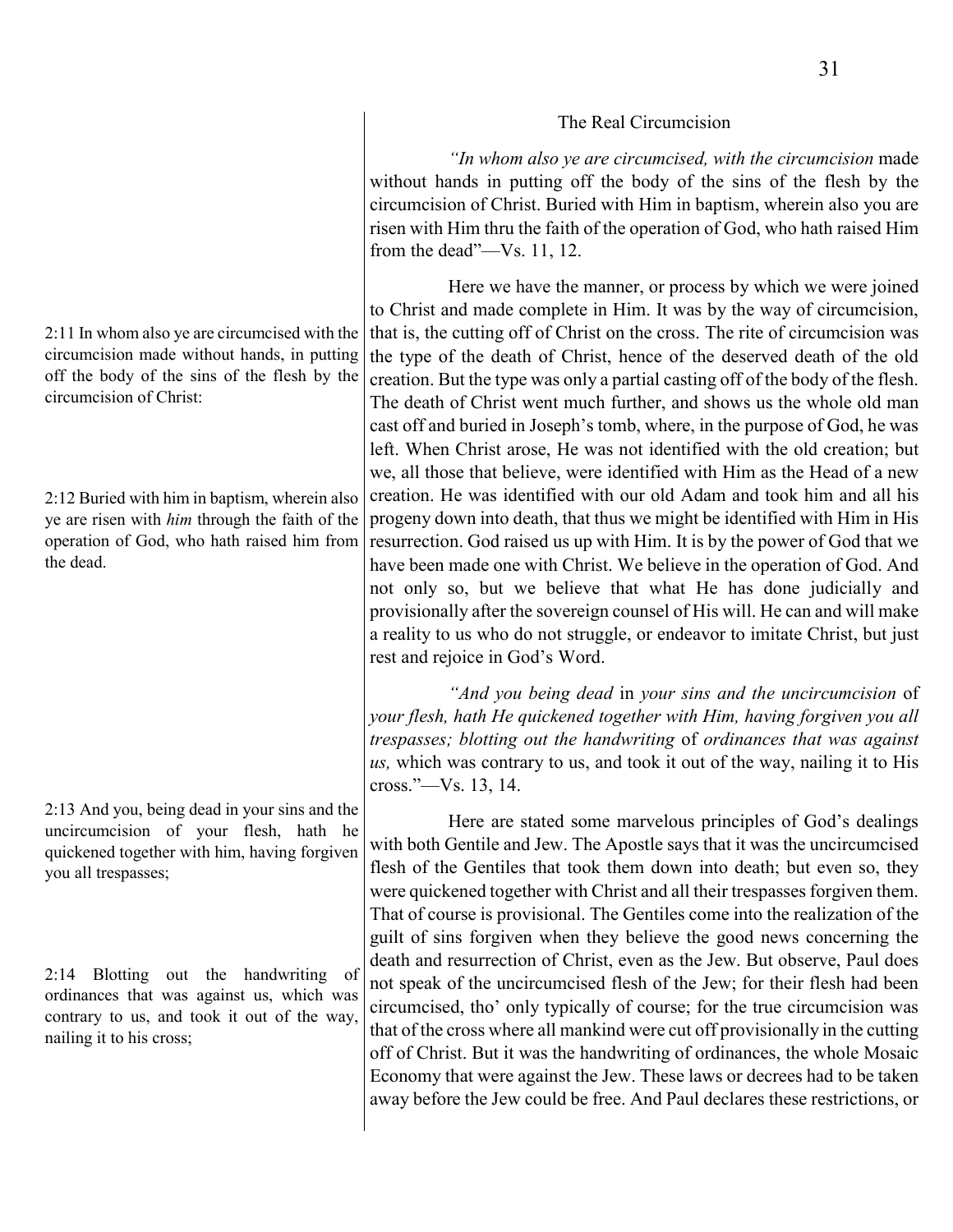requirements *"that were against us" ("that was against us"—V. 14 KJV)* (the Jew) were completely done away in Christ. Hence, the Gentile, from his uncircumcised flesh, and the Jew, from his laws and regulations, have been made free by the bringing in of a new creation. They have been raised up with Christ to share His life, a holy life, over which death and decrees have no power.

*"And having spoiled principalities and powers, He made a show* of *them openly triumphing over them in it"*—the cross V. 15.

This is a marvelous statement. When its power is realized we become conscious of our liberty in Christ in a practical way. When our great Head ascended to heaven He showed His authority in His triumphant entrance into the presence of God, having successfully passed all the wicked spirits in the heavens who were marshaled to keep Him down. But He overcame all obstacles and led the heavenly hierarchy captive, as it were, in His train, publicly showing Himself their Conqueror. Oh, that was the moment of moments, when a Man ascended to heaven thus opening Paradise again to mankind! And the fact that a Man is there today, accepted into the full favor and fellowship with God, is the proof that God is reconciled to man, and the guarantee that all that believe may enter into that perfect acceptance in Christ. And all practical righteousness holiness and usefulness is consequent upon this attitude of faith. It is then that all these little two-by-four axioms of these flesh-promotors and self-glorifiers will be seen in their true value—nothing and less than nothing.

### Another Interpretation

The following paraphrase of this part of the epistle is interesting. "How can you still fear evil spirits when the Father Himself has delivered you from the kingdom of darkness and transplanted you into the kingdom of His dear Son who has victoriously ascended to heaven to share the divine might of His Father, with whom He now works in man? Moreover, He by His suffering has united you with the Father and freed you from the dominion of all the powers of darkness, whom He exhibits, as it were, as captives in His triumphal pomp and shows their impotence to harm His kingdom. How can you still let doubts and fears of your conscience bring you into slavery to superstition when Christ has nailed to His cross and blotted out the record of guilt which testified against you in your conscience and has assured to you the forgiveness of all your sins? Again how can you fear to be polluted by outward things, how can you suffer yourselves to be in captivity to outward ordinances when you have died with Christ to all earthly things and are risen with Christ and live, according to your true inward life, with Christ in heaven? Your faith must be fixed on things above where Christ is at the right hand of God. Your

2:15 *And* having spoiled principalities and powers, he made a shew of them openly, triumphing over them in it.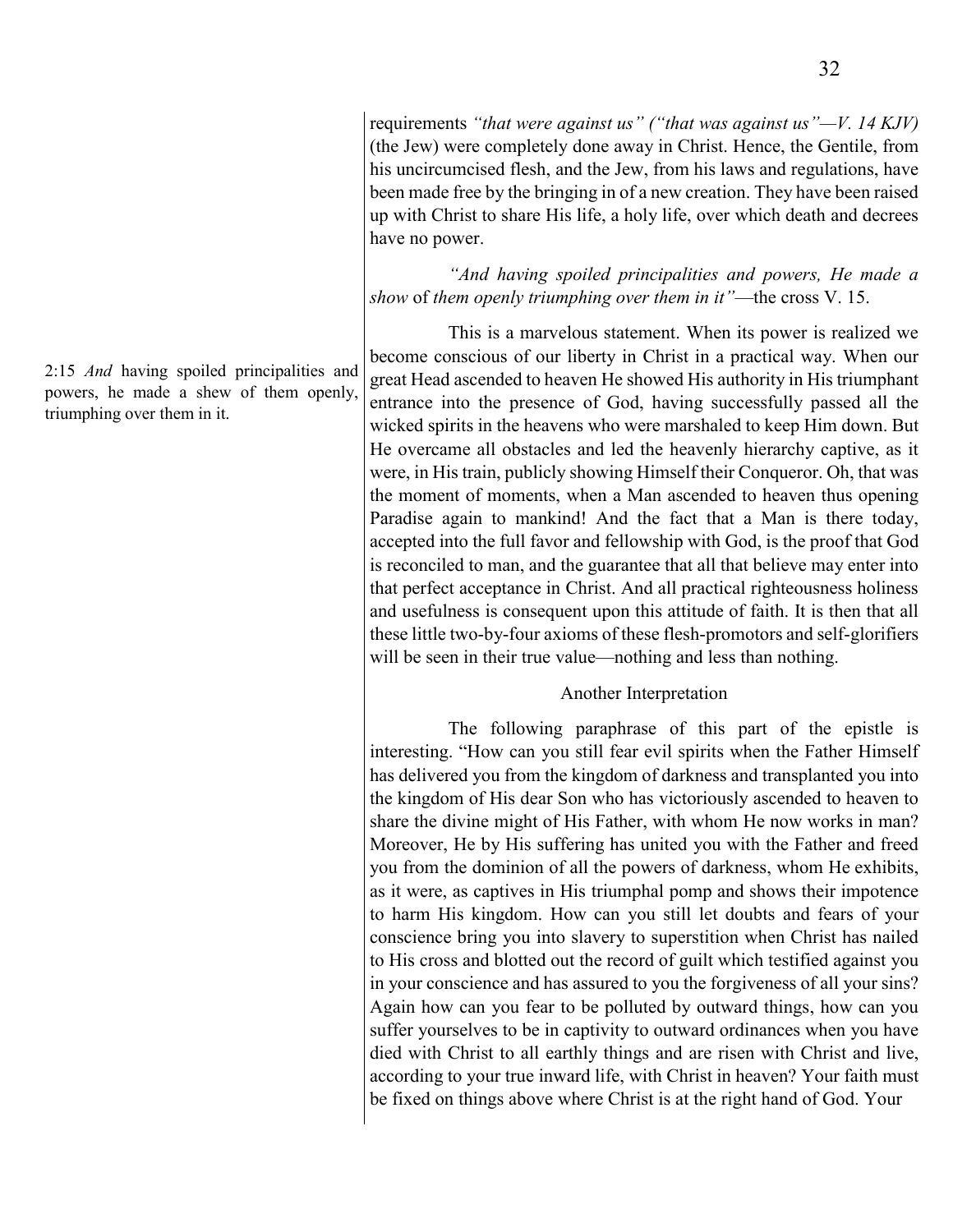life is hid with Christ in God and belongs no more to earth"—Neander.

#### The Third Warning

*"Let no man, therefore judge you in meat or drink or in respect of an holy day or of the new moon or of the sabbath days, which are a shadow of things to come; but the body is Christ"*—Vs. 16, 17.

We are not of this world, hence we are under none of its fleshly restrictions. We are joined to Christ and are in possession of a life that is perfect and needs no keeping of days or seasons to make it better. It cannot be improved. Therefore, we are urged to let no man judge us in these things. We do not attain to any perfection by eating or drinking or by any fleshly attitude of mind. It is the attitude of our heart, upon which Christ looks. *"Let no man incriminate you,"* is another rendering. Yes that is exactly what these self-appointed teachers and legal self-righteous religionists would do. They would make us out to be criminals because we believe the Word of God and put the responsibility of our salvation on Him. The devil is the accuser of the brethren and he gets many poor ignorant dupes in his service. They would incriminate, that is, accuse the saints for drinking coffee, or tea, or eating pork, or not keeping Sunday holy, as the sabbath was wont to be observed. In fact some of God's people have so little knowledge of the Scriptures that they do not know any difference as to Sunday and the sabbath. If we are really going to keep the sabbath, we must return to Saturday, the end of the week. Sunday is the beginning of another *seven* and must not be confounded with the past. Therefore, that is its very meaning to us. It signifies the establishment of a new order of things. *"Old things have passed away. Behold all things have become new" ("old things are passed away; behold, all things are become new." KJV)*—2 Cor. 5:17.

The Covenant of Law has passed away with its rules and regulations. The Covenant of Grace has the throne, where there is no law, but that of love. We are born in the house, of the family of God and are at home. We are not endeavoring by our doing, or not doing to get into the Father's favor; for we are already in His favor; even the Favor of Christ, *accepted in the Beloved.* We say again, we are at home, hence, we are acting like it. We are enjoying the "goodies" on our Father's table. We like His blessings and we are growing fat and flourishing, and resting in His wonderful love. We are letting no man make us out criminals, because we are happy in the Lord. We are not keeping any certain days holy; for all our days are holy days and we are holy people, not because we are doing certain things, or not doing certain things; but because we are born holy. Our Father is the Holy God, hence for us, His children to deny the holiness that is attached to our life is to deny the holiness of God. These

2:16 Let no man therefore judge you in meat, or in drink, or in respect of an holyday, or of the new moon, or of the sabbath *days*:

2:17 Which are a shadow of things to come; but the body *is* of Christ.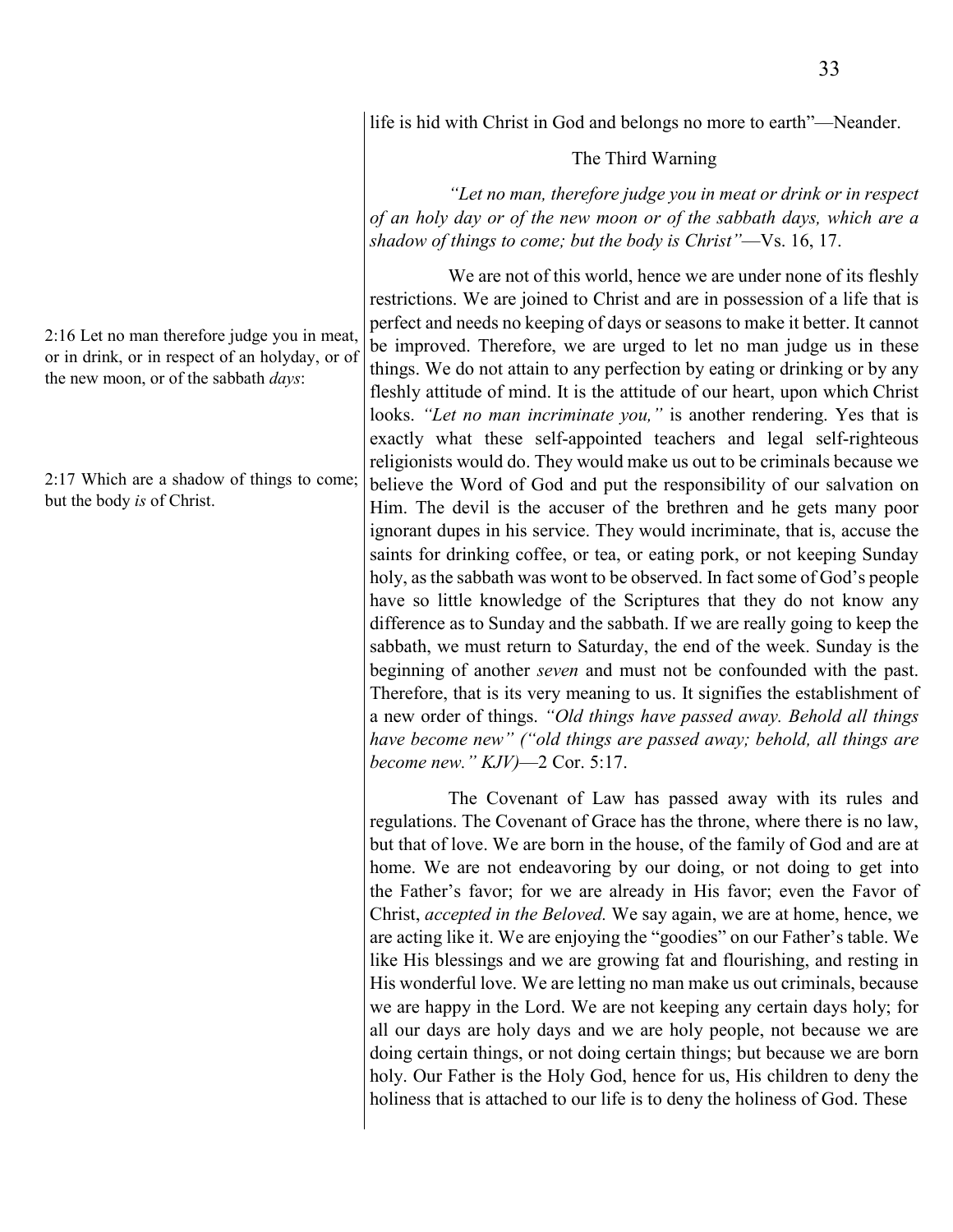are serious things and should move us to serious consideration. Whom shall we believe, God or man? Has the Lord freed us on the cross, or has He not? Did the Lord Jesus Christ assume the headship of the old Adam and bear his penalty on the cross, thus dying in our stead, or did he not? Was He raised up by the power of His Father, as the Head of a new creation, assuming all their responsibility, or was He not? Let us study and find out the answer to these questions and when we know them let us rejoice in our emancipation from all dead forms and ceremonies and from all the guilt of sins and all the power of sin and everything that brought us into bondage and condemnation. We are born, not of the bond maid (Hagar); but of the free woman (Sarah), hence, are not under the covenant of Law.

These legal forms and ceremonies were but a shadow, Paul tells us. Who desires to hold the shadow when the substance is at hand? Who would rather hug the resemblance of the beloved one, than the reality? Why no one would be so foolish in natural things, and yet in the spiritual, because of ignorance, the saints are hugging the shadow, when the body or substance is Christ. He has come and put an end to the law for righteousness. To have Him is to have life and life more abundantly.

# The Fourth Warning

*"Let no man beguile you of your reward in a voluntary humility and worshipping* of angels, intruding into those things which he hath not seen, vainly puffed up by his fleshly mind" V. 18.

The above is the fourth admonition of this character in this portion. They are most pertinent and powerful. In verse 4, we hear Paul saying, "Lest any man beguile you." *("lest any man should beguile you" KJV)* Verse 8, says "Beware lest any man spoil you." Verse 16, warns, "Let no man judge you." *("Let no man therefore judge you" KJV)* And verse 18 declares. "Let no man defraud, or rob you of your Prize," etc. Each one of these warnings is slightly stronger than the preceding. When we come to the fourth we can almost hear the words of Jesus to the overcoming church of the end. *"Hold that fast which thou hast that no man take thy crown"* Rev. 3:11. It would be sad indeed to be enticed from the truth, but worse to be spoiled by philosophy and vain religion, and still worse if our conscience is so under the power of legality that we are condemned and feel like a criminal. These all betoken a dreadful state of bondage for the people of God; but the last admonition has the deepest knell of loss and irreparable damage. It is a warning against robbery, spiritual robbery of which many teachers and preachers are guilty. The Apostle strongly intimates that the Prize may be taken away from saints by false, self-appointed leaders teaching them to worship angels, lesser

2:18 Let no man beguile you of your reward in a voluntary humility and worshipping of angels, intruding into those things which he hath not seen, vainly puffed up by his fleshly mind,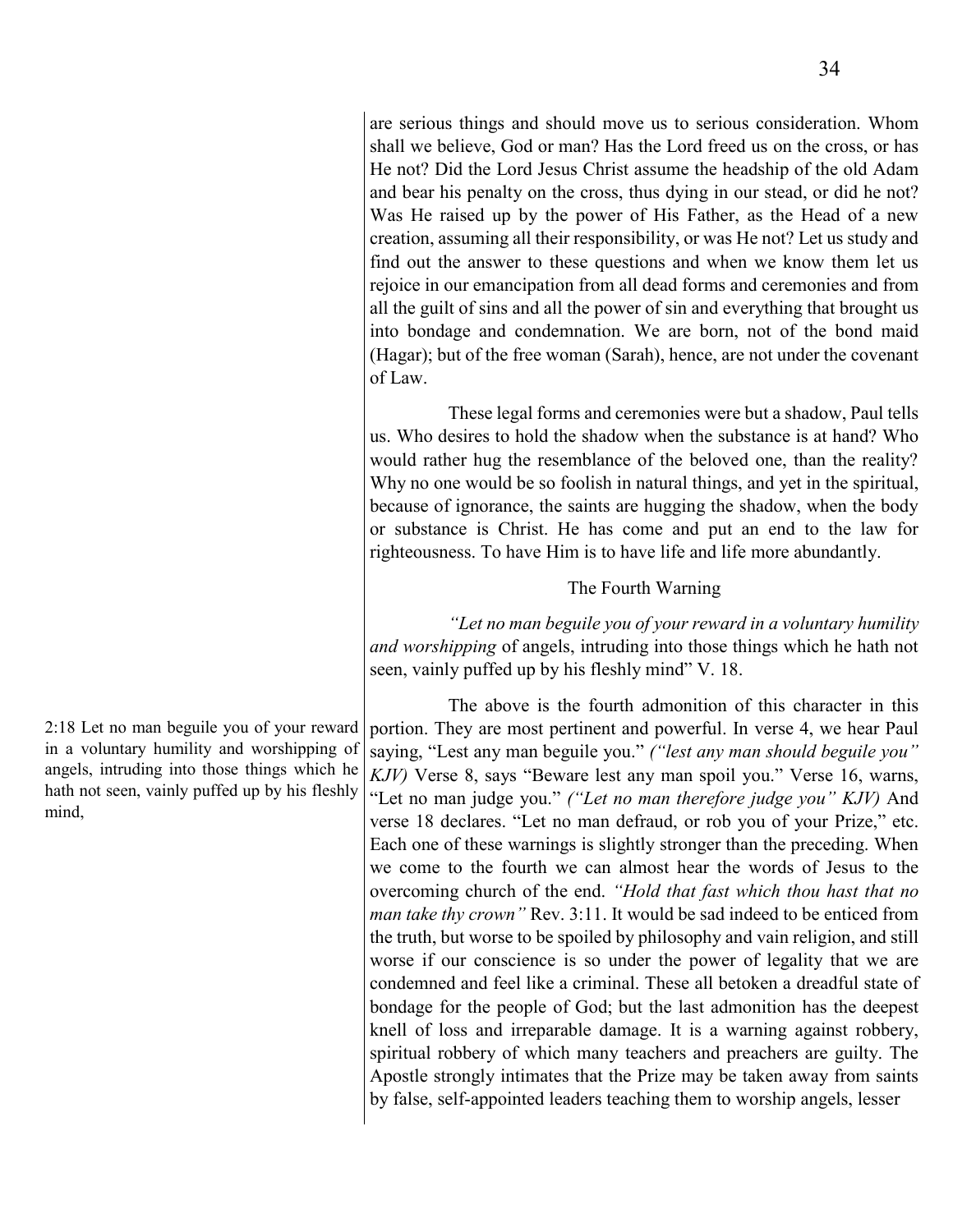creatures, than themselves. Such practice seems to be very humble and pious. This could also apply to the worshipping of human messengers of which there is such a tendency today. It appears to be very religious, apparently taking an exaggerated lowly attitude outwardly, while at the same time the one so demeaning himself may be as "proud as a peacock and as empty as a drum," as one expressed the pride of the puffed up old creation. This false humility is like that assumed by all ascetics, and has been evidenced at different times in the history of the Church. The voluntary taken on of a form of inferiority to the angels has been prevalent in the Romish Church and is so still. It is what Paul warns against. They actually worship the angelic hierarchy, with its different grades and ranks, and pray to these servants of man. We read, *"Are they not* all ministering spirits sent forth to minister for them who shall be heirs of salvation?"— Heb. 1:14.

To believe the Word of God is to be humble. Faith never puffs us up; for faith is dependent upon God's grace. When we read that we are joined unto the Lord Jesus Christ, the Head of all principality and power, above the highest created intelligence, it is true humility on our part to accept and rejoice in the fact of our exaltation. It is humility to say, *"As He is* so *are we in this world"* (1 John 4:17) even if we do not feel, or look like such could be the case. *"Faith is the substance of things hoped for, the evidence of things not seen."* And as we believe we come to feel and act the part too, in some measure. It makes us humble to believe and praise God for His great grace. He has lifted up the beggar from the dunghill and made him to sit among princes and inherit the throne of glory (\*1 Sam. 2:8) and shall the beggar pretend to act humble and say, "Oh, I am not worthy. Let me stay here on the dung-pile and smell the steamy odor of the manure and worship thy servants, the angels?" How silly that would be! No one in the natural would take such an attitude toward one who was promoting him to honor. But folks in spiritual matters appear actually without good sense. The religious cant in which the professed people of Jehovah indulge is ludicrous and almost unbelievable when compared with the Word of God. We have been raised up in Christ Jesus to the highest place in the universe of God, second only to Deity Himself, as the Apostle Paul, our apostle, declares again and again. What shall we say to such an expression of grace? Shall we refuse it? or shall we accept the exaltation and thank God for His Son, our Head, to whom we are joined by the law of His life? And all spiritual lack and carnality in the true Church is caused by failure in this respect. False teachers and preachers will have no effect whatever upon folks that are continually fed on Christ

<sup>\*1</sup> Samuel 2:8 "He raiseth up the poor out of the dust, *and* lifteth up the beggar from the dunghill, to set *them* among princes, and to make them inherit the throne of glory: for the pillars of the earth *are* the Lord's, and he hath set the world upon them."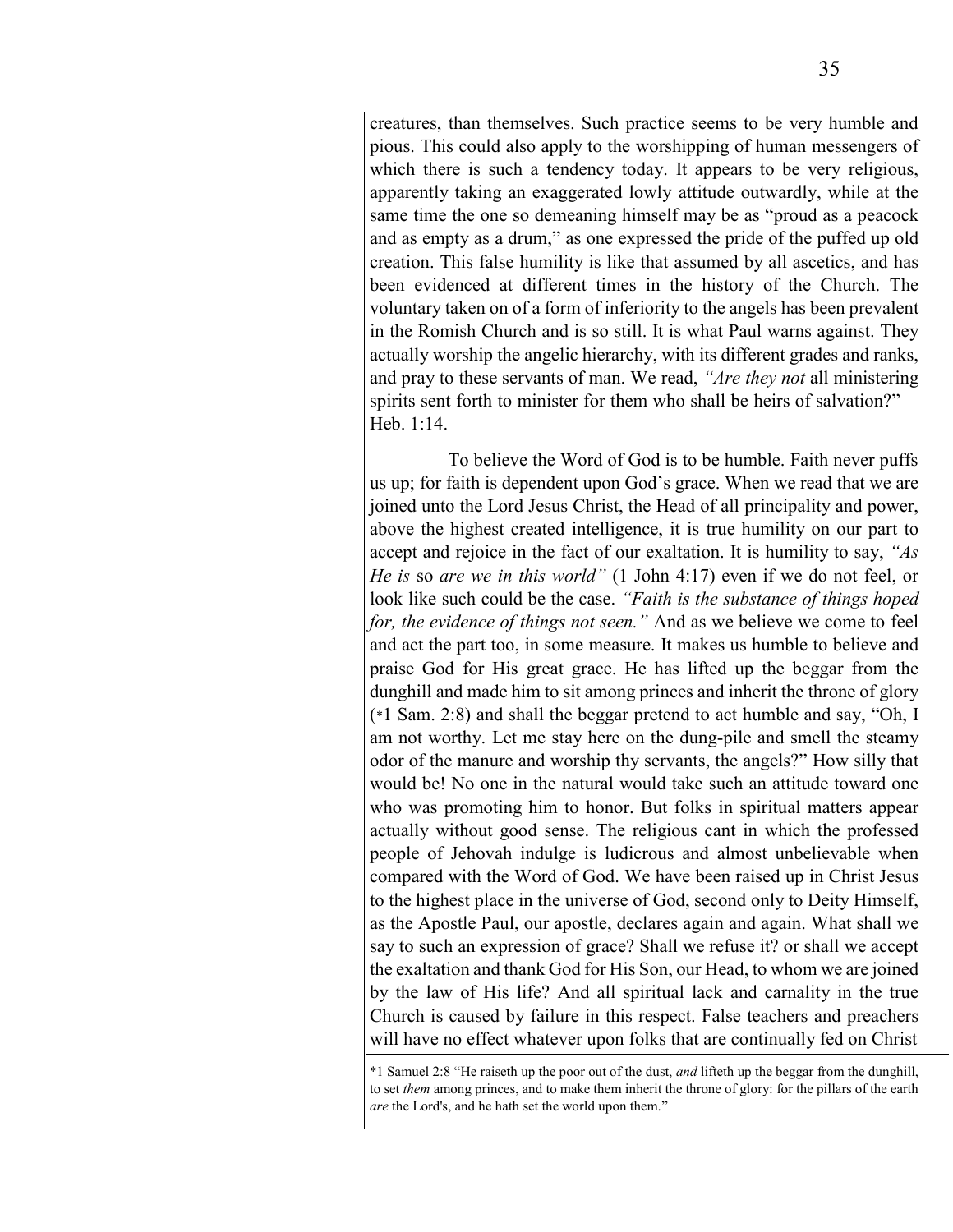and built up in Him. They will thus be delivered from the fleshly mind. Paul declares all these errors mentioned in this letter find a place in the Church because they do not depend on Christ, the Head, as the following indicates.

#### Christ's Headship Ignored

*"And not holding the Head, from whom all the body, by joints and bands having nourishment ministered and knit together, increaseth with the increase* of *God"*—V. 19.

The full responsibility for man's salvation, which includes justification, sanctification, glorification and exaltation, has been put over upon the shoulders of Christ, the Head of the new creation. And in a special sense, in a more intimate way, is this the case as relating to the body of Christ, the Church. He is the Source and Sustainer of the divine life which we receive at our new birth; and in the measure that we hold Him as such, and depend upon Him for our every need, in that measure each part of the Body increases with the increase of God. Just like a tree and its branches are one, and each part grows with the increase of the tree, so is *the Christ,* the Head, with the Body. Even as the branches are a part of the tree, and of the same life and nature, taking nourishment and strength from their source; so is the case with Christ and His saints. They cannot be separated from Him and be useful, or grow, any more than the tree and its branches can be separated and still be fruitful. It is the branches that manifest the beauty, strength, and usefulness of the tree. In fact there would be no tree without the branches. Likewise Christ's life is shown forth thru His Body. It is true that His people are useless without Him; for He said, *"Without Me, ye can do nothing"*—John 15:5. On the other hand, as a Man, and joined to His people, He can do nothing without them. His Body is absolutely necessary to Him. It is the channel, by which He is made useful and fruitful. Hence, unless we hold Christ as Head, that is, receive His life by faith and depend upon Him for our every need in every case, we are hindering Him from blessing others. His life must be manifested thru His people. They are to exhibit Jesus Christ by yielding to Him and bearing fruit. That alone glorifies Him, and increases Him and us.

The figure of a healthy, growing child may be observed profitably in this connection. As he takes the nourishment provided, and it is assimilated by his physique, every part of his body grows in right relationship to the whole. So in the spiritual. The Nurse, the Holy Spirit, ministers the life of Christ to the saints, He feeds them and they are nourished, growing up, thereby in all things unto the Head, even Christ— Eph. 4:15.

2:19 And not holding the Head, from which all the body by joints and bands having nourishment ministered, and knit together, increaseth with the increase of God.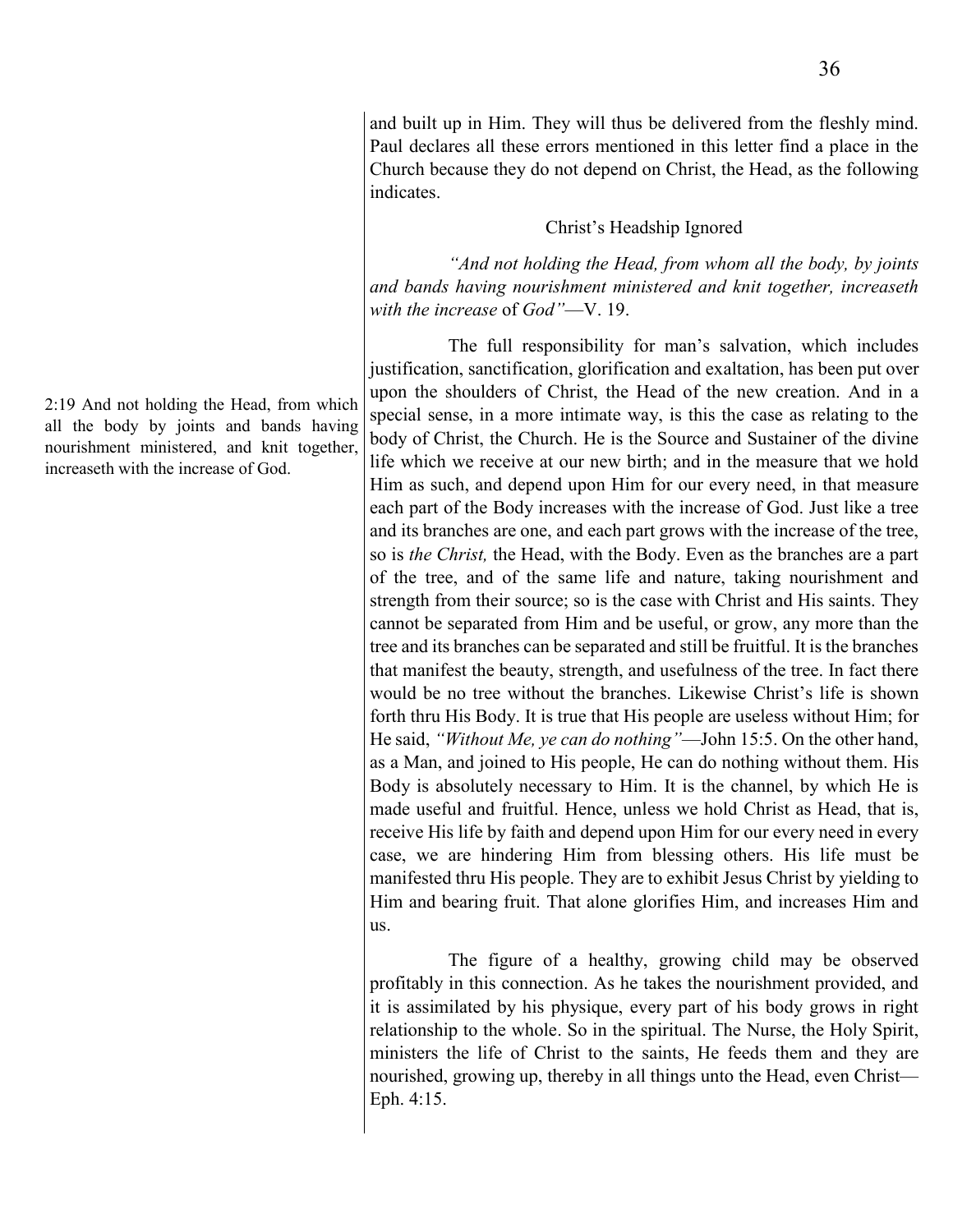#### Divine Unity

And as in the natural, so every *"joint and band"* is necessary to the whole body. *"Being knit together;"* is a very realistic expression. It emphasizes a divine unity, an interweaving of one believer with another, a oneness which cannot be broken except by the destruction of the whole assembly. And that is the case exactly. These little, or large congregations, these sects and divisions of Christendom do not express God's thought of the Church. His Assembly is one body. It cannot be disrupted; for it is made one by the Holy Spirit, as the Lord daily adds those that are being saved—\*Acts 2:47. The figure of knitting expresses the unity most beautifully. The knitter puts stitch by stitch on the needle and thereby adds little by little to the garment, (the figure used here) until finally it is completed. Likewise the Lord, the Knitter, if we may so speak, by the Holy Spirit joins the one saint to the others, thus knitting them together. (The needle is the power; the material is the Word.) The Lord will not cease His work until the entire body is completed.

Observe that *"each joint and band,"* that is, every part is nourished and strengthened by the Word of God, administered by the Spirit of God. Thus the increase is altogether of the Lord. Man has nothing to do with the building up of this body. He cannot add one inch to its dimensions. It is altogether of heavenly origin; hence, its increase is on the same plane. It grows with divine growth and by divine power and will be finished in divine order. God has begun a good work, and He will finish it regardless of men's thoughts to the contrary, The Church of Jesus Christ is not of this world, even as its Head and Life are not of this world. The names of its members are written in the Lamb's book of life. They are elected with Jesus Christ to sonship as well as to a spiritual priesthood, and are to reign with Him over the heavens and the earth when He takes His throne. The Christian is not reigning here now except by faith thru the abundance of grace that is in Christ Jesus—\*\*Rom. 5:21. That is, her reign is spiritual and hidden; for the true Church is an invisible organism and not a visible organization, or the multitude of them, which are before our eyes.

Men have attempted to show off a miserable parody of the Lord's beautiful body by great religious systems and call them the Church; but He does not acknowledge such. These legislated bodies, controlled and managed by men, are altogether after man's thoughts instead of the divine

<sup>\*</sup>Acts 2:47 "Praising God, and having favour with all the people. And the Lord added to the church daily such as should be saved."

<sup>\*\*</sup>Romans 5:21 "That as sin hath reigned unto death, even so might grace reign through righteousness unto eternal life by Jesus Christ our Lord."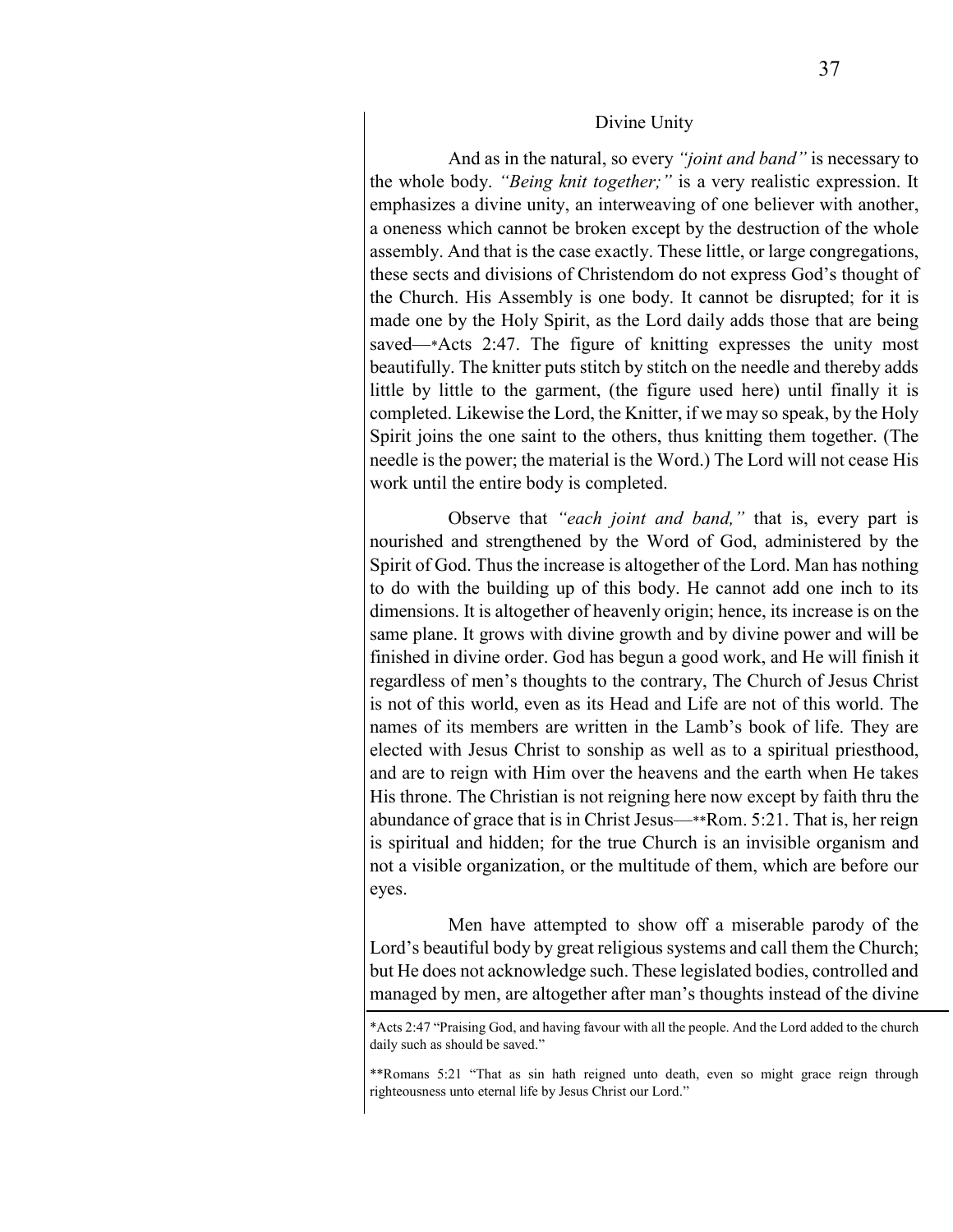plan. Human decrees and man-made laws are substituted and given precedence over the Word of God, as ruling in the Church. Hence, the result is the dwarfed, miserable caricature, on the one hand, of the invisible body, as well as the monstrous counterfeit on the other hand that is in evidence. It is enough to make us weep when we behold the pattern outlined in the Scriptures, and then behold in the world what apparently answers to it. The contrast is so great, we can scarcely believe the sight of our eyes as we look, or the hearing of our ears as we listen. But God is over all. He will work and none can hinder Him. That pattern Church, beautiful and holy, shall be manifested in due time. The Lord will triumph regardless of men, or the devil. He will consummate His purposes concerning the Body of Christ and will present to Himself His people without spot, or wrinkle. And the following verses continue the instruction for such a consummation.

#### Living in Heaven

*"Wherefore if ye be dead with Christ* from the rudiments, or elements of the world, why as tho' living in the world are ye subject to ordinances (touch not, taste not, handle not, which all are to perish with the using), after the commandments and doctrines of men?"

The Apostle declares that we are not living in the world. What do you say to that? He will not allow that we have anything in common with earthly conditions, or the present order of things. And he is speaking as Jehovah's mouthpiece. Why should we act as tho' we were in bondage to decrees of men, when we are dwelling in another scene altogether? is his argument. We are from heaven and are under obligation to obey our Lord and Head. No earthly lord or authority has any power over the Church of God. We are not to do anything so foolish as to endeavor by any doing, or not doing, to attain to a greater degree of holiness than we have in Christ. We are simply to hold our Head, as Head, and maintain the oneness of the Body, drawing continually for our attainment and perfection from Him. Thus we grow up into Him.

Paul insists that we are dead; and if so, we are not of this world. This world is for its people; for those that are alive in the flesh. The natural man is dead to God, but alive to the things of the world. The spiritual man is alive to God, but dead to the world. Men put away the dead. They bury them out of sight. And that is the very way that Paul argues. The old creation was buried in the tomb of Joseph, when Christ, who took the place of our fallen head, Adam, was buried. We have thus escaped from all the laws of this world as well as its pollutions. We have passed out from under its power, elements and decrees. Therefore, to be subject to any carnal ordinances, or any man-made precepts, to perfect our spiritual life in any

2:20 Wherefore if ye be dead with Christ from the rudiments of the world, why, as though living in the world, are ye subject to ordinances,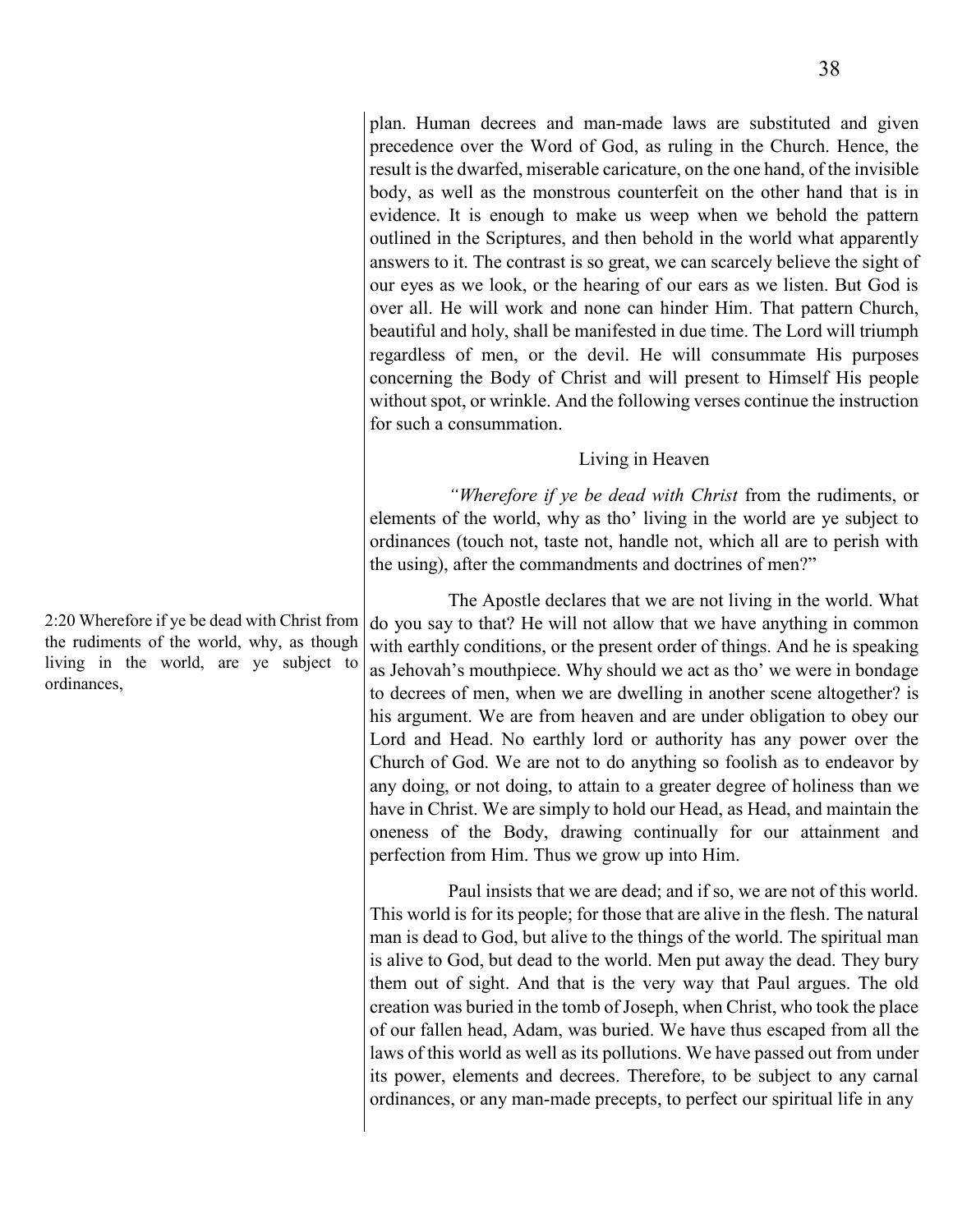measure, is to deny the fact of our death and burial with Christ. Obedience to outward form makes no change inwardly. Sin and self will still be unconquered. On the other hand, the inward change, divine life in the power of the Spirit, makes a great change outwardly. Sin in its manifestation will be no more. Self will be giving place to Christ. Righteousness will be on the throne. Love will be seeking the good of others, leaving its attainment with the Lord. There is no perfection possible to that which is perfect. We have all goodness, truth and righteousness in the life of Christ, which we receive when we are born a new creation; hence, we need only to grow. Jesus said, "Consider the lilies of the field, how they grow! They toil not, neither do they spin; yet Solomon in all his glory was not arrayed like one of them." *("Consider the lilies of the field, how they grow; they toil not, neither do they spin: And yet I say unto you, That even Solomon in all his glory was not arrayed like one of these."—Matt. 6:28 & 29 KJV)* The lilies are set forth as an example of the Christian's life and growth. They daily increase in beauty until they come to full development without one effort of their own. The responsibility is upon the husbandman and nature, not upon the lilies. Likewise in the case of the Church. The responsibility is on the Lord; and the grace of God is the abundant and productive soil in which we have been planted and in which we cannot help but grow as we let the Lord cultivate us.

#### Man's Decrees Unscriptural

Christ has the care.

Let us beware, and leave it there;

Until the Day looms bright and fair,

And we meet Jesus in the air.

All these decrees of men, *"touch not, taste not, handle not,"* have no place in the Christian's creed. *Doing, or not doing,* are not the issue; but *being and having.* These commandments of men are merely for this world, not for a spiritual man. They have no power to make one better, or worse. The late cult, called Unity, may teach that the eating of meat makes one gross and fleshly, but that is not the teaching of the Apostle Paul. Far from it. He teaches that these things have no bearing whatever on Christian character. "For the kingdom of God is not in meat or drink; but in righteousness and peace and joy in the Holy Ghost" *("For the kingdom of God is not meat and drink; but righteousness, and peace, and joy in the Holy Ghost." KJV)*—Rom. 14:17. It is not what we do, but what we are, that counts. And when we are born right and let the Lord have His way with us, we do right. We are inright, upright, outright and all right.

And yet it is difficult to make men see these facts. For these

2:21 (Touch not; taste not; handle not;

2:22 Which all are to perish with the using;) after the commandments and doctrines of men?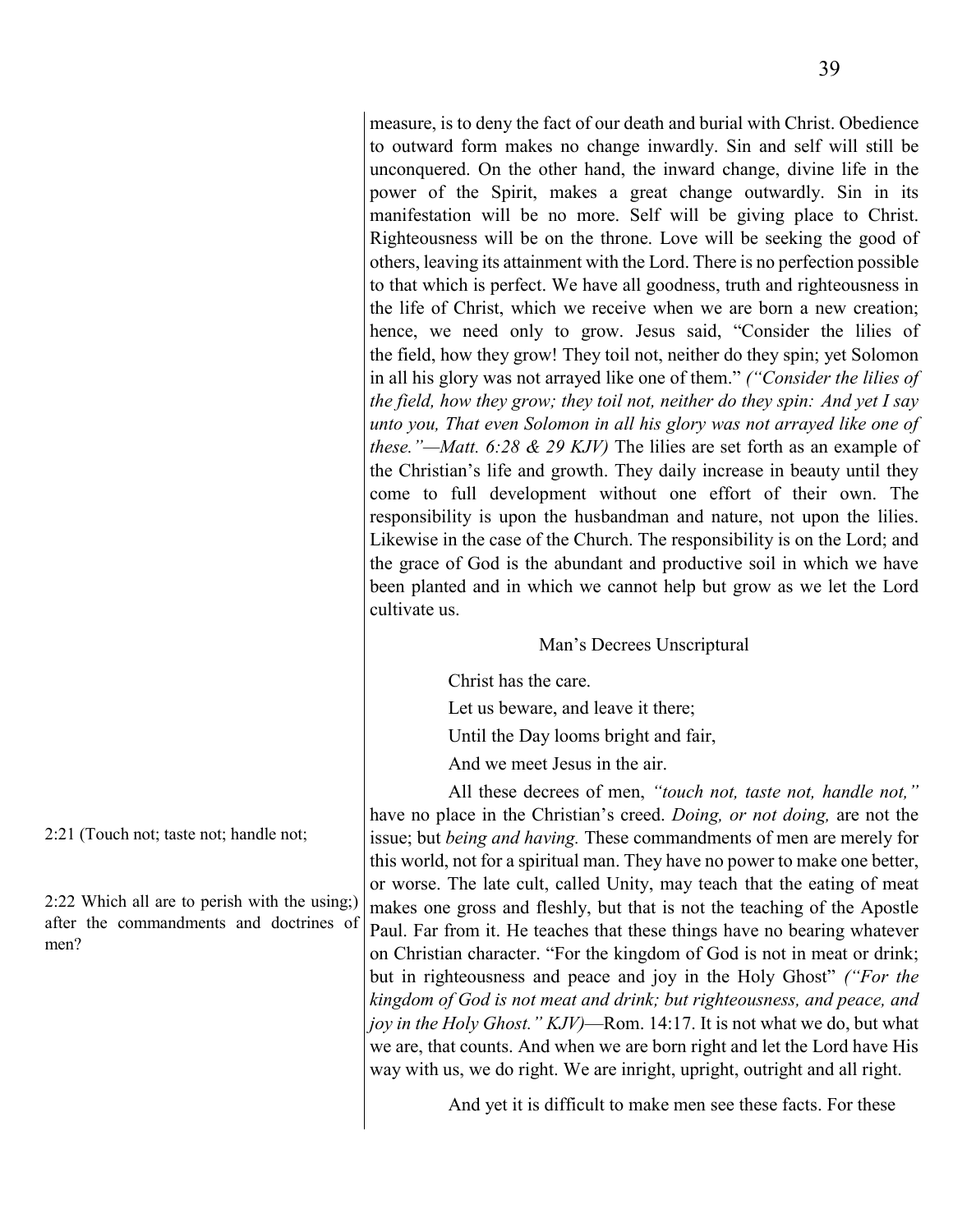*"things have indeed* a *shew of wisdom,"* Paul admits. They seem so proper. People appear very religious and pious when they abstain from certain things and teach others to do so. We met a man once, that would not blacken his shoes or ride a street car on Sunday, or otherwise break the Sabbath, as he called the first day of the week. Some of the folks thought he was wonderful. They were throwing bouquets at him, saying that he looked like Jesus, and other extravagant encomiums. But to us, who knew the truth, he looked like a false prophet. And he was. Keeping certain days holy may have a show of wisdom; but that is all. It is only a show, a pretense, a spectacle, a make-believe holiness. True holiness needs no show. The teaching of our Apostle is that we keep every day holy, by living a holy life. There are many false teachings on this line. Men and women claim that we must not drink tea or coffee; must dress thus and so; must not use powder, or wear neckties if we desire to get to heaven. They have all manner of rules and regulations for those who desire the best that the Lord has to give. One woman was in our midst one time who said, Women should not wear buttons, as ornaments on their dresses. She carried a scissors and insisted on cutting off the buttons. She wanted the young girls to dress like old women and the old women, or the mothers, to see how homely they could really make themselves look. But the Scriptures give no warrant for any such foolishness. The Lord knew that the majority of us were homely enough without adding anything to our ugliness.

Well, praise the Lord for Paul and his sound doctrine. This is the old-fashioned salvation; but we need not dress old fashioned, nor call attention to ourselves by any outward show. We should adorn the Gospel by our good works and holy living and make ourselves presentable while we are left in this body of humiliation, not dressing gaudily nor flashy, but modestly, sane and sensible. Ascetic practices lead to self-occupation and finally to self-congratulation: for tho' they appear very pious to some folks, they have no power to combat the desires of the flesh, and will not succeed in keeping sin down. It is simply will-worship, as we read.

#### False Humility

*"Which things have indeed a show* of *wisdom in will worship and humility and neglecting* of *the body; not in any honor to the satisfying*  of *the flesh"*—V. 23.

Humility is not something that can be put on, or taken off at will. It is a fruit of the Spirit. We do not need to tell out how humble, or holy we are by our affectation or words. When folks tell how humble they are, we generally find them proud. Folks that are really humble are not occupied with their humility, but with the Lord. God will keep us humble

2:23 Which things have indeed a shew of wisdom in will worship, and humility, and neglecting of the body: not in any honour to the satisfying of the flesh.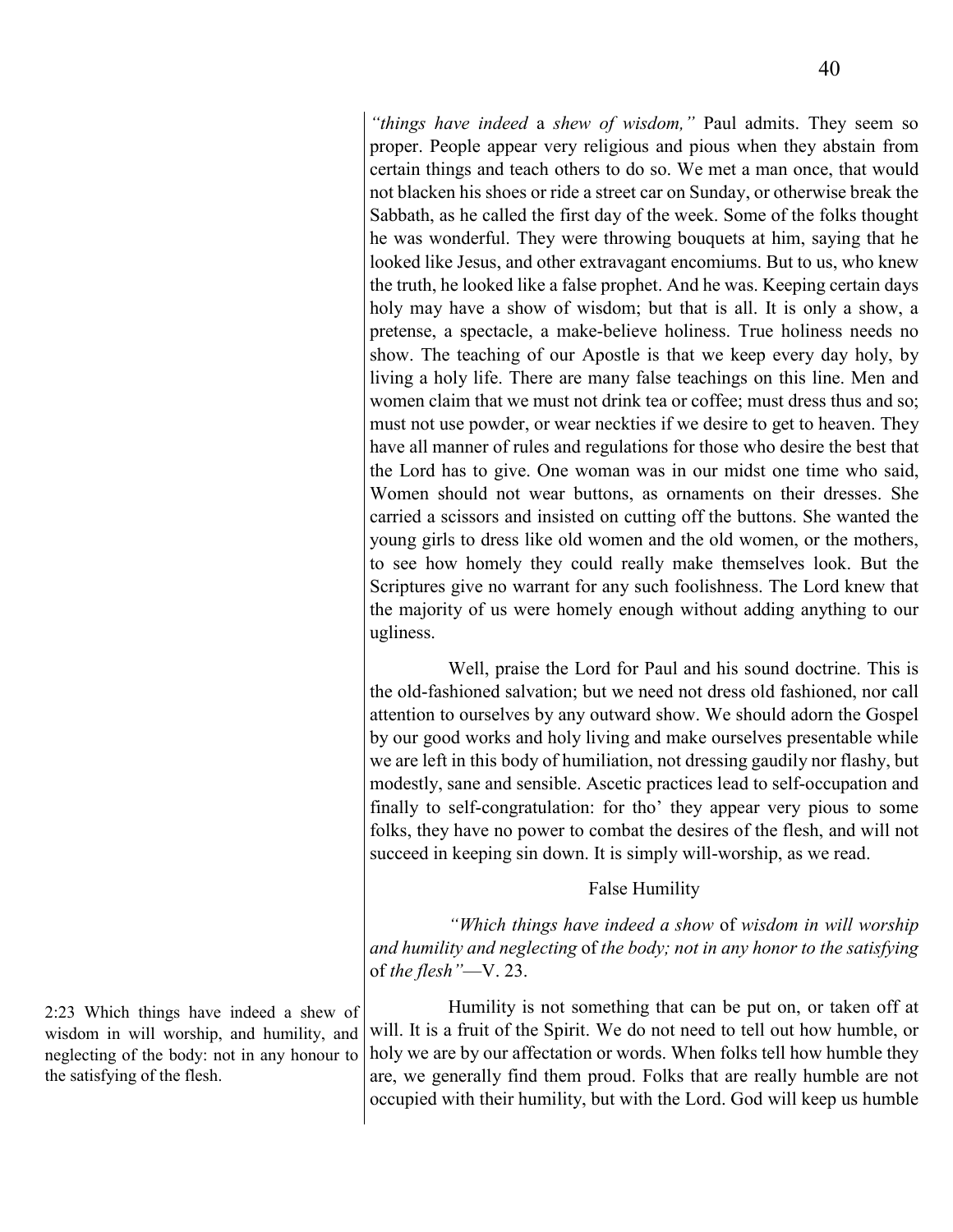as we hold fast the fact of the death of the old man. Hence, again we say. It is not our doings at all that have any value in checking the demands of the flesh. Cut off all the buttons you want, quit powdering your face, let your beard grow and be as much like nature made you as you can; but the want-to-do wrong, the innate rebellion and sinfulness is there just the same. You see that is what these verses signify. The doing of these manmade laws instead of making us humble, gratify our pride and make us offensive to God, as well as to spiritual people. The following verse teaches us the way of victory in our every day life.

#### The Way of Victory

*"If ye then be risen with Christ seek those things which are above where Christ sitteth on the right hand of God. Set your affections on things above, not on things* on *the earth"*—Chap. 3.

Here we have the beginning of another chapter, but there should be no separation between the last verse of chapter two and this verse. There is a continuity of thought and teaching. Paul is using the same argument in this portion, as he did in that preceding, against all fleshly efforts toward attainment of spirituality. He has declared that we died, died to sin, the flesh and the world, on the one hand (and all fleshly motion stops with death); but now he goes further in his argument and declares that we also arose. We arose into another sphere altogether, the sphere of the Spirit, of heaven and holiness. We arose when Christ arose and in Him we ascended and are seated with Him above. This is judicial and provisional truth, but it can be made practical in daily life. It works most wonderfully when we put it in action by our faith. That is why Paul says, "If ye then have risen with Christ, seek those things which are above." It is only by faith that we will prove the power of the unseen things.

How many of us are really alive with Christ as to practical experience? It is not enough to acknowledge that we died with Christ. That is only negative. Are we risen with Him? Do we enjoy and practically live in the power of resurrection life? is the question. The proof of this lies in the fact of whether we are seeking the things above. Are we seeking the good of our heavenly country? Heavenly things will occupy our attention and engross our time if we truly believe that we have been raised up with Christ and seated above the world and its vain, empty, glittering things. We are above all the power of Satan, in Christ, as well as above every principality and power, both good and bad. We are seated above angels in the victorious Head of a new creation.

Herein is Paul's strong argument. We have not only died, but are alive; dead to one scene, but alive to another. No one likes death. The

3:1 If ye then be risen with Christ, seek those things which are above, where Christ sitteth on the right hand of God.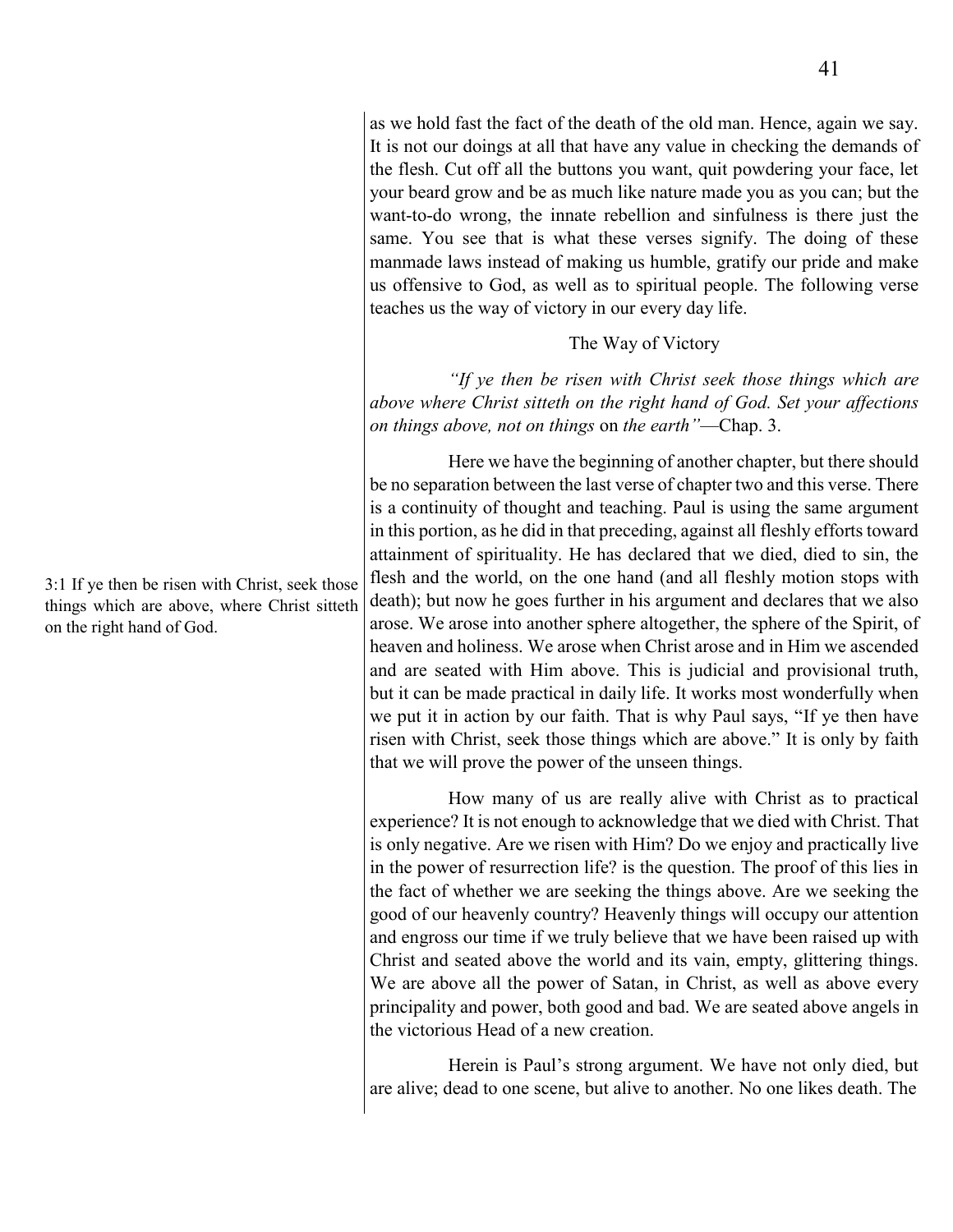world says mockingly to the Christian, "You are a dead one." Well, that is true on the one side. We are dead, dead to this world, dead to its interests, aims and ambitions. We are not endeavoring to advance the interests of this little earth ball, making it a good place in which to live, by cleaning up its politics, etc. Not at all. Our politics are in another world and they are already clean. We are not to be linked up with any cleaning up squad, political force, or prohibition legion. One who is seated in heaven, linked up with the great Sovereign and Arbiter of our destiny, is not concerned with little things. His horizon has broadened; his vision has increased; his interests are altogether in heaven and of eternal things. He is interested in

The Church has been seated in the heavenlies in Christ. But for practical victory and usefulness, we must take our place there. The devil will try to oust us and we will have to fight the good fight of faith to hold our place. The government of heaven has given us this heavenly seat; but we must lay claim to it and hold it against any intruders until we know that we have possession. That is the manner and method of the United States in its dealing with claims which it has given away. The one interested had to stay on the claim, occupy, and work on it for a certain length of time before it actually become his own; so in the heavenly things. We must make them our own, by occupying them.

God's things and working with God.

God is not dealing in theories; but in realities. His land is the only "real estate," and it is not "blue sky," either, but beyond the blue sky. Our real estate is over yonder. We are not seeking any estate in this world. We are satisfied with our heavenly claim. It is getting more precious all the time; and the longer folks wait to get in on this great offer, the more it will cost them. That is, it costs the flesh something to take up this claim on high. And the nearer the time of the Lord's coming, the higher-priced the heavenly things will become. The sooner we get in on the ground floor of this great heavenly enterprise the cheaper we will get the things above.

These words, *"Seek those things which are above,"* are very emphatic in the Greek. They mean "abide in these heavenly places, stay there where Christ is sitting." He is staying there, abiding in the place of power, the right hand of God, and we are to do likewise. This is the force of the language. Paul is telling us that we are a new race of humanity, with a new divine life. We are a heavenly people joined to the matchless, invincible Conqueror, Christ, and need nothing more. All things are ours already. Perfection of life as well as perfection of position are ours in our Head, Christ. As He is holy, so are we. As He is above all, so are we in Him. And to believe these facts is to be holy in life, victorious in experience, happy in spirit and well in our body. Our daily walk as well as

3:2 Set your affection on things above, not on things on the earth.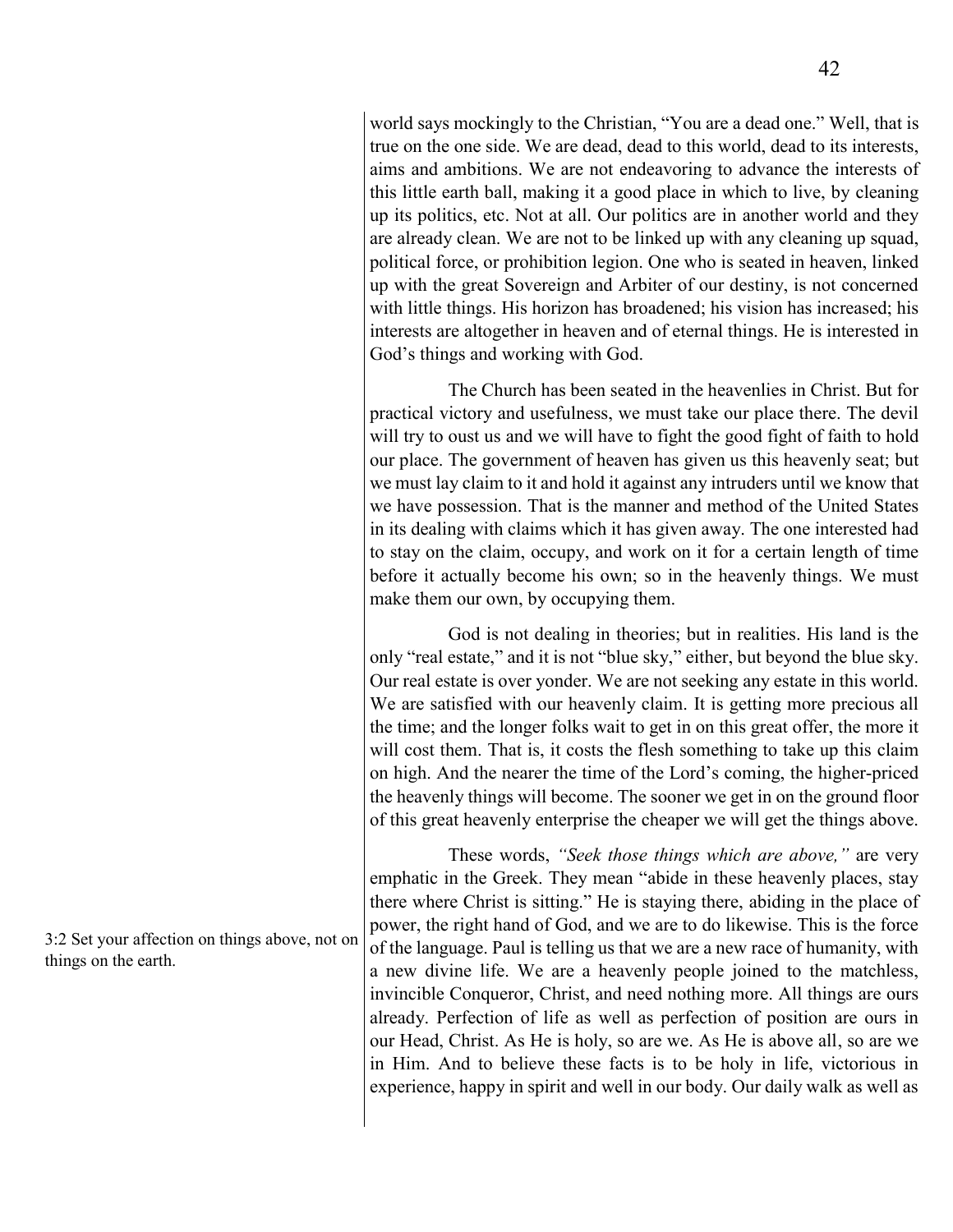our talk will be heavenly. If we live in heaven, tho' it is only by faith, our manners will be heavenly. Our speech will betray us. And this is the greatest anti-toxin against sin that we know. It will eventually gain the victory over worldliness and self effort of every kind.Our affections will be *set on Christ,* above. *"Set;"* that is expressive indeed. We cannot be moved from our purpose of heart. Nothing and no one can gain the citadel of our soul nor make us false to our Lord and Head. He is our treasure. And He said, *"Where your treasure is, there will your heart be also."*

#### Dead, Yet Living

*"For ye are dead and your life is hid with Christ in God"*—V. 3. A better rendering is, *"You have died."* Again we say, Here is the way of victory. It is put in our hands. We have died to all that this world contains. The old things have passed away with our old creation life. God's grace has made provision for a new creation, and we may even now live in the power of it, tho' its Source is hidden. We have the privilege, we say, even now, in this present time, to display the power and reality of our divine life. We may make the people see Christ in us. We may have the joy of showing Him off in His beauty and drawing power by our daily victory. Our life may be hidden; but we may reveal it in some measure by the fruit of the Spirit. When the "love, joy, peace, longsuffering, gentleness, goodness, faith, meekness and temperance" are in evidence, the world must acknowledge that we have been with Jesus and learned of Him. There is no substitute for this luxuriant fruit. It is more convincing than anything else. It cannot be hidden tho' the source is. It is the proof of the truth of the word of our testimony.

Furthermore the above is a positive guarantee of the security of the believer. His life is hid *with Christ in God,* doubly hidden, protected and safely kept by Omnipotence. It is as tho' God would not even give the keeping of our life into our hands, but has kept it Himself, secured eternally in His Son. The first Adam had entrusted into his hands, the keeping of the life of humanity: but when tested, he failed. Hence, we lost our life, as it were. We were born without spiritual life, born in sin, with a doomed life, hazing the penalty of death attached to it. And this was not thru any fault of our own. Our head fell and we fell in him. The responsibility was his alone. God put it on him. But now humanity has been provided with another Head, Christ. He has the keeping of the new creation life. The responsibility is on Him. When we believe on Him, we become partakers of His life. We are born anew. And even as He cannot fail, or lose His life, so neither can He lose our life. It is secure in Him. He has been proven already and has been found holy, harmless and undefiled, separate from sinners—Heb. 7:26. Christ identified Himself

3:3 For ye are dead, and your life is hid with Christ in God.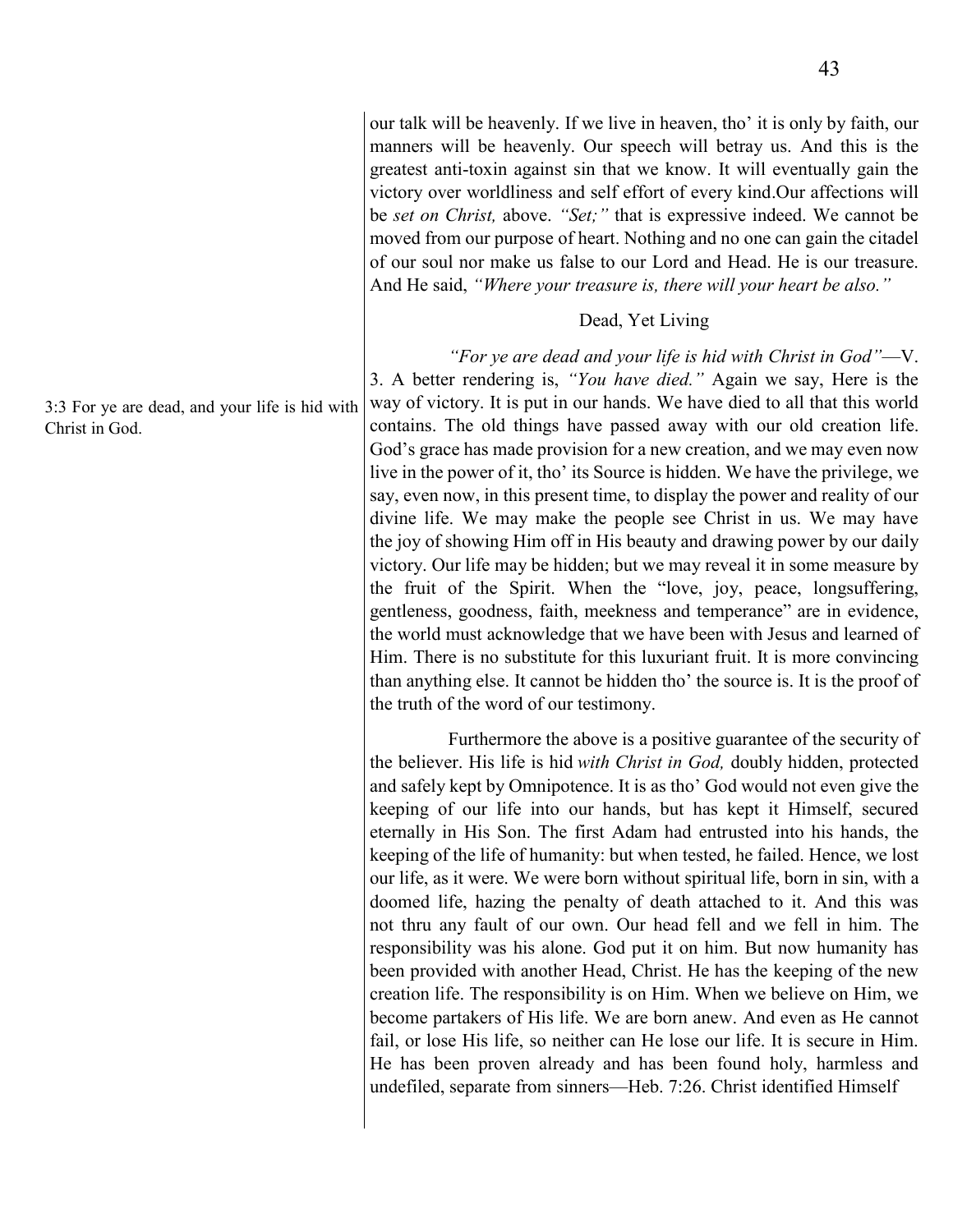with our fallen head, Adam, and died in his stead as it were. He came under the penalty and power of death, assumed the responsibility of our lost estate and atoned for all the ruin that Adam incurred and brought upon the human race by his one disobedience—\*Rom. 5:19. He has put the old creation away thru His matchless atonement on Calvary. He buried it in Joseph's tomb.

But that is not all that He has been enabled to do. He has risen again and thus is now able to bestow a new life, a heavenly life upon all those who will believe tho Gospel. And more than this, He is the Keeper of that life, even as He is kept in God. As Head of the human race, He is responsible for all those that are joined to Him by the fact of the new birth. Men may strive about the doctrine of eternal life and deny the eternal security of believers if they choose; but that does not hinder the purpose of God, or make the Word of God of none effect. It only proves and exposes the ignorance of such would-be teachers and preachers of the Gospel. They do not know the Scriptures and therefore cannot comprehend the immensity of His purposes in grace concerning the saints in Christ Jesus. They do not know Paul's GOSPEL; for His glad tidings declare our life is hidden with Christ in God. It is twice hidden, doubly secure. How then can we lose something that is in God? Something that is incorruptible and eternal. We cannot even touch, or contaminate it, much less lose it. And tho' we are yet seen as identified with our old life, the fallen nature, it will not always be so. Our life will not be hidden forever. It is shortly to be manifested. We will put on immortality.

#### Manifested with Christ

*"When Christ, who is our life, shall appear, then shall ye also appear with Him in glory"*—V. 4.

Herein is the Christian's sure hope. It is the answer to all our questionings. Christ who is the Source of our life, as well as the Keeper of it, will be manifested; and we shall be seen with Him. Our life will then be in evidence. The days of our humiliation will be past. We will be clothed upon with our mansion from heaven.

Oh, glorious hope! Oh, gladsome day!

When Christ shall come and put old things away.

Then shall we lovely be, and debonair.

As up we mount and meet Him in the air.

All creation waits for that great consummation when all the Church shall be with the Lord. All things are out of harmony while the

3:4 When Christ, *who is* our life, shall appear, then shall ye also appear with him in glory.

<sup>\*</sup>Romans 5:19 "For as by one man's disobedience many were made sinners, so by the obedience of one shall many be made righteous."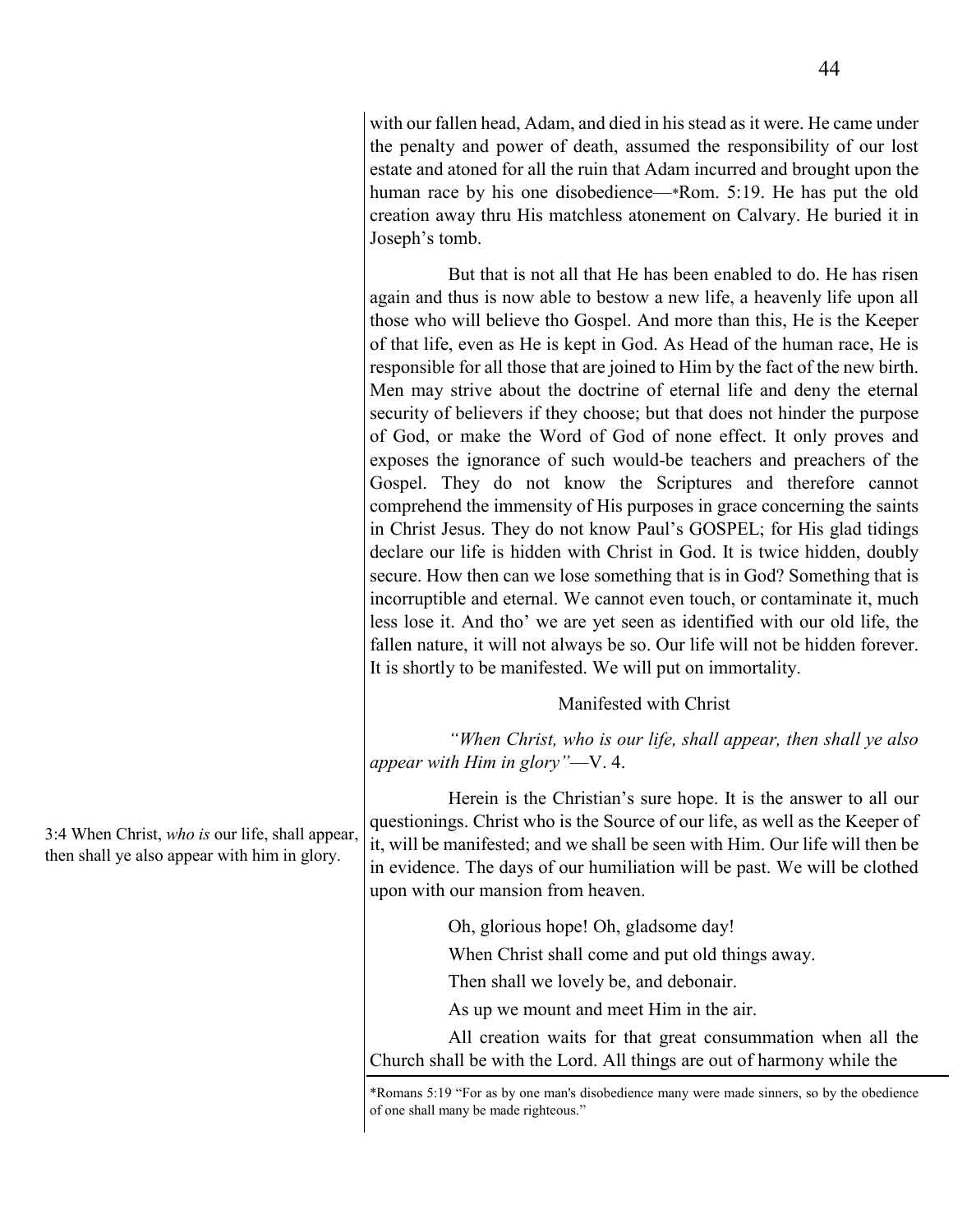Body of Christ is absent from the Head. All the groaning creation will be delivered from its corruption: for the travail and pain of this cursed earth will in great measure be gone at the manifestation. Marvelous results are to follow the emancipation of the human race from the fall of Adam; and all are dependent upon the manifestation of Christ with His Church. They all await that consummation. Lord haste the day, we cry.

Here we are brought to the end of the second part of the letter of correction. May we indeed take heed and learn the lessons which have gone before that we may be ready for what follows; for the one determines the other.

### Christ All and in All

### Chapter 3:4-17

*"Mortify therefore your members which are upon the earth; fornication, uncleanness, inordinate affection, evil concupiscence and covetousness which is idolatry; for which things sake the wrath* of *God cometh on the children of disobedience"*—Vs. 5, 6.

We now commence our study of the third division of Colossians. It is made up of sundry admonitions, all flowing from and dependent upon the truth that has been set forth in the two preceding chapters—the truth concerning the Headship of Christ over the Church first, and then over every principality and power. All things are under Him. He is Conqueror, having entered heaven, dragging all His enemies captives in His triumphal chariot, and exhibits the impotence of their kingdom to harm us. In other words, He has robbed Satan of his power, muzzled him, as it were, so that he is unable to wield his scepter of death over those that believe. He cannot bite, tho' he may bark and act like he is still all powerful. But he has no power over a dead man. He has expended all his might, in putting Christ, our Substitute, to death. He has done his uttermost; hence, we are free as a new creation from his grasp, as we believe the Word of God and act upon its counsel as here set forth: for then we find Christ all powerful in our lives. He will demonstrate the fact that He is over all, as we hold to the fact that we have risen with Him and are one with Him in a new creation. All things, the world, the flesh and the devil will be subject to His sway. He will indeed be Master and Lord to the uttermost.

In these words *"Mortify therefore your members,"* or quoting from another translator, "Give therefore over unto death your earthly inclinations," we have the moral results of union with Christ. To mortify is simply another way of expressing *"reckon yourselves to be dead indeed unto sin; but alive unto God" ("reckon ye also yourselves to be dead*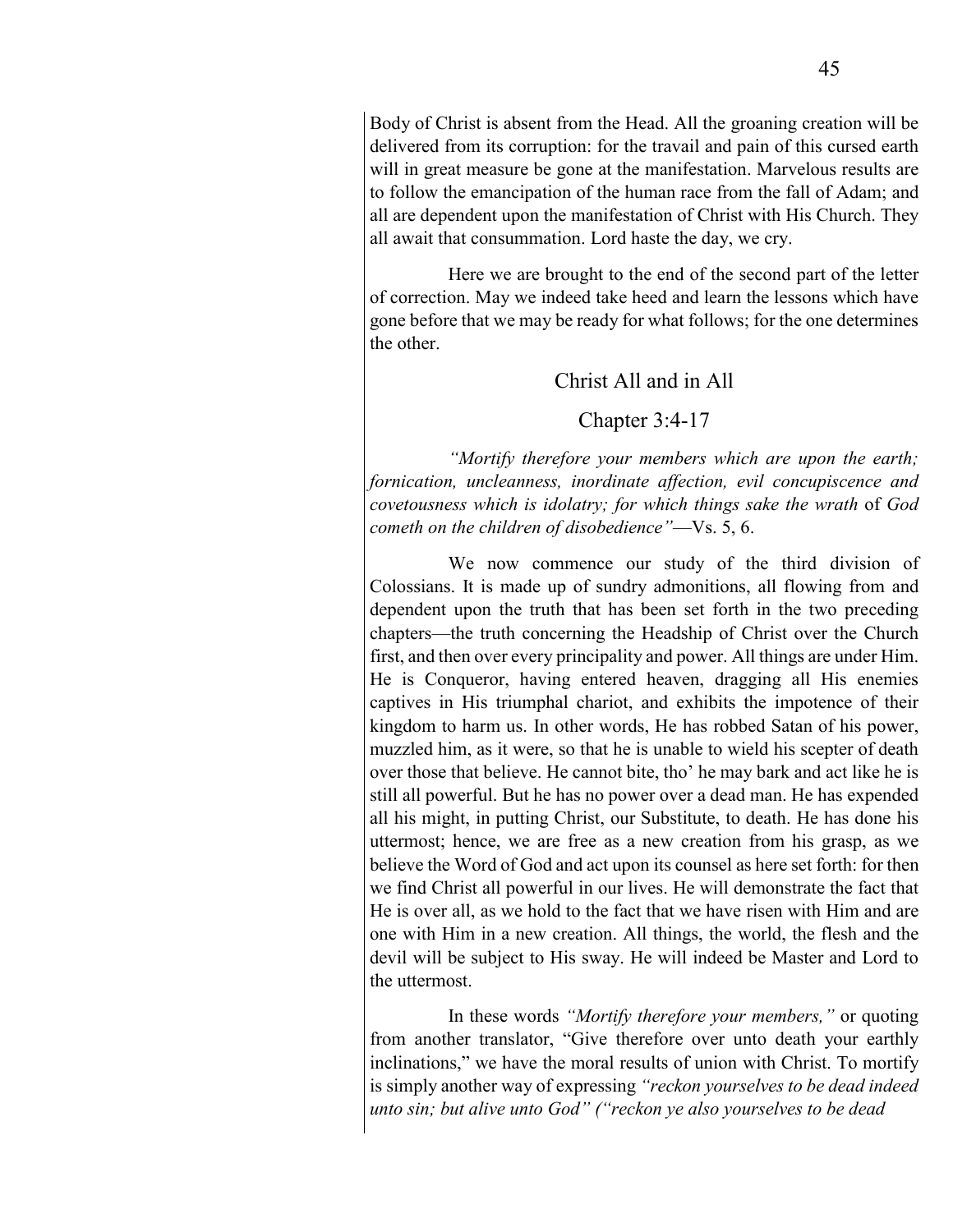3:5 Mortify therefore your members which are upon the earth; fornication, uncleanness, inordinate affection, evil concupiscence, and covetousness, which is idolatry:

*indeed unto sin, but alive unto God through Jesus Christ our Lord." KJV)*—Rom. 6:11. The exhortation implies that we are not actually dead; but are so to count. If we were actually dead there would be no need of any such admonition. Furthermore to mortify a thing does not mean to kill it. No indeed; it means that it is dead already and the object will decompose and go to nothing without any help. It will eventually disappear, tho' for a time it may seem to be in evidence. Likewise the teaching at this place. Paul declares, Hold the flesh in the death state and finally it will not be seen. We will have no consciousness of its earth-born desires. The inclinations of the old Adam will be a thing of the past. We put our will on the Lord's side and shortly we are free from the dominance and despotism of earthly desires. We do not need to kill ourselves to get rid of ourselves as identified with the old Adam; but simply count on our death and burial with Christ. Then the Lord will take a hand in the affair and make the clamorings of the old life to cease. He will put an end to him and his lusting after things of earth.

#### Inherited Propensities

Observe the list of sinful tendencies to which we are prone as born of the flesh. Who would ever have imagined that covetousness was reckoned as idolatry? But so God counts. Men seldom realize that covetousness is sin. But here the Apostle is speaking of the nature of sin, rather than its acts. He is showing up the heart of mankind, the depraved sinful flesh which may in some measure be controlled and not allowed to show itself, but is there nevertheless. Paul himself at one time thought he was keeping the law, because he controlled his hands, his feet, etc.; but later he found that sin was in the very warp and woof of the old creation. He found coveting in his heart (\*Rom. 7:7), and he was desperate until he found the way of victory, not by self-control, but by way of death and resurrection.

The flesh is always coveting, always lusting contrary to the Spirit and cannot be stilled except by death. But as we hold to the fact by faith that we died with Christ, we will shortly have the feeling that we want nothing but the will of God. The Lord alone can still the flesh. He insists that we are in the Spirit and not in the flesh, and He will see that our desires are spiritual as we believe and leave the matter to Him. We will only want His will.

#### Our New Realm

*"For which things sake the wrath of God cometh upon the* 

<sup>\*</sup>Romans 7:7 "What shall we say then? *Is* the law sin? God forbid. Nay, I had not known sin, but by the law: for I had not known lust, except the law had said, Thou shalt not covet."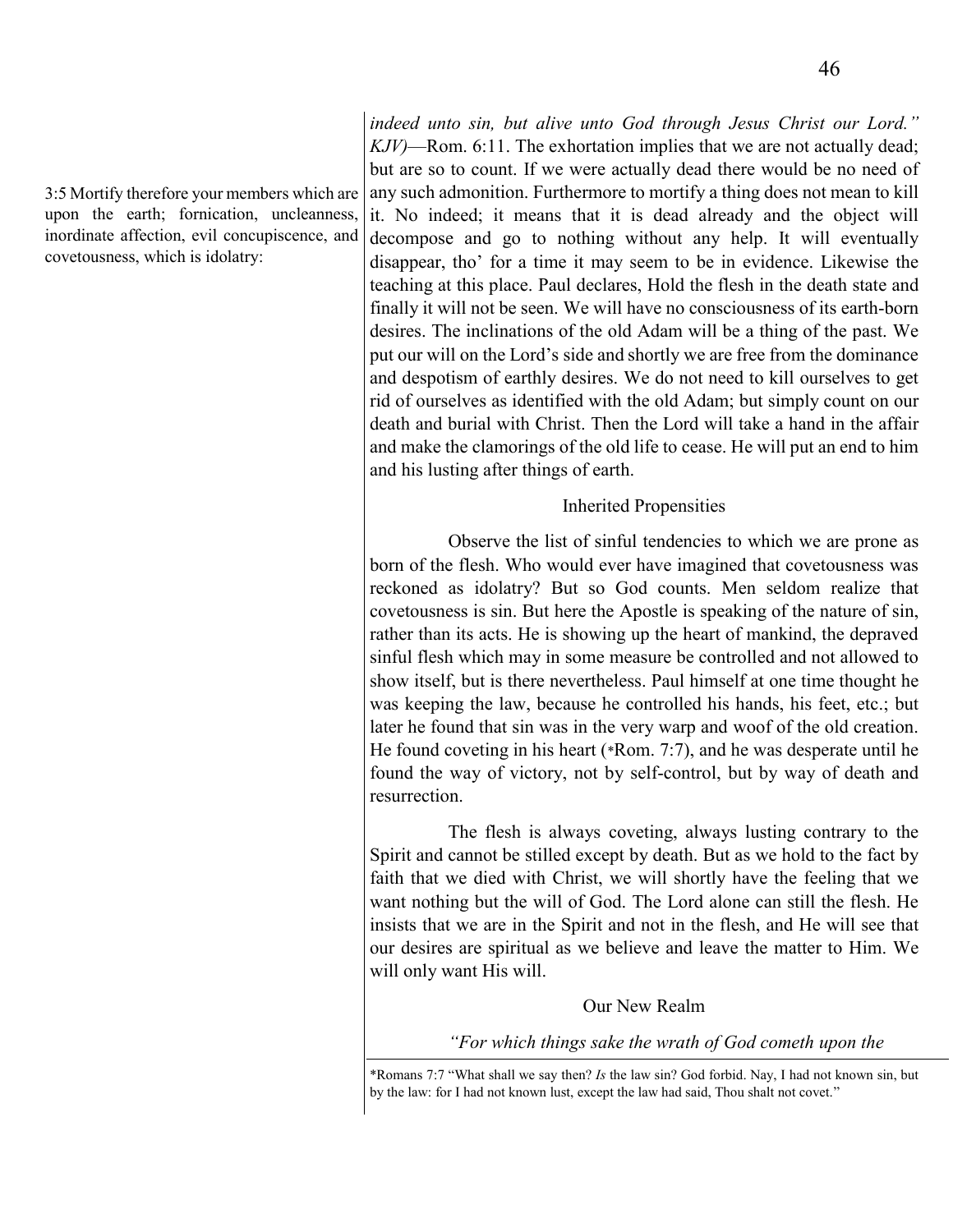3:6 For which things' sake the wrath of God cometh on the children of disobedience:

3:7 In the which ye also walked some time, when ye lived in them.

3:8But now ye also put off all these; anger, wrath, malice, blasphemy, filthy communication out of your mouth.

3:9 Lie not one to another, seeing that ye have put off the old man with his deeds;

*children of disobedience,* in the which ye walked sometime when you lived in them"—Vs. 6, 7.

Here we are further instructed that we are not to allow that we are living in the flesh. The Lord reckons us in the Spirit, and He desires us so to reckon. The whole world is going to be judged because of sin. The wrath of God will fall upon the disobedient; but our tender, gracious Lord does not want any chastening to fall upon His people. He has already been judged in our stead; but if we continue to walk as if we were still in the flesh, some of the judgments will fall upon His people. We are not living in the flesh according to the provisions of God's grace; hence, we should not walk where we do not live. Is that not logical? Our walk proves where we dwell. We need not tell ourselves that we are spiritual, or dwelling in the Spirit. The fact will be apparent by our desires, ambitions and aims. And there is more on this line.

*"But now ye also put off all these; anger, wrath, malice, blasphemy, filthy communication out of your mouth. Lie not one to another, seeing that ye have put off the old man with his deeds"*—Vs. 8, 9.

We put off the old man when we get saved. The Apostle so instructs us continually; but we are putting off his deeds little by little. The old man's clothing is not suitable for the new man. It does not become him; hence we are instructed to lay everything aside that belongs to the old Adam. Anger, wrath, malice, etc., are all part of his wardrobe. We are familiar with his dress; for we have all worn it. But the Lord does not want us to wear it after we are saved. He has another wardrobe for us. New clothing is for a new man. Old things have passed away. Old things have had their day. We are not to be found in the first Adam's garments, seeing we have put off the old man. And yet, alas, how very many are walking about in their old clothes. How often is this garment, "lying to one another," and others of like character seen. And the folks do not appear to realize how unbecoming to the new man is any part of the old man's garb. Old clothes are not suitable for a new creation. Let us change quickly, shed these old habits fast, if we have not already done so. And yet for this too we are dependent upon the Lord. He must come to our help, and give the power to lay aside the old raiment and put on the new. And He will do so as we trust Him; for He does not want us naked. It is not enough that we put the old things off. Some folks do that. They quit some evil habits, such as lying, swearing, stealing, etc. They cease using obscene language. Filthy communication is put away out of their mouth; but that is not enough. That is only a negative condition. Those people simply undressed. The old man's clothing has been laid aside; but the new man's attire has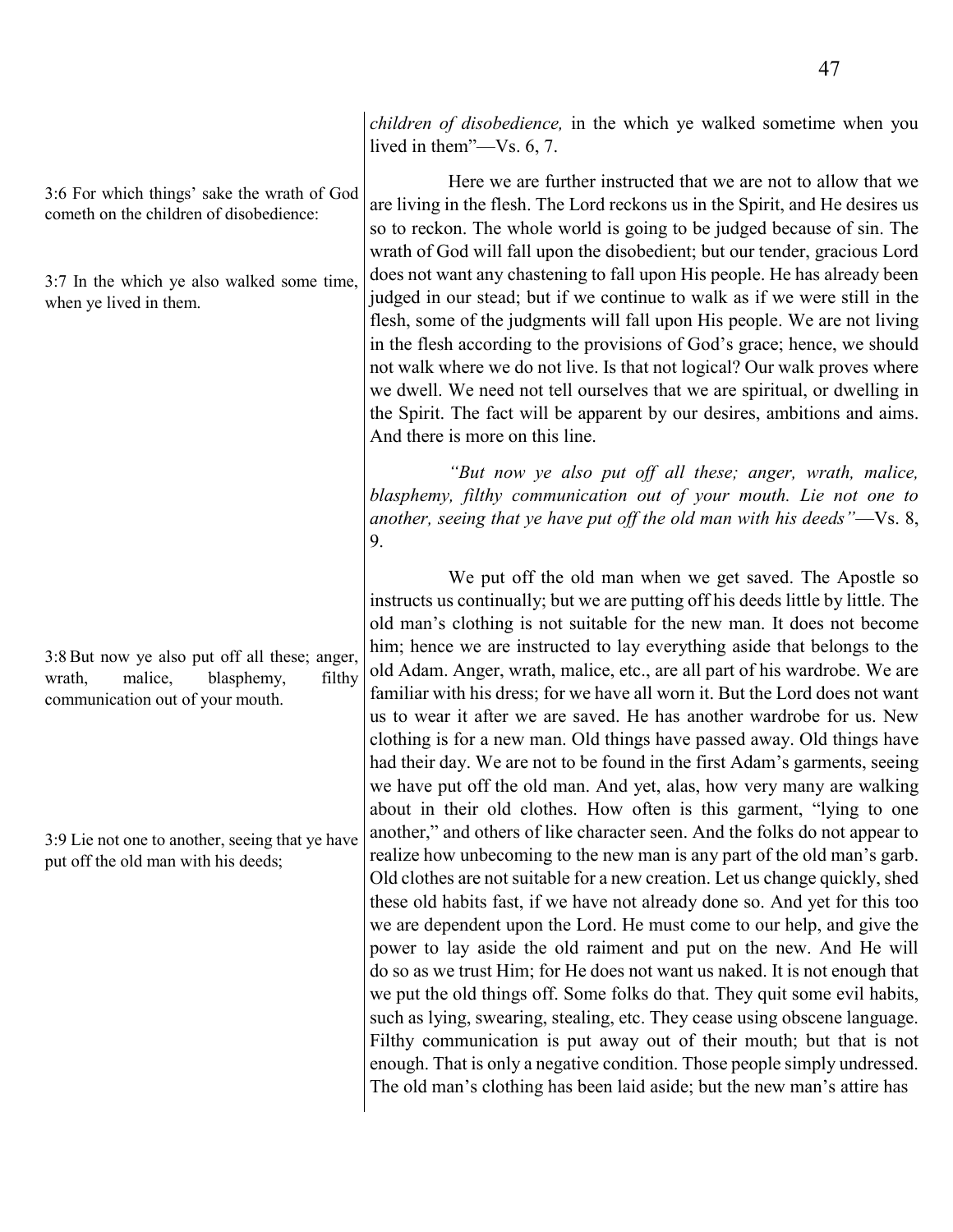not been put on. It is not the perfection of God's thought and purpose for a new creation. He has a beautiful wardrobe, suitable in every part for His new man. And He desires that we dress up equal to our standing in our all glorious Head. He wants us to look the part we are to play. The Apostle urges for the positive side of our salvation to be exhibited in the world. He says that by faith we put our old garments off, and put the new ones on when we were saved. That is, we changed clothes in changing from the old Adam into Christ. Now we are to exhibit them.

## Not Found Naked

*"And have put on the new man which is renewed in knowledge after the image of Him that created Him,* where there is neither Greek, nor Jew, circumcision, nor uncircumcision, Barbarian, Sythian, bond nor free; but *Christ is all and in all"*—Vs. 10, 11.

The above is the key verse of this section. Everything depends upon the fact of our being *in Christ and Christ in us.* A new creation is on the scene, disguised, or hidden, it is true, but a new creation nevertheless. Nothing else in the world is of any consequence to God in comparison with the new man. It matters not what race in the natural we were born of, whether Israel or the Gentiles were our forefathers, whether the cultured Greek or the religious Jew is our boast, whether we came of the circumcision, or uncircumcision, or what complexion, or people gave us birth, whether our father was a Dane, or a Swede German, or Irish, freeman, or slave, matters not in the least. *Have we put* on *Christ?* Is Christ our life? This is the great question. Natural pedigree is of no consequence whatever with God. He has no respect for natural birth, or honor. Whether our forefathers came over on the Mayflower, or whether they were the Indians on America's soil when Columbus discovered this country are not of any importance. Are we in Christ and of heavenly origin and ancestry, created after the image of God? This is what God is concerned about, and what should concern us. These are the things that count. Are we growing up, by being continually renewed, unto the attainment of a true knowledge of God, the Creator? How is it with us?

## The Heavenly Wardrobe

The old garments speak of habits that were natural to the old creation and which are to be changed with the change of headship. The old man's garments are not at all fitting for the new man, and vice versa. The new man's raiment is not suitable for the old creation. Hence Paul urges,

*"Put on therefore as the elect of God, holy and beloved,* bowels of mercies, kindness, humbleness of mind, meekness, longsuffering, forbearing one another and forgiving one another, if any man have a

3:10 And have put on the new *man*, which is renewed in knowledge after the image of him that created him:

3:11 Where there is neither Greek nor Jew, circumcision nor uncircumcision, Barbarian, Scythian, bond *nor* free: but Christ *is* all, and in all.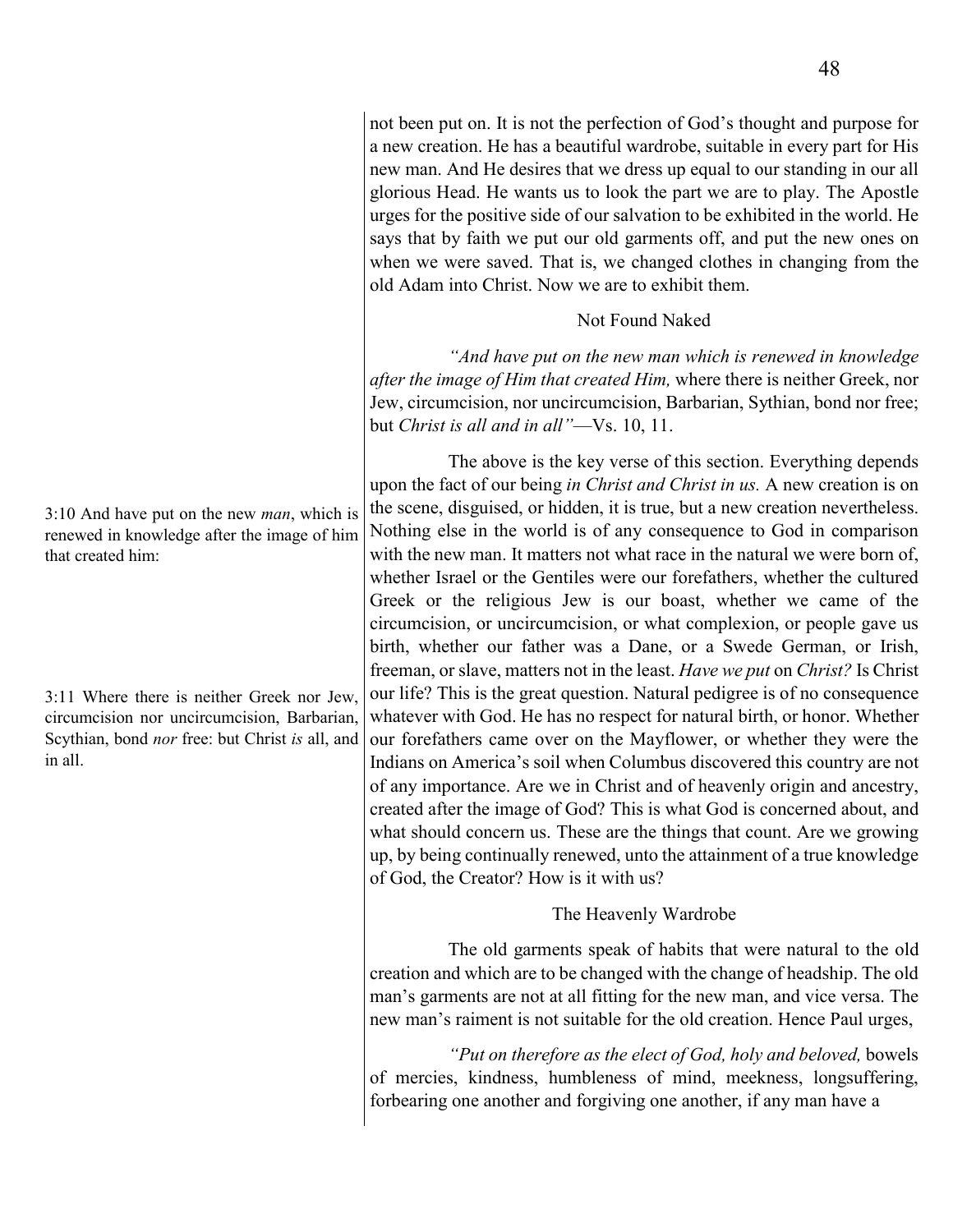3:12 Put on therefore, as the elect of God, holy and beloved, bowels of mercies, kindness, humbleness of mind, meekness, longsuffering;

quarrel against any; even as Christ forgave you, so also do ye. And above all these things, put on charity which is the bond of perfectness"—Vs. 12- 14.

Oh, what beautiful clothing! And the latest style too, for the new creation, not from Paris, but from heaven. Divine garments inwrought with gold, white linen, silken tapestries with all manner of lovely weaving and embroidery work, clothe the new man. Notice them in detail. They are for *"the elect* of *God."* No one else can wear them but "the holy and beloved," new man.

*"Bowels of mercies"* is the first garment held up to view. This lies deeper than the skin. Depths of mercies is of far greater beauty than that school girl complexion that is raved about in the world. Inward beauty, graces that are wrought deep in the heart, begin to be manifested as we yield to the Spirit. Whereas we formerly exhibited hardness and indifference to the needs of others, never caring for our neighbor, but looking after ourselves on every occasion; now we show the opposite characteristics. We are filled with mercy. *"Kindness"* is the next garment to be manifested. And this is right in line; for if the depths of our being is filled with mercy, there will surely be the evidence of kindness. Kind to others, not to ourselves. What a wonderful change salvation works, as we trust the Lord and yield to our new Head.

*"Humbleness of mind"* is next on the list of heavenly garments. How beautiful is humilty. It is never worn by the natural man. He cannot wear it tho' he oft has a counterfeit, which is easily detected. But humbleness of mind fits the new man like the paper on the wall. It is part of his clothing and is altogether real and lovely. And closely following, and a very similar garment is *"Meekness."* One is an attitude toward men, the other toward God, and both of divine workmanship.

*"Longsuffering"* comes the fifth in the list of under things. It is of matchless worth. And only those who have worn it know what a price it costs. We must surely have all the preceding upon us, before longsuffering can be put on. It has a tendency to slip off at the slightest provocation and must be held securely in its place by faith. It just suits the new man. It is a part of his very nature; but as the new life is hidden, the beauty of his raiment is sometimes obscured. But if long- suffering is worn continuously for a while, the next piece of the new man's dress will be in evidence.

*"Forbearing"* is a beautiful garment. It is quite similar to longsuffering and helps to make way for the silken texture and golden sheen of the seventh article of the new man's wardrobe, which follows.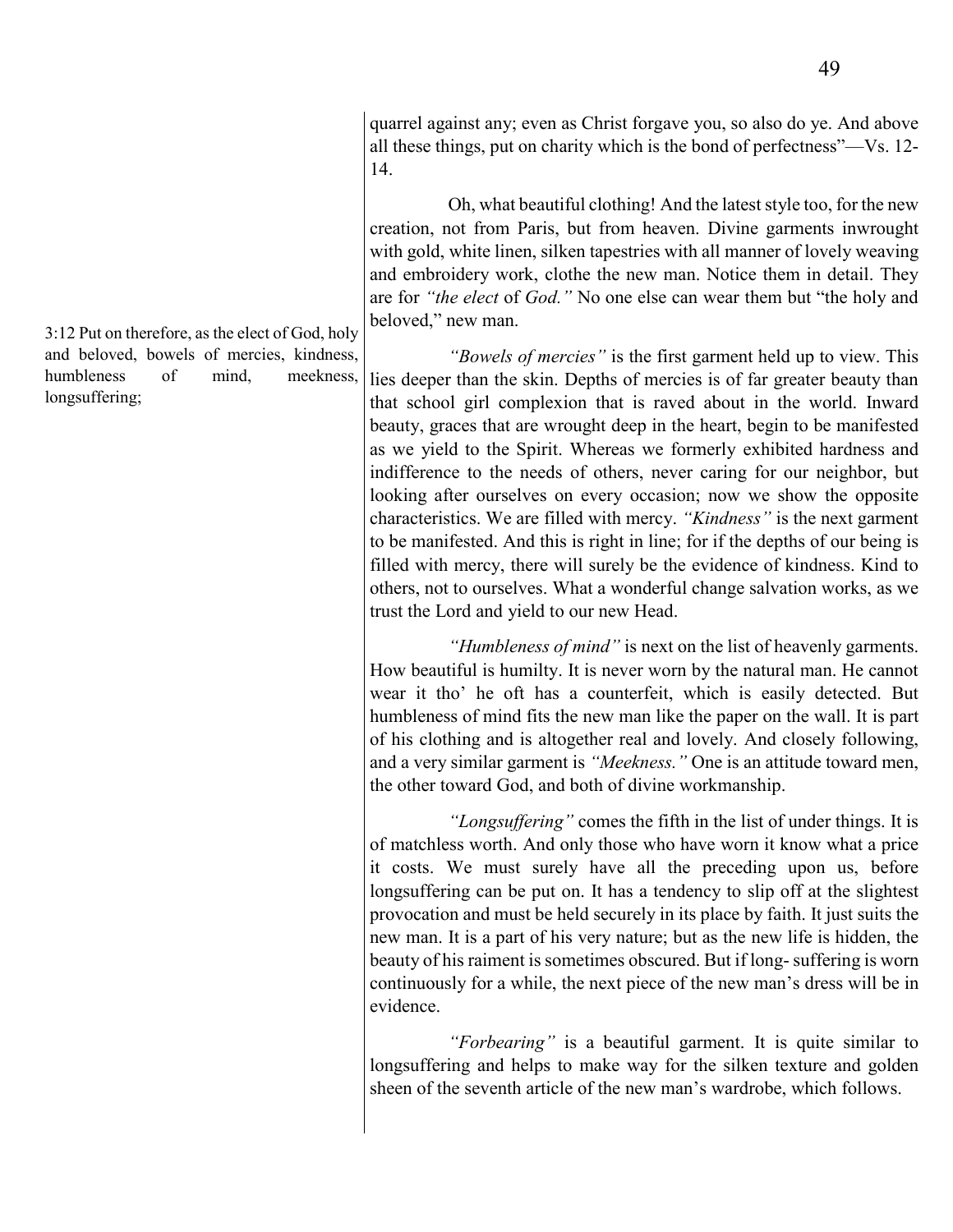3:13 Forbearing one another, and forgiving one another, if any man have a quarrel against any: even as Christ forgave you, so also *do* ye.

3:14 And above all these things *put on* charity, which is the bond of perfectness.

*"Forgiving one another,"* is surely beautiful. It is divine indeed. The old man never can wear this garment; for it is specified as forgiving; *"even as Christ forgave you, so also do ye."* The natural man says he forgives; but he cannot forget: but divine forgiveness carries no hatchet, nor brick. It forgets all the past and reckons on the future entirely, forgiving even the one that has sought his downfall, if he comes and asks his pardon.

And then appears the outer garment, the overcoat that covers all the others and is constantly manifested if the others are beneath. *"Above all these things put on charity,"* or *love,* which is the significance of charity. This is the only *"put on"* that God endorses. The putting on of our new garments is right in harmony with His will. And *"love,"* the Apostle teaches, is above all. It is the very essence of the life of the new man. He is born of God and *"God is love."* Oh, in what a robe of glory we are clothed. Here is grandeur indeed. It is a long coat, covering us altogether. When men see the new man, they see the love of God. Who would not want to show off such clothing to a world of the opposite character! Maybe if we dressed up more in our heavenly livery, we might have more folks coming to us to enquire where we got these graceful clothes. Oh, let us put them on and wear them every day, and not only on Sunday. Let us wear them constantly: for even the saints like new clothes. And these are Spring clothes, our resurrection, new creation dress.

The wearing of this heavenly raiment, that is, really having these beautiful garments, as part of our very character, is proof positive that we are being renewed unto the exact knowledge and image of the Creator of the new man. In other words, we are growing like unto God.

*Love* is the bond of perfection, we read, or the binding power of the union of these garments, and completes them all. That is, all the garments of glory and beauty, the raiment of the new man, are seen as one, under the golden garment of love. Oh, how glorious is the wardrobe of Christ.

#### Inward Adornment

*"And let the peace of God rule in your hearts,* to the which also ye are called in one body, and be ye thankful"—V. 15 *Peace* must have the citadel, sitting as sovereign in our hearts, ruling arbitrarily in the depths of our being that we may be victorious at all times. There is no disturbance, or trial that then can daunt us. Peace will rule everything out that is contrary to us, if it is on the throne. And as we yield to the Spirit, He will fill us with the peace of God, not a piece; but all peace will fill our hearts.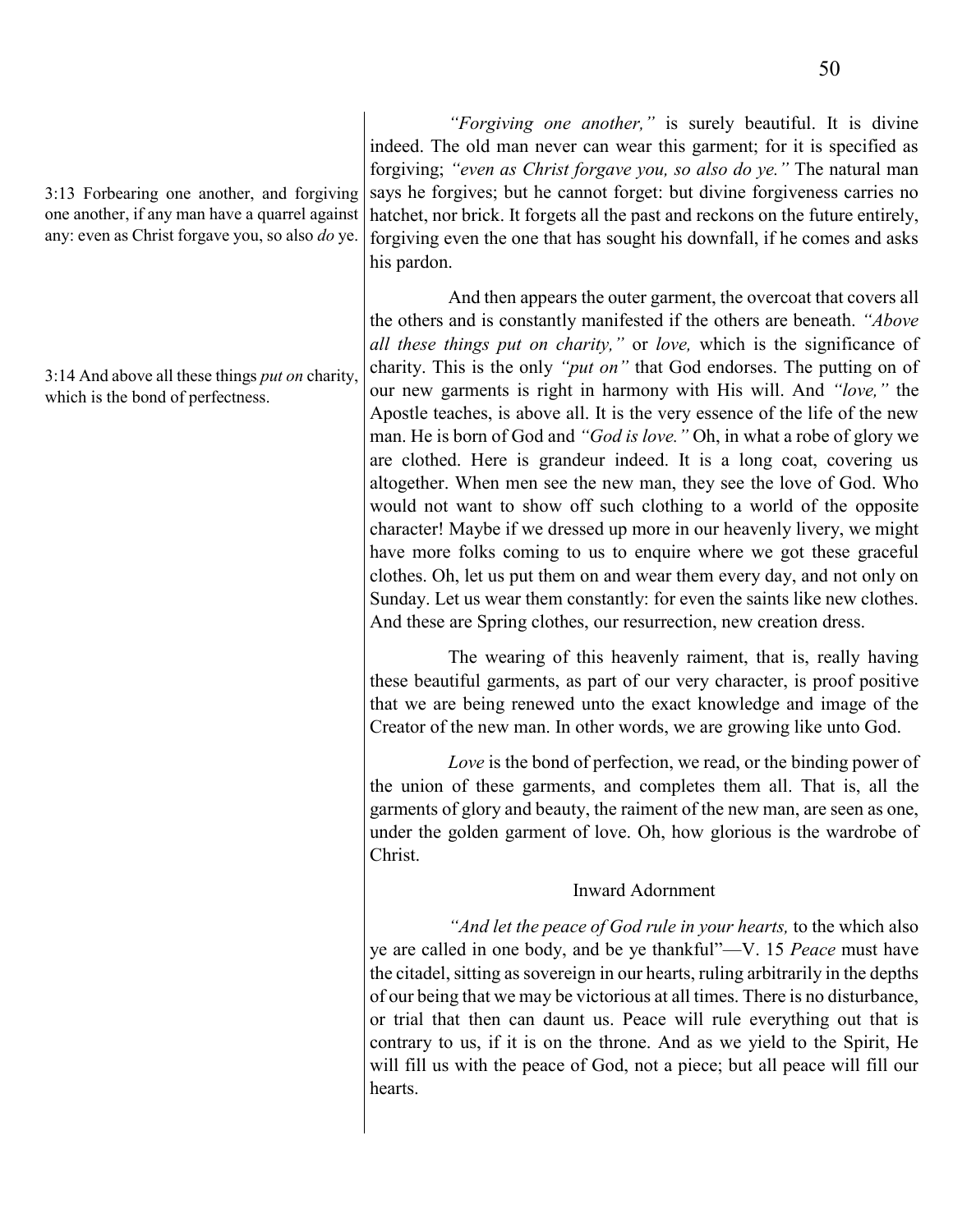3:15 And let the peace of God rule in your hearts, to the which also ye are called in one body; and be ye thankful.

Observe that it is the *"peace of God."* How wonderful! God's very own peace ruling in our hearts. The peace that rules and reigns in God will reign in us. He is never dismayed, never disturbed, never fretted over events and happenings which appear adverse to His throne and purposes. No: peace is ruling. It is sitting supreme in the depths of His Being. He is at peace, perfect peace with Himself and His surroundings. He knows who He is. And He is confident that nothing, absolutely nothing can be against Him in any measure, regardless of how things appear. They are rather working for Him at all times. And we are called to this peace, not a piece of the peace of God, but all peace with all men, and especially peace with all saints. We are called to this peace in one body; that is, the Body of Christ should enjoy peace. Each member of the natural body is at peace with the others, in sympathy and fullest harmony; likewise should it be in the spiritual. Each part should be in fullest peace with the other part and with all the members. We are called to peace, having no quarrel with any member of the Body of Christ. We will make no trouble for any of them when peace is ruling. If we cannot fully agree with them all we will leave them alone and let the peace of God continually reign in our heart.

*"And be ye thankful,"* is added, as tho' peace is strengthened and encouraged by gratitude. And this does not only signify thankfulness to God; but toward man also. Many saints imagine that they should never thank the others for kindness shown, tho' they have taught, encouraged and otherwise blessed them, even giving them material help in time of need. They think it is robbing God to thank men. They say, God sent these blessings, not men. I thank Him. Well that is good. We should give thanks to God from whom all blessings flow; but we should also thank our brother and acknowledge his favor, if we have been shown a kindness. Often peace is maintained and a saint's heart is made glad by a little tactful word of gratitude. Furthermore some folks would show more kindness and thus get a greater reward if they were given a grateful word, or a little praise. Then too Satan is often put to flight and his accusations stilled by a little gratitude shown to those who have given of themselves to help. Gratitude is a beautiful grace. We need not fear to display its beauty; for we are admonished to be thankful. Real gratitude is a proof of peace.

Everyone loves a grateful person, but a murmuring, faultfinding believer is an abomination to God and man. Here truly is where carnality is quickly evidenced. We are assured when we hear complaints of God's providences and man's treatment that such folks are not in victory. *"Giving thanks in all things"* is truly spiritual; for the natural man is far off from this standard. How precious indeed the fellowship of a thankful soul. His speech betrayeth him. The peace of God is in his heart. Then the Apostle adds,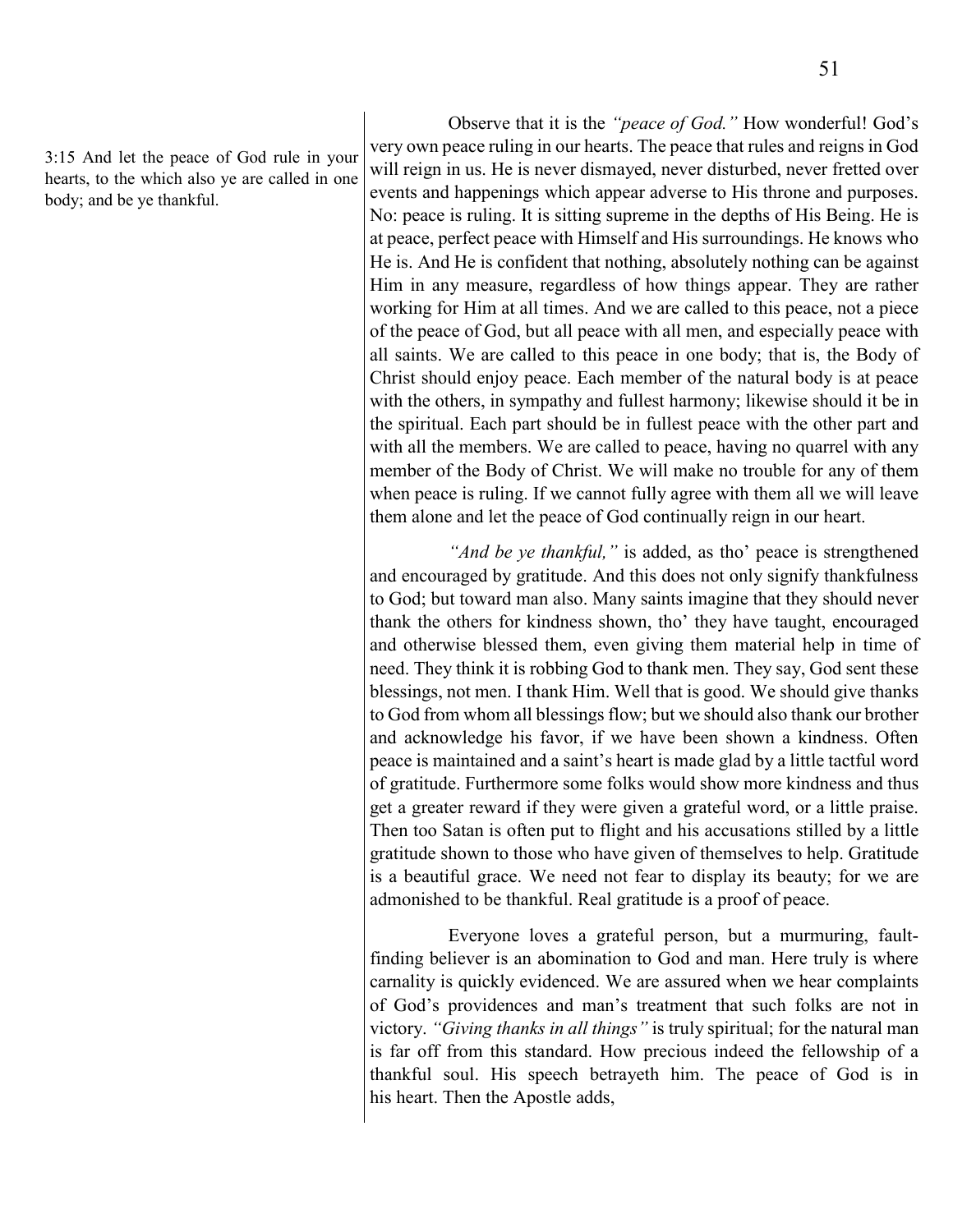*"Let the word of Christ dwell in you richly in all wisdom, teaching and admonishing one another in psalms and hymns and spiritual songs, singing with grace in your hearts to Lord"*—V. 16.

*Let* the peace of God *rule* and *let* the word of Christ *dwell* are the Apostle's admonitions. Our will is to be yielded and the Holy Spirit will attend to the peace of God ruling and the Word of Christ dwelling. Our part is to be receptive. *Let* is very expressive of the Christian life in its Godward aspect. Like the earth in its reconstruction (Gen. 1), we are simply to yield and let God have His way with us. He will fulfill all the good pleasure of His will in us, as we let Him. The Holy Spirit will fasten the Word, write it indelibly upon our hearts, as we read it. It will dwell in us richly. That is, it will abound in us. We will be full of the Word of Christ. He is the Word, Himself. We will be full of Him. He will regulate our words, ways and walk into all wisdom. Therefore, it is very important that we fill up on the Word of God, *"our loins girt about with Truth," ("your loins girt about with truth,"—Eph. 6:14 KJV)* that we may be fitted to teach and admonish other members of the Body of Christ. Each life thus filled will be an example to others, and we will not live in vain even if our horizon is limited in official circles.

These are every day admonitions. They are for the girl that works in the factory, for the mother that serves in the home, for the mechanic, the toiler, the butcher, the baker, as well as for the brother, or sister that ministers to the saints in spiritual affairs. All the saints can sing psalms, even if they cannot carry a tune according to man's rule of harmony. God wants the harmony in the heart, the one-accordness which the Word of Christ develops when it dwells richly in the saints. Spiritual songs are born from heaven and tell of the joy and harmony manifested there.

The songs which Christians are to sing are contrasted with the songs of the world, impure, carnal words, set to loud, fantastic jazz music. Singing always formed part of the entertainments and banquets of the Greeks. Paul is thus teaching that the saints are to rejoice and sing songs at their gatherings. Christians are invited to a banquet, not a funeral, is the force of the Apostle's words. The worldling imagines that the Christian has a dry, lonely time as compared with him; but such is not the case. We admit that some folk have made the way unattractive by their additions of law keeping and carnal observances and religious endeavors; but that is not God's way, nor the Bible way. Christianity, according to the Scriptures, is beautiful, inviting, restful, cheery and satisfying. Worship of God is sublime and singing with grace in the heart occupies a great part of that worship. Ah, here is the secret of the happiness prevalent in

3:16 Let the word of Christ dwell in you richly in all wisdom; teaching and admonishing one another in psalms and hymns and spiritual songs, singing with grace in your hearts to the Lord.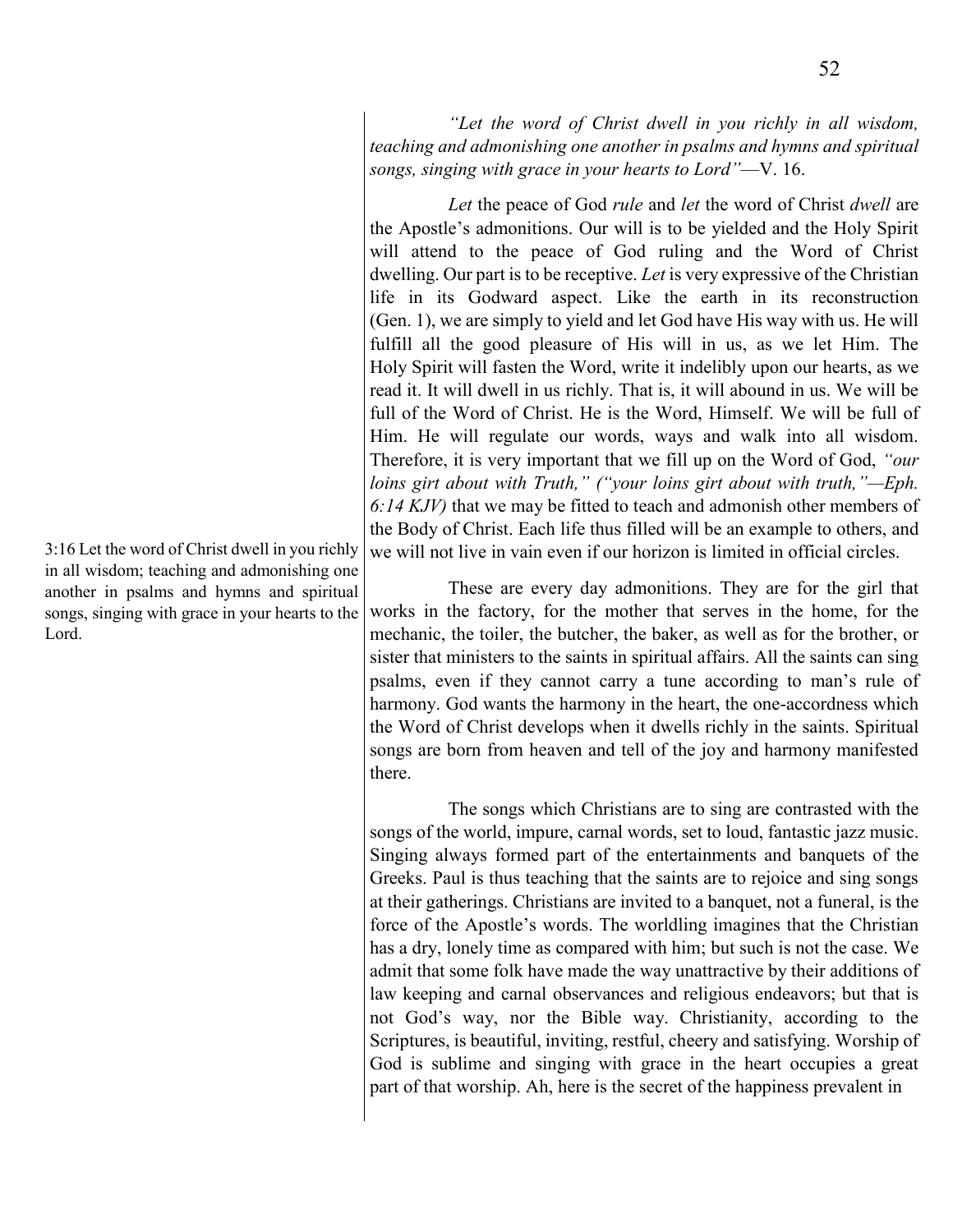Christian gatherings where the Holy Spirit is having His way. *"Grace in the hearts"* makes all men merry. There is no real worship of God where souls are bound by the law, or legal observances of any kind; for there is no melody in the hearts. Praise unto God is not welling up in the hearts of those who are under law. It has to be worked up by the visiting evangelist, or some one else, and the effort is surely painful. God is not pleased and the people are not happy. What they need is the Word of grace, which will produce grace in the hearts, and then the melody will be wonderful. Heaven will be still to listen. Angels will stop their singing, and fold their wings that they may hear the saints on earth singing when the melody, or harmony is tuned by grace. Hallelujah! No long faces, nor doleful lamentations, nor dirges called hymns; but joyful, happy words and music filling all the place because of the cheer in the hearts of the singers. It is marvelous, wonderful, glorious to sing unto the Lord, when the harmony of heaven is filling our bosoms.

There is a difference between the two musical words used here. The one, *psalms* signifies in Greek, strains, or outbursts of melody, or songs accompanied by stringed instruments. Therefore musical instruments are not only permissible, but actually profitable when used with the music of the heart. *Hymns*, the second form used, means, "odes," songs in general, either religious, or otherwise; hence, is here followed by "spiritual songs" to designate the acceptable ones. Music is wonderful in its effects. It has been said, "Music hath charms to soothe the savage breast," which is close akin to the truth. It often has been known to break the power of the devil and clarify the atmosphere of his presence. We have a great gift in our possession when we are able to sing and thus teach and admonish one another, as well as worship God, with our voices. We are mutually blest and God is glorified, and all in the Name of the Lord. Then follows the closing verse of this division:

*"And whatsoever ye do, in word or deed, do all in the Name of the Lord Jesus, giving thanks to God and the Father by Him"*—V. 17.

Note again upon what is the emphasis in this letter, namely, the *Lordship of Christ.* He is Head, and there is not a doubt about it. He is the Alpha and Omega, the Beginning and the Ending of this letter, as well as of all the counsels of God. Everything centers around Him. He has been exalted as Man above all things in the universe of God. And only as we exalt and give Him that place of honor which has been accorded Him, are we pleasing to God. And especially in this letter, is the Headship of Christ set forth, and emphatically taught. He is *above all, over all, and more than all* to His Father and God. It is written that every knee shall bow to Him, the God-Man, who shall occupy the center of the stage of the

3:17 And whatsoever ye do in word or deed, do all in the name of the Lord Jesus, giving thanks to God and the Father by him.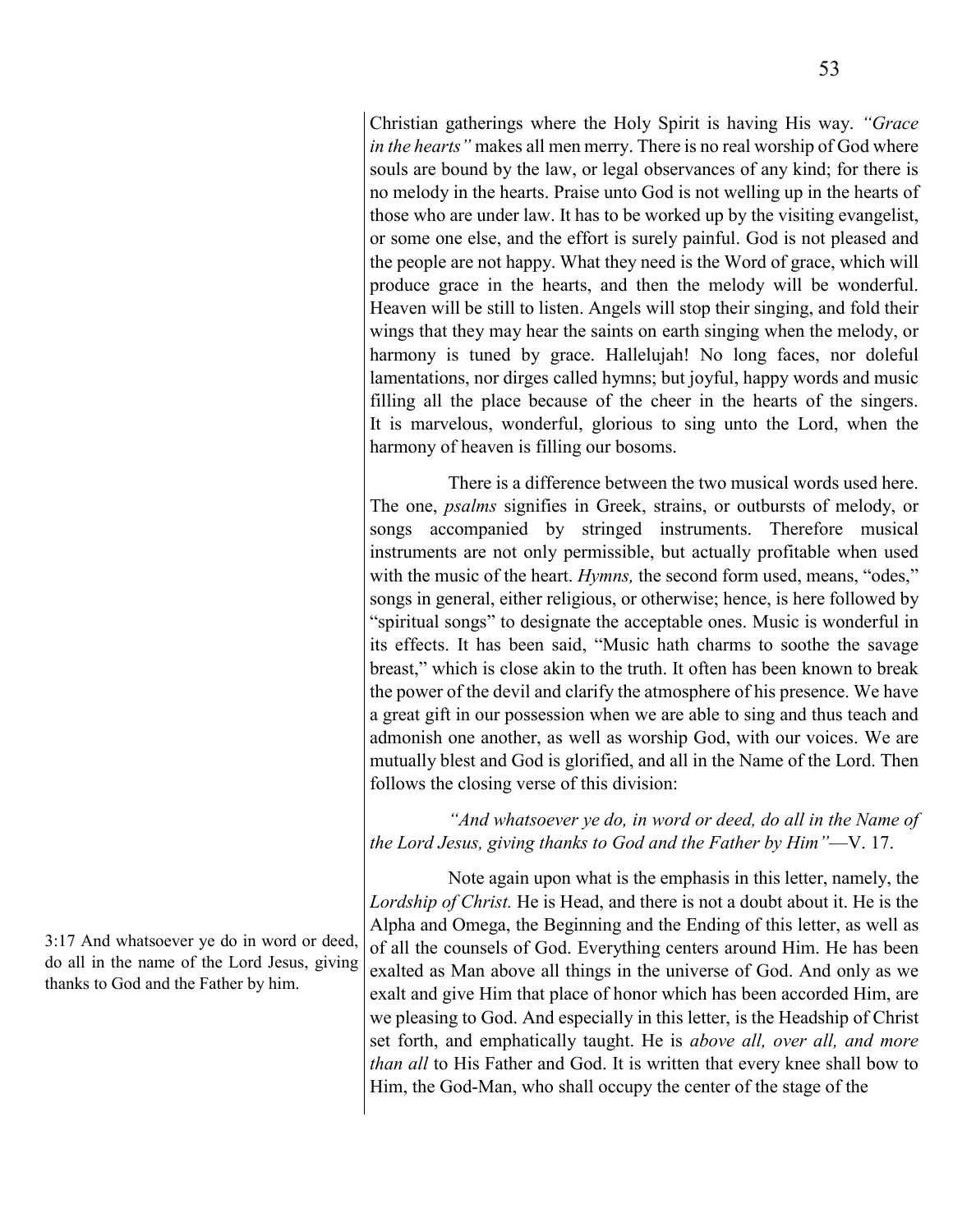universe for one thousand years. All God's purposes revolve around Him; hence, only as we depend and hang on Him, in that measure are we pleasing to God and doing His will to the uttermost. Our work and prayers, the ministry in word, or deed, must be in His Name to be acceptable to the Father. We are thus a sweet savor of Christ, and all that we do, or say is fragrant of Him. We are a burnt offering, and a peace-offering also to God as we are living the Christ life and thanking the Father continually for His Son and all that we are and have because of Him.

> A Bugle Note Awake! awake! Beloved. Utter a song; Utter a song. No more a captive bound in chains. Christ has risen with a throng, And He reigns; and He reigns King forever. Utter a song!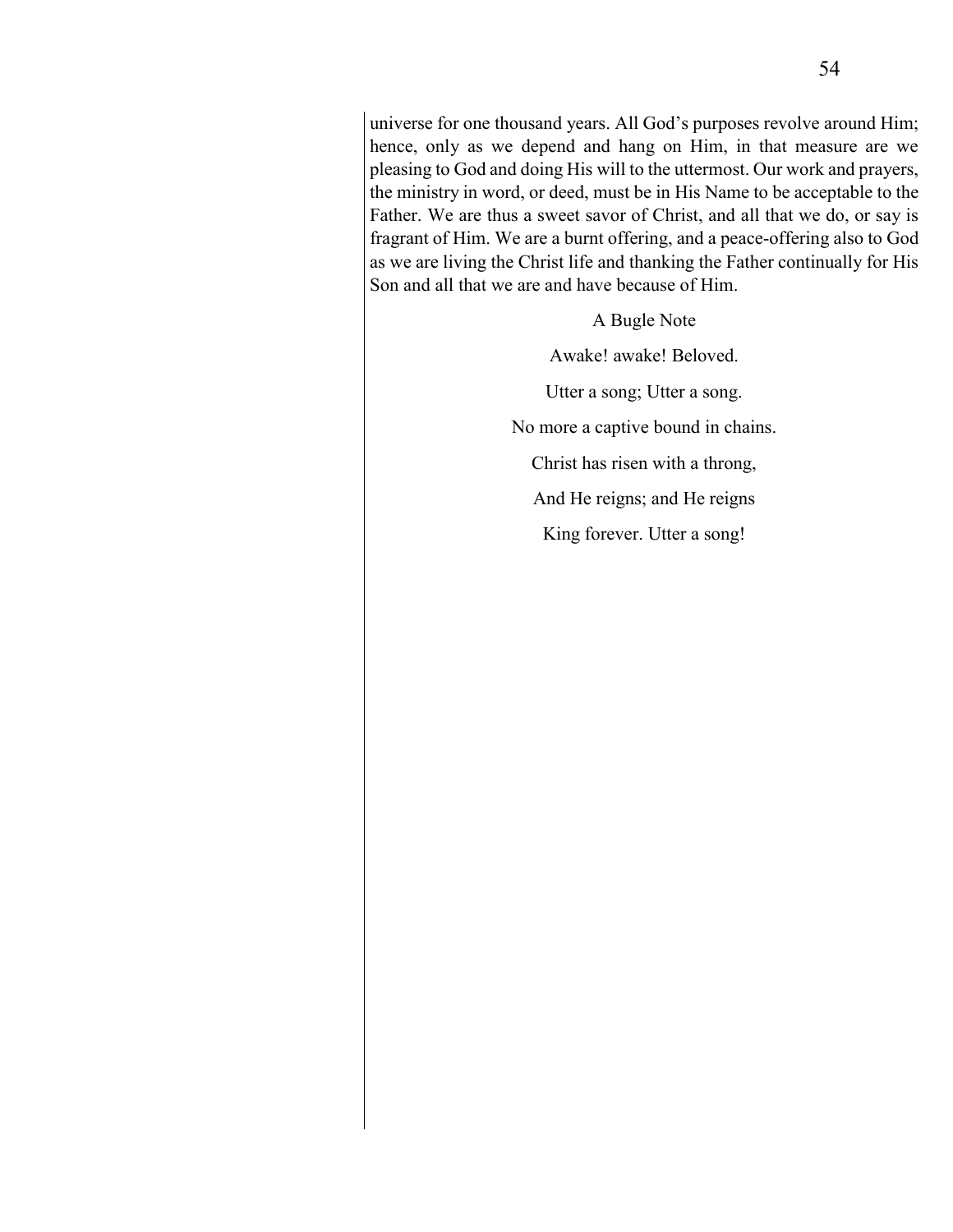Christ, Lord Of All

Chapters 3:18 to 4:18

*"Wives submit yourselves unto your own husbands as it is fit in the Lord.* 

*Husbands love your wives and be not bitter against them"*— Vs. 18, 19.

These verses commence the fourth section of the letter to the Colossians. Natural relationships are introduced and admonitions given regarding them to teach us spiritual things. Does God take care for oxen? Paul asked at one time. He was teaching the Corinthians that the Scriptures were written for the Lord's people. Their welfare was the first consideration; oxen were second. Likewise in the above portion of Colossians, divine relationships are the great question here. It is for this cause that the natural relationships have come into being and are discussed and provided for in the Scriptures. We are herein initiated into the deepest and most intimate secrets concerning God and His children, Christ and His wife, etc. In fact all the family mentioned, even the servants, have their part in supplying spiritual instruction, as well as teaching us the right attitude to assume in these relationships of life in this earthly scene.

The wife is mentioned first, because, as representative of the Bride of Christ, she occupies a prominent place. Her subjection to her husband, *"as is fitting in the Lord,"* emphatically manifests the submissive and yielded character of that choice company that will really enjoy that exalted place with Christ. It is implied that the man in the case here is a Christian; for only such could represent the Lord. Otherwise how could the wife yield fitting respect and obedience to him. The union of the man and the woman must be in the perfect will of God to be a typical picture.

*"Husbands love your wives and be not bitter against them"*— V. 19.

Observe that the wife is not told to love her husband. They generally do so without any admonition on the subject, women being more affectionate, tender and demonstrative in their nature than men. But that is not the real significance of the omission of this admonition in her case. It is because the man is a type of Christ. To really represent Him, the husband must be more manifest in his love to the wife than she to him. It surely is wonderful to see these instructions in a spiritual sense. They really glorify the earthly relationship.

3:18 Wives, submit yourselves unto your own husbands, as it is fit in the Lord.

3:19 Husbands, love *your* wives, and be not bitter against them.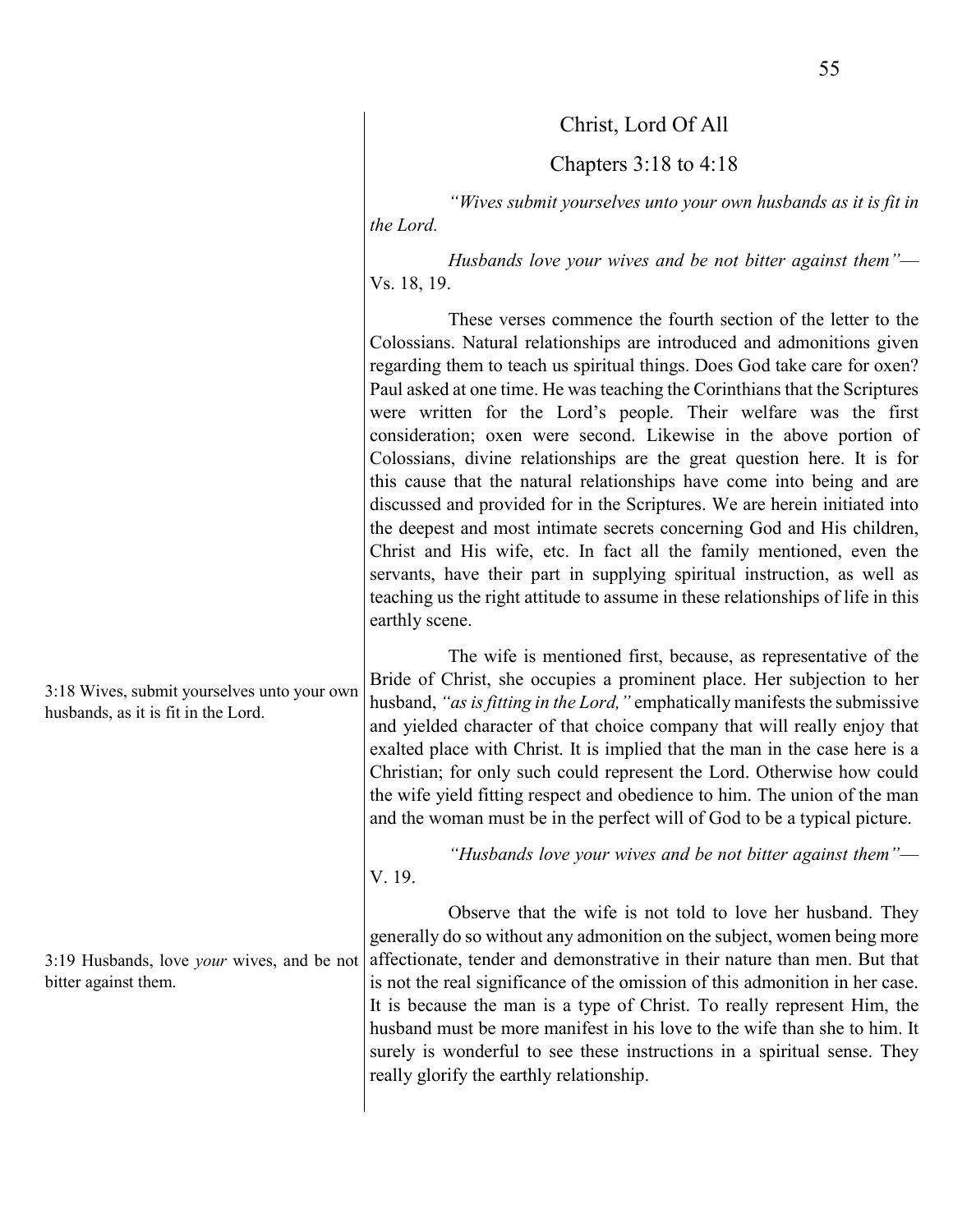Some folk imagine that a man must be cold and indifferent in his attitude of love to his wife to constitute a real overcomer. But such teaching is not found in the Scriptures; but rather comes from Satan—\*1 Tim. 4:3. The marriage relation was instituted by the Lord. He built a woman, Eve, to be a real helpmeet for Adam and He gave her to her husband—Gen. 2:22. And Adam expressed his love and loyalty to his wife in these marvelous typical words, *"This is now bone of my bones and flesh of my flesh. She shall be called Woman, because she was taken out of Man. Therefore shall a man leave his father and his mother and shall cleave unto his wife, and they shall be one flesh"*—Gen. 2:23, 24.

And in the New Testament, we read of Jesus sanctioning the marriage relation by attending a wedding feast and performing His first miracle—changing the water into wine—John 2. Hence we say, Marriage is a divine institution, and it must be so held by the man and the woman, or they are not truly representing God's great thought of their union. How very little of the spiritual setting of these things is known. Sin has come into the world and this most sacred, holy institution is debased and made carnal.

The man, we say, is instructed to love his wife, because Christ loves His wife deeply, tenderly and continuously. Nothing ever chills His ardor, nor alters the character of His devotion. It is like a burning flame. It caused Him to stoop from ivory palaces above to depths of humiliation below; hence, it is vehement, eager, earnest and divine. There is no love like the love of the Lord Jesus Christ for His wife. It is the most marvelous love that has ever been manifested in the world, because, it is unselfish love; hence, the husband is admonished to love his wife that he may fittingly represent the great Lover, Jesus, the Man. He is not to be bitter against her, tho' she may give him cause at times. She may not be as submissive as she ought, thoughtful, or tender as is fitting. She may even be cold and unappreciative of his devotion at times; but he is not to be daunted. If he is to represent Christ, he must love his wife without any cause being found in her to deserve such unbounded affection. He must not feel bitter because of her coldness and apparent change of sentiment at times. Christ's love never varies. It is always warm, whatever the state of His Love. She may not always respond to His advances; but nevertheless, He loves her unchangingly. He does not "behave harshly" to her, is another rendering of the word translated, "bitter."

#### *"Children obey your parents in all things; for this is well*

<sup>\*1</sup> Timothy 4:3 "Forbidding to marry, *and commanding* to abstain from meats, which God hath created to be received with thanksgiving of them which believe and know the truth."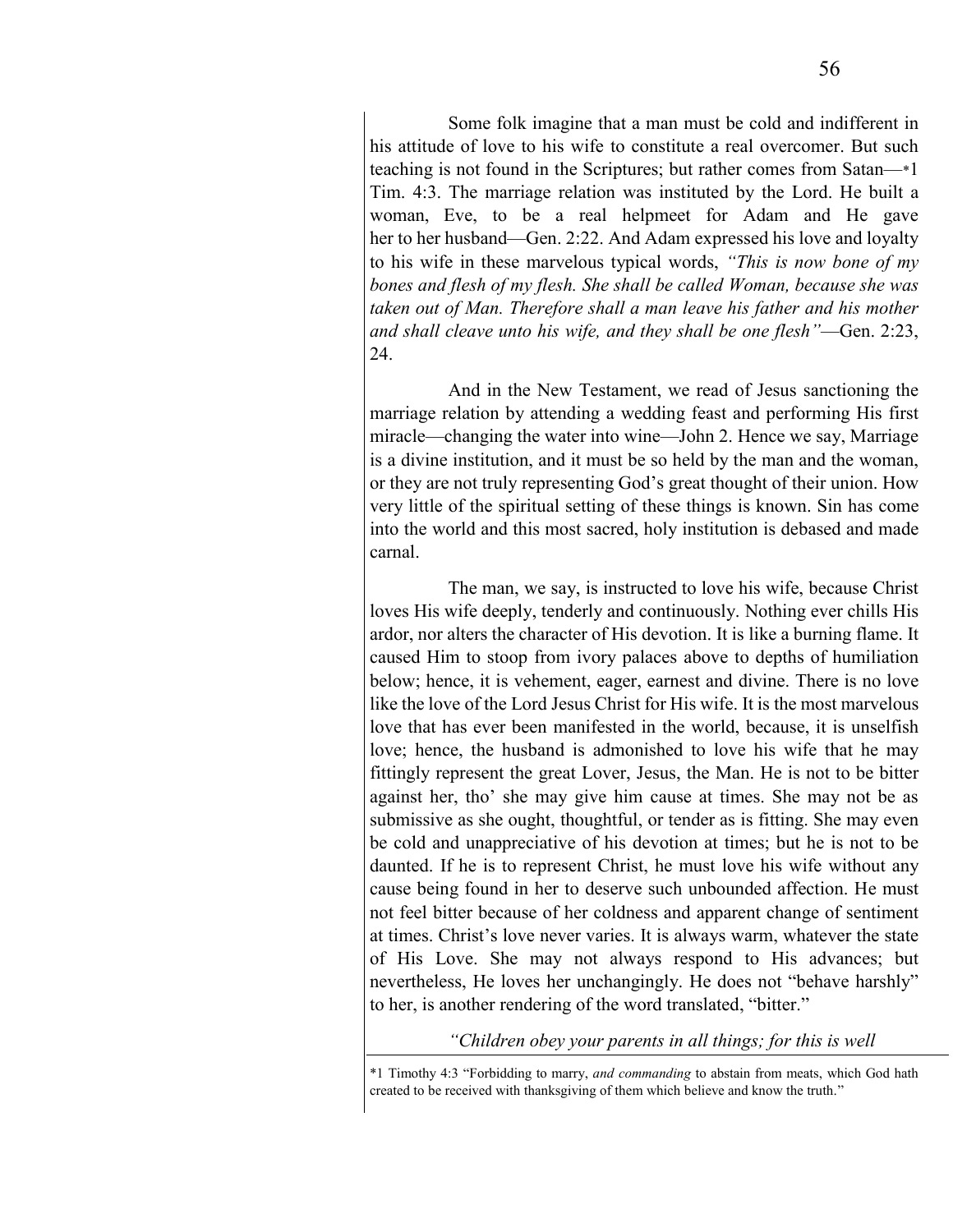#### *pleasing unto the Lord"*—V. 20.

We have four classes mentioned here, besides the husband and wife. These also have typical significance. They refer to God as Father and Master, and His people as children and servants. The instructions are very easy to understand. And they are most necessary today, especially the one quoted above. Children are so prone to disobedience these days; and the parents are lax in their training. We often hear mothers say of their very young children, "I don't know what to do with that child, he, or she, as the case may be, won't mind a word I say." And oft'times upon inquiry, learned that the child is not yet ten years of age. Well, as some one has said, If parents will not, and therefore fall back on cannot, make their children obey, the State will later take them off their hands and make them obey. A child that is allowed to rebel against the authority of his father and mother will do the same with the authority of the State. That is why we have juvenile courts, reform schools, jails and penitentiaries. If a boy, or girl gets to the place of disobedience with the State where most children are with their parents, the State will either shoot them down, or hang them. We heard recently of an ex-judge, who said, "About ninetyeight per cent of the tens of thousands in the penitentiaries of the country were boys that wouldn't mind their parents." Oh, it is pitiful, but true. The State will take these boys off the parents' hands and make them obey. And they will not argue with them either, nor treat them gently in doing the work.

But as we said, this has also a typical setting. God is the Father of all them that believe. And we, as His children, are admonished to obey Him, and as in the case in the natural, some children are disobedient. They insist on having their own way; hence, our Father is often necessitated to chasten them for their own welfare. As it is not good for a child to have his own way in natural things; likewise in the spiritual. If we yield and walk in His will, the trials that come upon us will be of a chastening character, that the fruitful tree may be more fruitful. And as God is pitiful and tender in His dealings with His children, so fathers in the flesh are admonished to be like Him.

*"Father's provoke not your children to anger, lest they be discouraged"*—V. 21.

All these admonitions are primarily in view of their representative character as we intimated. The Lord would have us live in these natural conditions in His will and deal with every day problems even as He deals. Fathers are to be like God in their treatment of the offspring. They are not to provoke their children, by too great severity. The pattern of the heavenly Father's actions is to be followed. Children must not be

3:21 Fathers, provoke not your children to *anger*, lest they be discouraged.

3:20 Children, obey *your* parents in all things: for this is well pleasing unto the Lord.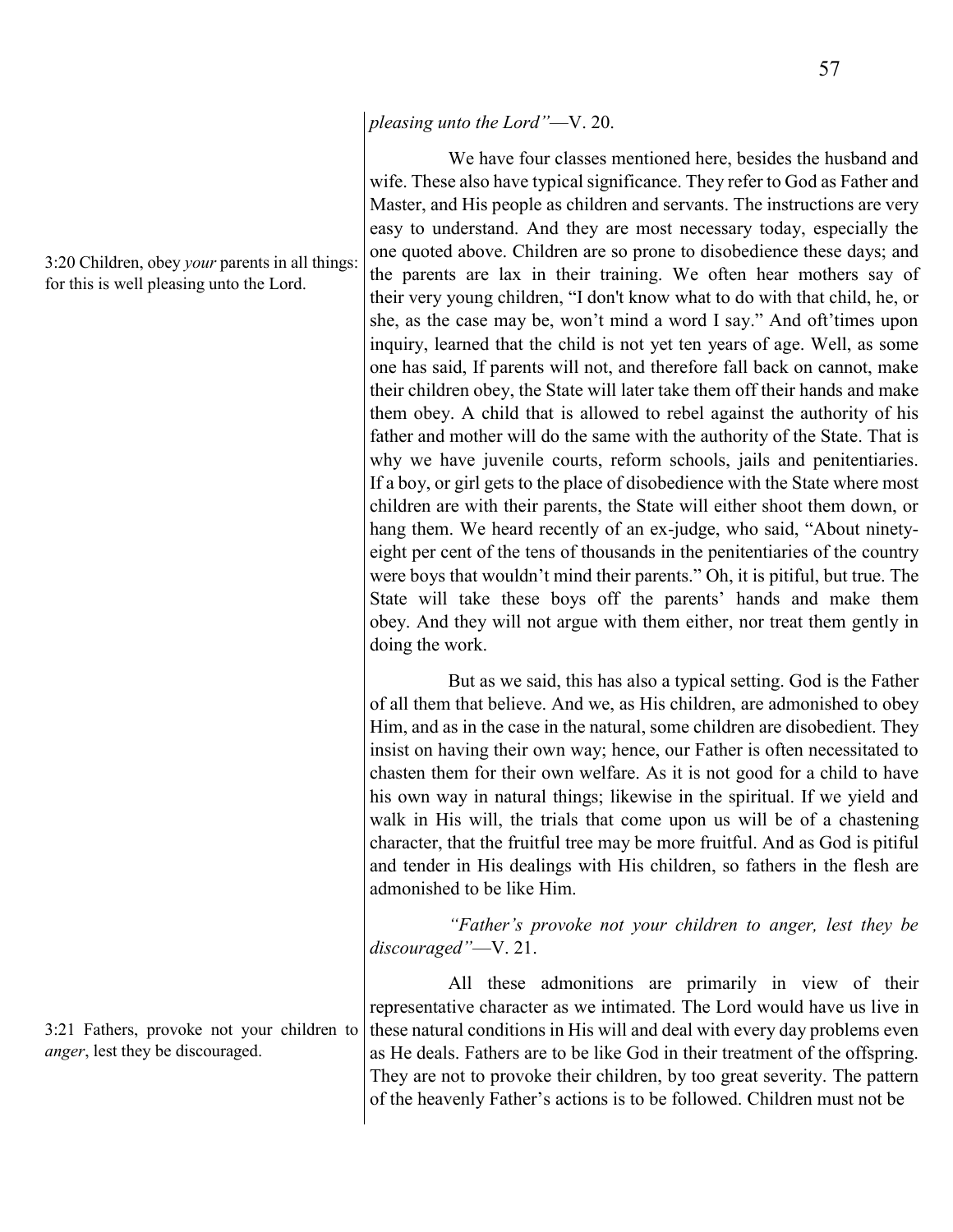discouraged with overmuch upbraiding, or punishment. There is the extreme on both sides. Let us follow the middle course and trust our God and our Father to teach us to train our children as He trains us.

*"Servants obey in all things your masters* according to the flesh, not with eyeservice as men pleasers; but in singleness of heart, fearing God"—V. 22.

This admonition, even as the preceding, is in view of the spiritual application. Jesus is our Master. The saints are His servants. Hence, to manifest the typical and more important setting, servants should obey their earthly masters, and seek to show forth the wonderful life of Christ in so doing. He took upon Himself a servant's form, was made in the likeness of man that He might serve God and humanity. He has thus glorified that humble sphere. Furthermore, He will remain a servant forever. He has had His ear nailed to the door of His Master's (God) house and refuses to go out free—\*Ex. 21:6.

*"And whatsoever ye do, do it heartily, as to the Lord, and not unto men,* knowing that of the Lord ye shall receive the reward of the inheritance; for ye serve the Lord Christ. But he that doeth wrong shall receive of the wrong which he hath done, and there is no respect of persons"— Vs. 23-25.

Here we have the conclusion of the whole matter. Our whole life is to be a life of service to God. "*Whatsoever we do,"* comes under the observation of the Lord and is to be done as in His presence, and heartily, not grudgingly, as unto Him. Nothing of our life-day is to be separated from His house and His glory. Our every deed, the most trivial and apparently natural thing, is thus lifted out of the commonplace and glorified as being done unto Him. Our business deals, our household duties, may in this way become spiritual service, performed unto God and not unto men. And we shall receive a reward of all such deeds, wherein we *"serve the Lord Christ."* And he that doeth otherwise, serves himself and his own interests, thus doing wrong. He shall also receive the due reward of his service. And remember that these admonitions are for believers. We thus infer that some believers do not live in the presence of God, do not walk in the Spirit; hence, do not serve the Lord. As they sow they shall reap, It does not make any difference as to who they are, how great they are in the world's sight, what high places they occupy religiously, or otherwise; there is no respect of persons with God. He will give to every man according as his work shall be.

\*Exodus 21:6 "Then his master shall bring him unto the judges; he shall also bring him to the door, or unto the door post; and his master shall bore his ear through with an aul; and he shall serve him for ever."

3:22 Servants, obey in all things *your* masters according to the flesh; not with eyeservice, as menpleasers; but in singleness of heart, fearing God;

3:23 And whatsoever ye do, do it heartily, as to the Lord, and not unto men;

3:24 Knowing that of the Lord ye shall receive the reward of the inheritance: for ye serve the Lord Christ.

3:25 But he that doeth wrong shall receive for the wrong which he hath done: and there is no respect of persons.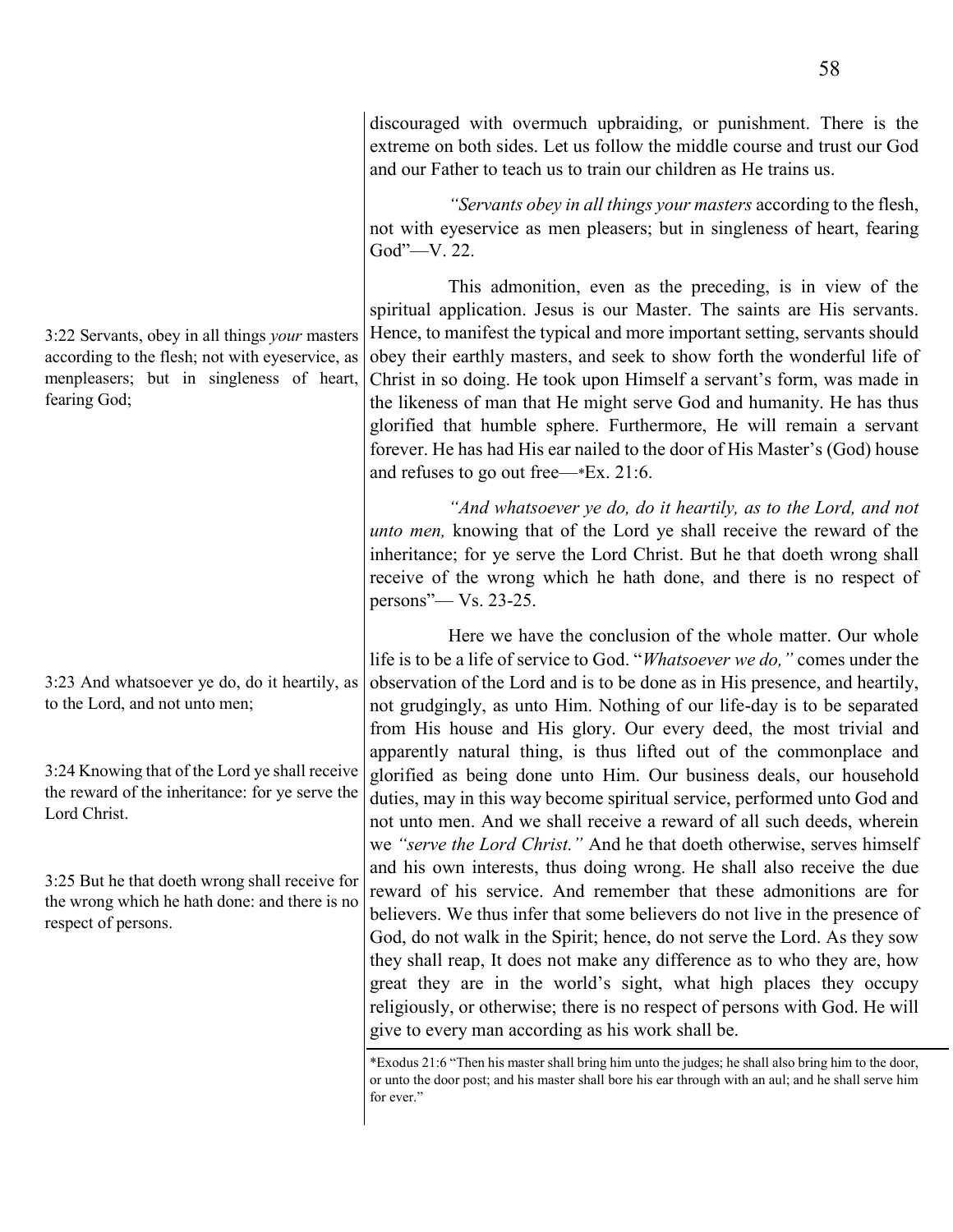4:1 Masters, give unto *your* servants that which is just and equal; knowing that ye also have a Master in heaven.

4:2 Continue in prayer, and watch in the same with thanksgiving;

*"Masters give unto your servants that which is just and equal,*  knowing that ye also have a Master in heaven"—Chap. 4:1.

The above is still a part of the subject—admonitions to the family of God—which we have been studying. Here we are taught that masters also have a part in these sundry exhortations. They are to render a just wage for a just service. They are not to defraud their servants of what they really earn; but are to reward them according as their labors deserve. And thus they are showing forth the justice as well as the faithfulness of God, and their earthly life and all pertaining to it is linked up with Him and His heavenly Kingdom. Our life becomes supernatural, even tho' we are living in the world.

#### Further Exhortations

#### *"Continue in prayer and watch in the same with thanksgiving."*

Men have written great treaties on prayer, its method, power and place; but the Scriptures tell us all that we need to know about this great ministry. And after all, the only way to learn the value of prayer is to pray; and the best way to learn to pray is to get at it. The theory of prayer is all right; but the actual, taking hold of God in earnest, effectual prayer, is much better. Some folk are not very good at method, rule, or recipe; but when it comes to getting right down to business and doing the work, and getting results, they are right there. Likewise with prayer. As we pray and continue in prayer; we will certainly learn to pray. And watch in the same with thanksgiving, we are urged. That is, watch for the answer, thanking God that the answer is on the way even when there is not the slightest evidence in this direction. Delayed answers to prayer give character to our prayers. The muscles of our faith are strengthened as we exercise ourselves in prayer. Prayer that cannot stand an apparent rebuff is not of much value. *"The kingdom of God suffereth violence, and the violent taketh it by force." ("the kingdom of heaven suffereth violence, and the violent take it by force."—Matt. 11:12 KJV)* Let us keep up our asking, seeking and knocking at the portals in the sky. The Lord will open eventually and give us what we ask, especially if it is in his will, like the petition indicated here.

*"Withal praying also for us* that God would open unto us a door of utterance to speak the mystery of Christ, for which I am also in bonds, that I may make it manifest as I ought to speak"—Vs. 3, 4.

#### The Essential Item

We may learn for what to request prayer by reading and meditating upon Paul's petitions. Observe that he never once prayed, or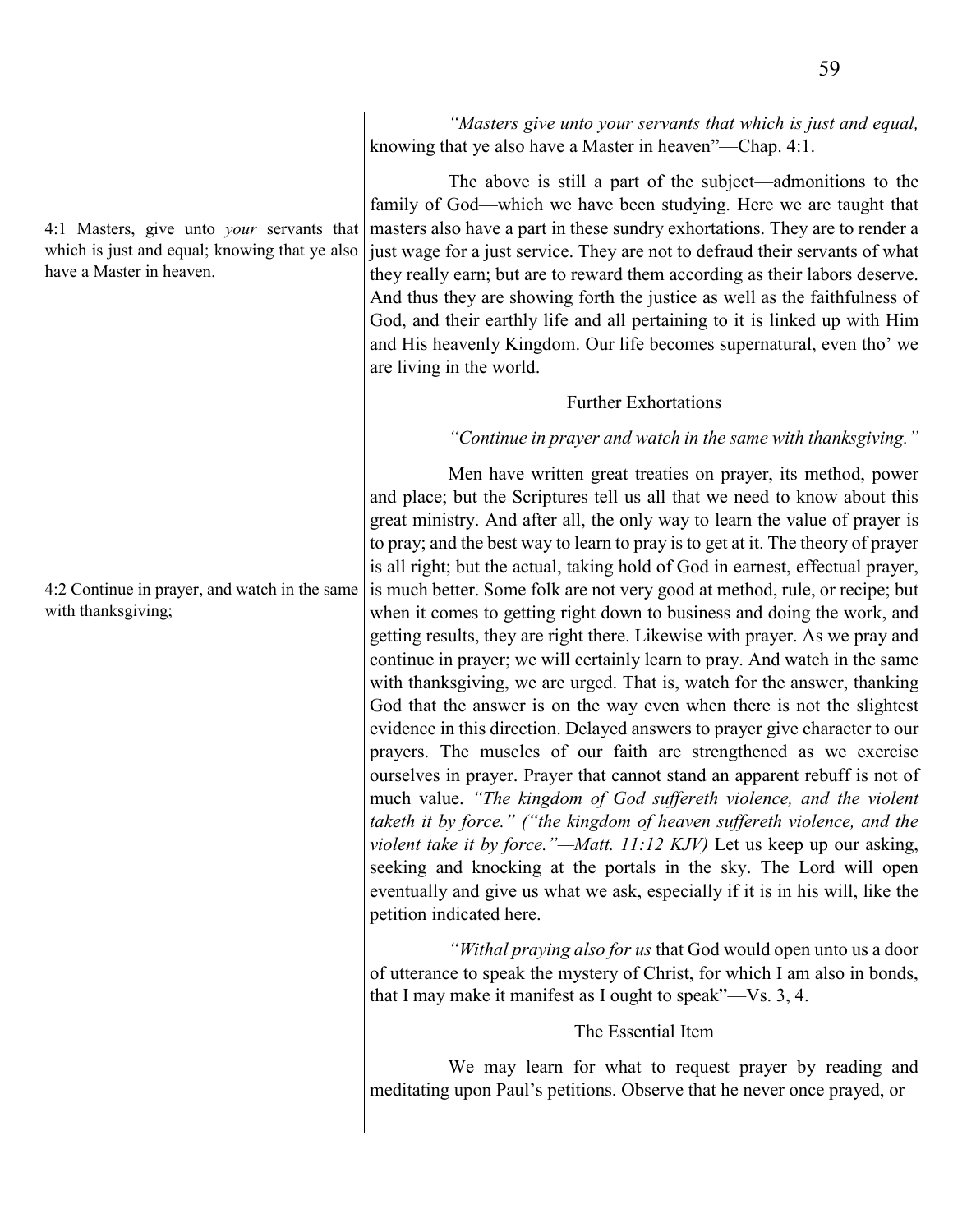asked the saints to pray, that he would hold out faithful, or endure to the end, or be humble, etc., or any of the other trivial requests that one hears so often today. Oh, no, his requests were large requests. They came from an enlarged heart, a heart that had an open vision of the needs of others. He knew he had a Keeper, even the Lord Himself, hence, did not need to pray for himself. He knew the people needed the Word of God, the message of grace which he had received, more than anything else. Hence, he prayed for utterance and for open doors that his Gospel might get an entrance in greater measure. Oh, how his heart yearned for the multitude, and their need of the Truth. He forgot himself and his needs in praying for others. And God answered his petitions and is yet answering them. Such Spirit-indicted petitions are like the boundless ocean. The limits are endless. Paul's prayers are yet being fulfilled.

Paul prayed that the Word of grace would have *free course,* that is, that it would *run,* and be glorified (\*2 Thes. 3:1); then several times, he requested prayer that the mystery of Christ might be made known, in a manner worthy of such a theme. We know something of these groanings of that great soul that his Gospel of cheer might find open doors; for we have had some measure of these yearnings.

*The mystery* of the Gospel simply means that the middle wall of separation between Jew and Gentile has been broken down by the cross, and that all men may now be saved on the simple condition of faith. Satan hinders *free speech* when it is directed to this end. He will let us talk on any other subject, except the glorious Gospel of grace. He endeavors to stop the mouth of God's servants thru fear, discouragement, trials and force; hence Paul coveted the cooperation of the saints in prayer. He was in bonds for the Gospel at that very time. He was hindered in the preaching of the mystery of Christ by being shut up in prison in Rome. His zealous, earnest soul was stirred as he saw the legality and self-effort of men abounding on every hand. He was beating the wings of his faith against the bars of his cage, crying that he might be delivered. But God did not answer immediately. He had some other and greater purposes for him than setting him free at that time. He kept him in prison that He might answer him in another and greater way. He revealed further truth to him and he wrote these letters of wondrous worth, (to the Ephesians, Philippians and Colossians) of unbounded, unmeasured treasures and far-reaching significance, while he was in bonds in Rome. Thus he answered his own longing travail of soul: for the going forth of the mystery of Christ, the Gospel of grace to the world, has been made possible by the writings of the Apostle Paul. These letters are still going forth in triumph. He was

\*2 Thessalonians 3:1 "Finally, brethren, pray for us, that the word of the Lord may have *free* course, and be glorified, even as *it is* with you:"

4:3 Withal praying also for us, that God would open unto us a door of utterance, to speak the mystery of Christ, for which I am also in bonds:

4:4 That I may make it manifest, as I ought to speak.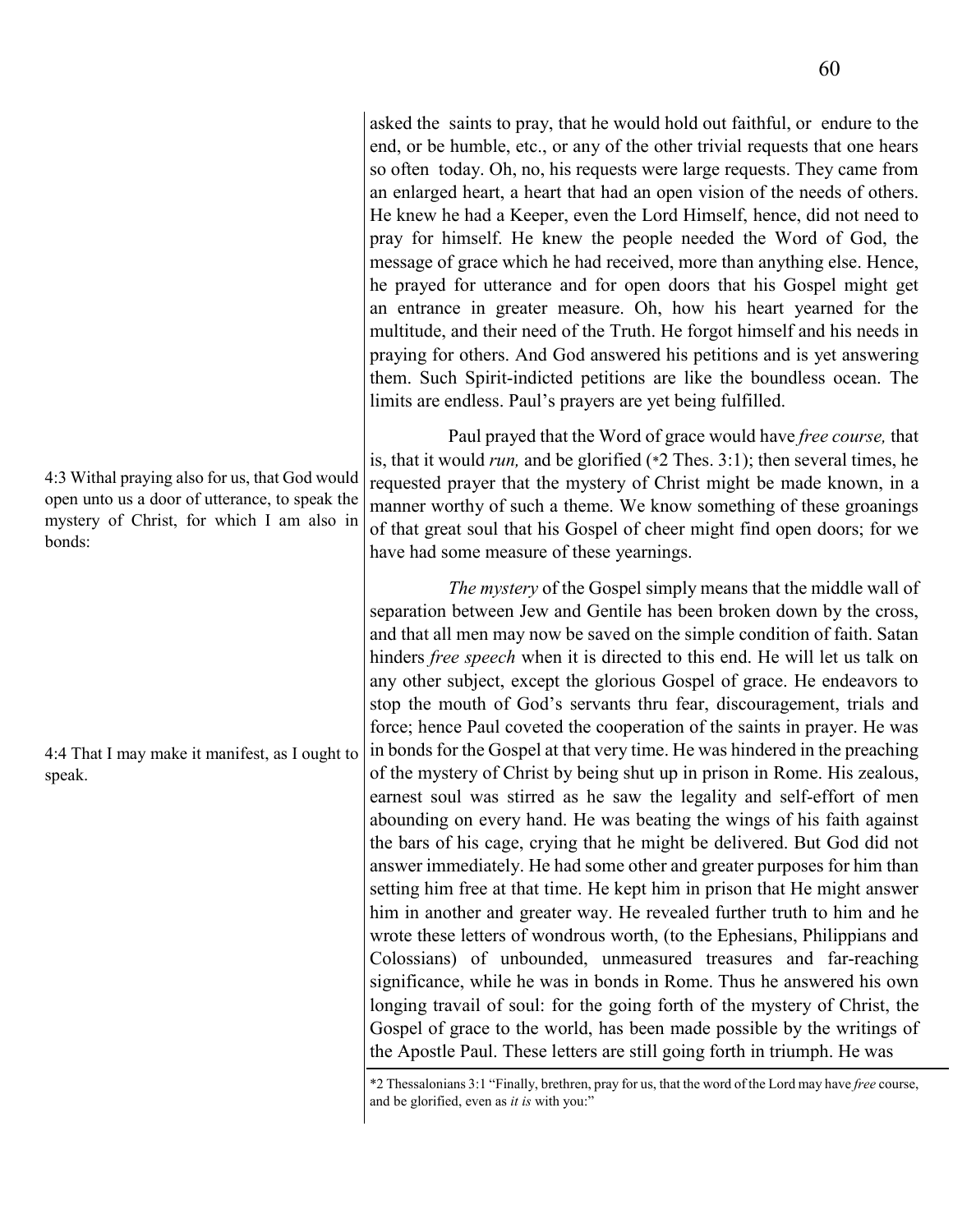bound, as he wrote later to Timothy; but the Word was not bound—2 Tim. 2:9. He might have preached the truth to thousands of thousands if he had been at liberty and able to go from place to place with his Gospel; but by his writings, which came from his pent-up, dynamic-charged heart in a prison cell, he has reached the millions of millions, and he is still talking to souls. The mighty overflow from that welling-up heart is still reaching other hearts; and lives are being transformed by its force, tho' the heart itself has been stilled for centuries. Wondrous grace!

*"Walk in wisdom toward them that are without, redeeming the time"*—V. 5.

We have seven walks mentioned in the letter to the Ephesians; while here we have only the one—*walk in wisdom*. It includes our whole life. If we have been corrected by this letter, we will manifest the fact by our wisdom. We will not fritter away our time, money, or life in a vain attempt to make a showing in this world; neither will we be idle. We will redeem the time, or as another translation gives, *"we will buy up the opportunity."* That is, we are instructed to take advantage of every thing that comes within our reach, every circumstance, every providence to enrich ourselves spiritually. Thus our every day life will afford continual opportunities of advancing heavenly interests. There are bargains being offered to us, in fact they are lying at our doors, from which we may realize quick returns—eternal dividends—but only a wise man will recognize their value. Fools will not see them.

*"Let your speech be always with grace, seasoned with salt, that ye may know how ye ought to answer every man"*—V. 6.

Our words are indicative of the state of our heart. Jesus said, "Out of the abundance of the heart the mouth speaketh." Our speech betrays us; hence we read much of the tongue in Scripture. The latter is the index of our physical health (the physician always insists that we put out our tongue for examination); so in the spiritual. When our heart, our inward state, is full of grace, our words will likewise be full of grace. *Seasoned with salt,* expresses the incorruptibility of gracious words of truth. The savor of fresh spiritual wisdom will exclude all corrupt communication and tasteless, insipid conversation. All our words will be of profit and will have some effect upon the hearers. The presence, or absence of salt is always noticeable. It is a marvelous seasoner, as well as an antiseptic. It implies duration, fidelity, purity, which is very interesting when realized spiritually. There was a salt lake near to the city of Colosse; hence, the image was most striking.

*"All my state shall Tuchicus declare unto you,* who is a beloved

4:5 Walk in wisdom toward them that are without, redeeming the time.

4:6 Let your speech *be* always with grace, seasoned with salt, that ye may know how ye ought to answer every man.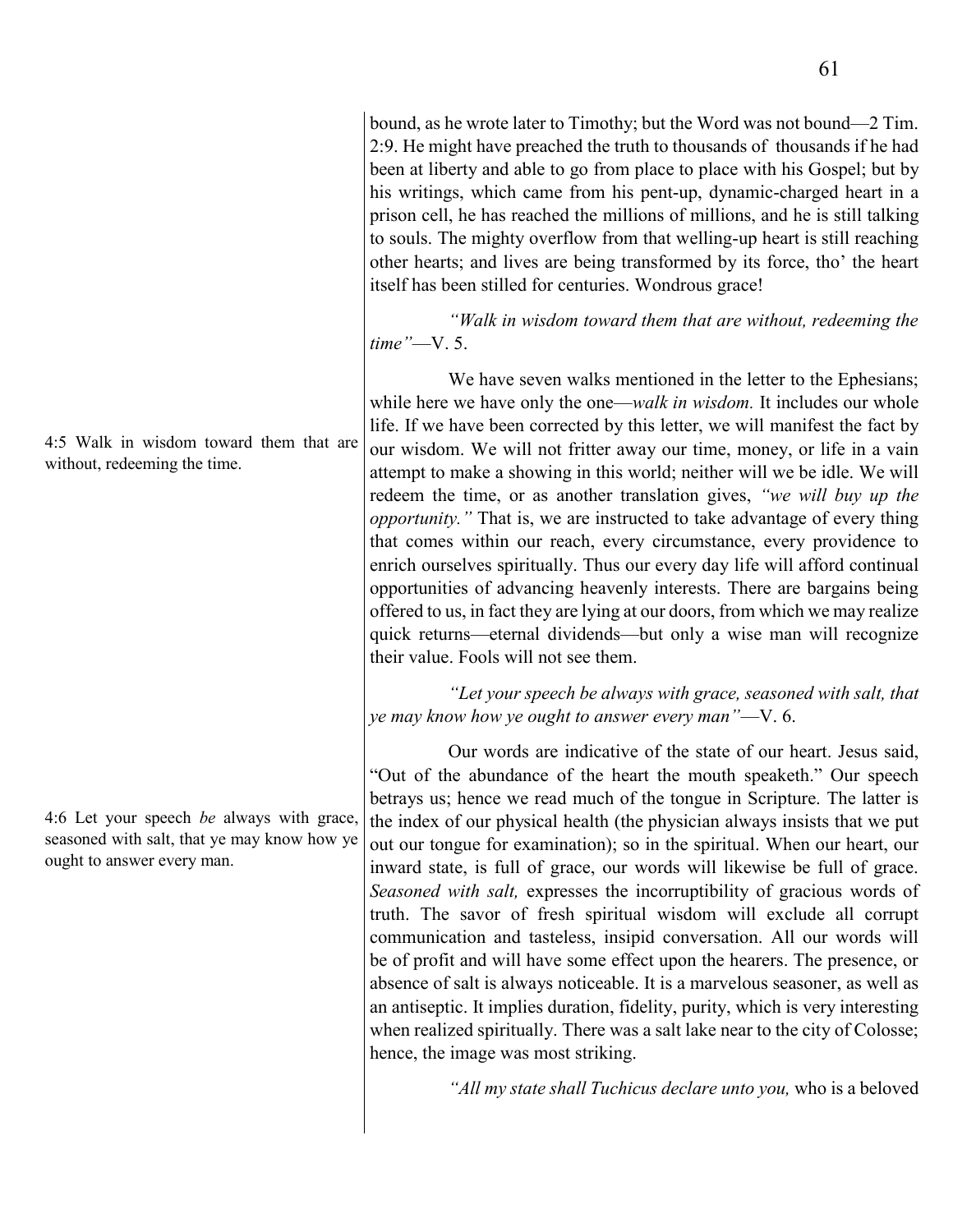brother and a faithful minister and fellowservant in the Lord, whom I have sent unto you for the same purpose that he might know your estate and comfort your hearts, with Onesimus, a faithful and beloved brother, who is one of you. These shall make known unto you all things which are done here."—Vs. 7-9.

The above citation is added proof that this epistle stresses the state of believers rather than their standing. The latter is perfect, nothing can be added, or taken from it; but the state varies and needs attention and additions, hence, the instruction of the Apostle. He had heard of their state from Epaphras and of the error in doctrine which had crept into the assembly and he was sending this letter to correct that doctrine and correct their state. Also these brethren were to inform them of his state spiritually, physically and materially. He was happy and blessed, even tho' in prison, and he desired to hear further of their welfare

*Tychicus* means *"fortunate."* He was associated with Paul, as a brother beloved, a faithful minister and fellowservant and was indeed *fortunate.* The Apostle cannot so designate every brother, tho' he is in the Lord. Many of these are very unbrotherly. They have no conscience before God. They will undermine a brother and seek if possible to get his flock from him; also the money from them. The latter really does not belong to them, but to the minister whose flock they are; but they have no scruples.

> Tychicus was not of this character. He was *"a faithful minister"*  —faithful to his spiritual father and faithful to the saints. He was a fellowservant, two fellows moving side by side, both interested in the same object and with the same aim in life.

> *Onesimus,* the *"profitable,"* the other brother, was not a minister in the same sense as Tychicus, tho' he ministered unto Paul faithfully He was a runaway slave, who had been saved while in prison with the Apostle and then became willing to return to his master. Paul interceded for him with Philemon and no doubt he was set free from legalized servitude, but became a love-slave of Jehovah's and His people.

> *"Aristarchus, my fellowprisoner* saluteth you, and Marcus, sister's son to Barnabas (touching whom you received commandment, if he come unto you receive him). And Jesus, which is called Justus, who are of the circumcision. These only are my fellow-workers unto the Kingdom of God which have been a comfort unto me"—Vs. 10.

> These three, Aristarchus, Mark and Justus were Hebrew converts of Paul who were loyal to him and the Truth of the grace of God. He commends them as being a comfort to him.

4:7 All my state shall Tychicus declare unto you, *who is* a beloved brother, and a faithful minister and fellowservant in the Lord:

4:8 Whom I have sent unto you for the same purpose, that he might know your estate, and comfort your hearts;

4:9 With Onesimus, a faithful and beloved brother, who is *one* of you. They shall make known unto you all things which *are done* here.

4:10 Aristarchus my fellowprisoner saluteth you, and Marcus, sister's son to Barnabas, (touching whom ye received commandments: if he come unto you, receive him;)

4:11 And Jesus, which is called Justus, who are of the circumcision. These only *are my* fellowworkers unto the kingdom of God, which have been a comfort unto me.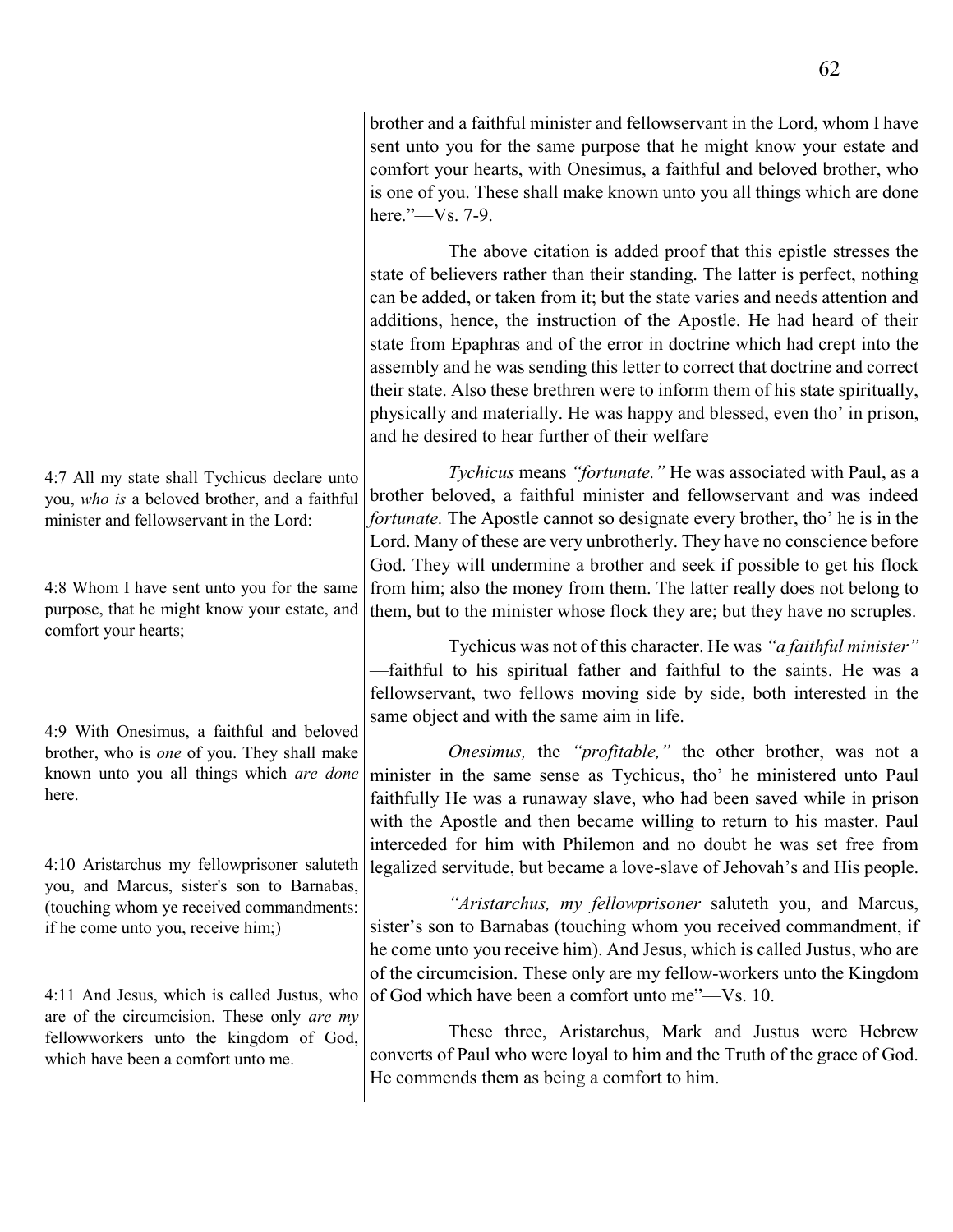The inspired Word is so interesting and instructive. There is always so much hidden in apparently ordinary events, or statements, as here for instance. The Apostle's mention of these three men, their lineage and their loyalty, teaches us that the following men named, were Gentiles; for they too were faithful brethren tho' not Jewish saints.

*"Epaphras, who is one of you,* a *servant of Christ, saluteth you, always laboring fervently for you in prayers,* that ye may stand perfect and complete in all the will of God. For I bear him record that he hath a great zeal for you and them that are in Laodicea and them in Hierapolis"—Vs. 12, 13.

Epaphras, *"foam covered,"* expresses the man. He was of Colosse, probably the pastor and teacher as well as founder of the assembly. He was intensely interested in their welfare, as his name signifies. He was covered with foam, laboring in their behalf, travailing in Spirit for them that they might measure up to the standard—*"perfect and complete in all the will of God."* Some standard! We say. And yet there are saints so foolish as to imagine that there is no such overcoming possible. Why such language then? The Spirit does not deal in vain and foolish statements. He does not put before us an attainment if there is no such possibility of reaching it. He does not show us a beautiful prospect and as we reach for it draw it away and leave us discouraged and daunted. No indeed. He does not. Epaphras prayed until he was covered with foam, as it were, that these Colossians might really be corrected and grow up into Christ in all things, thus attaining in their state to the perfection of their standing.

There is further instruction here in the fact of these other assemblies being mentioned in connection with Epaphras and his labors and zeal. He probably founded them all. The zealous servant of Jehovah is a representative character. He figures such saints of the end who are of like caliber. They labor and pray for all the people of Jehovah, represented by these three gatherings in these three cities. They were close together. *Colossian* saints, *"corrected ones,"* answer to the full overcomers. The church of *Laodicea, "just people,"* represent the lukewarm believers of the end, the worldly minded folk, who, tho' saved, seek their own things and walk in the flesh. The church at *Hierapolis* figures a third rank in the body of Christ, the 144,000 may be, who are a mighty people of the end time. The name signifies *"sacred city."* It is said that there were some hot springs at Hierapolis and cold springs at Laodicea which seems quite a coincidence.

*Luke, "light,"* as also *Demas, "popular,"* are connected with Epaphras as being Gentiles. Luke was a Physician before he was saved.

4:12 Epaphras, who is *one* of you, a servant of Christ, saluteth you, always labouring fervently for you in prayers, that ye may stand perfect and complete in all the will of God.

4:13 For I bear him record, that he hath a great zeal for you, and them *that are* in Laodicea, and them in Hierapolis.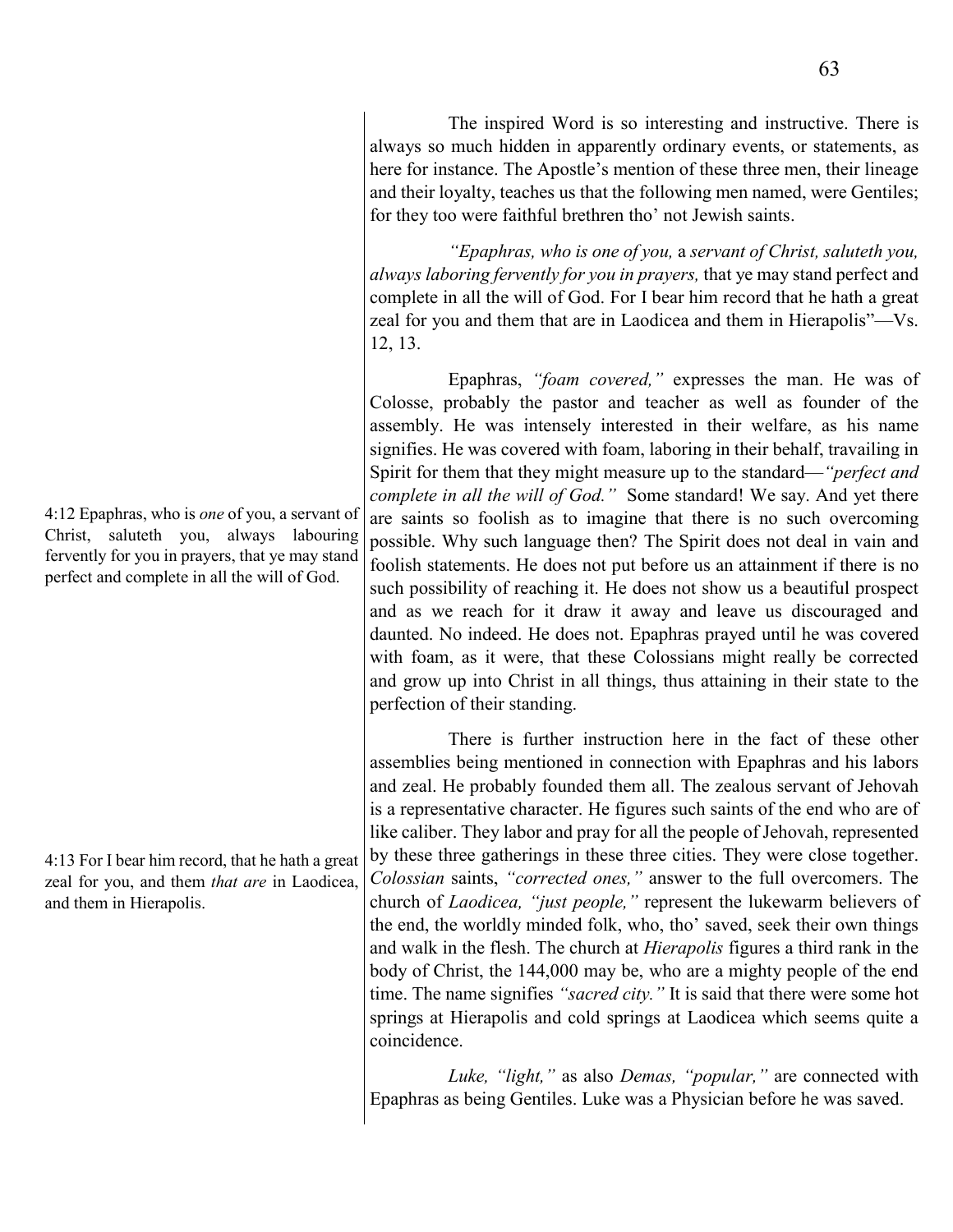4:14 Luke, the beloved physician, and Demas, greet you. And he continued his profession afterward, except that its trend was in the

4:15 Salute the brethren which are in Laodicea, and Nymphas, and the church which is in his house.

4:16 And when this epistle is read among you, cause that it be read also in the church of the Laodiceans; and that ye likewise read the *epistle* from Laodicea.

spiritual. He, as the light, became a wonderful diagnostician, showing up all the need of sin sick souls, and then revealing the Remedy for soul and body, the Man, Christ Jesus. Luke is the only Gentile, with the exception of Job that had any part in the sacred writings. It surely speaks volumes for him. He shows us in his accurate record how fitted he was in the natural to examine minutely into every part of the circumstances and events of Christ's life. He has written an admirable biography of *The Man* for all men, Jesus the Savior.

*Demas* was not so well reported of later. He became too popular, as his name signifies, and departed from the narrow path of rejection with Paul—\*2 Tim. 4:10. He *loved this present world.* There are many brethren of this caliber today. For a little passing fame, a present reward, they leave the path of reproach and self-surrender which leads to highest exaltation later. Poor Demas! How repentant he will feel some day, when it is too late. We are sorry for the many popular fellows whom we know that are missing the best.

*"Salute the brethren which are in Laodicea and Nymphas and the church which is in his house"*—V. 15.

Paul sends greetings to the *brethren* in Laodicea. How refreshing! There were no sects in that day. All believers were brethren, not spelled with a capital B either; and we should hold to this simplicity. It is the divine plan. How often we read of the *church* being in a certain one's house. This is comforting. They could not have had great multitudes in these different assemblies, for there would not be place in a house. There were no great, large buildings in those early days as meeting places, neither are we given directions to the building of such today. It was never the divine plan to build great synagogues, of most of which it may be said, they are the synagogues of Satan.

*"And when this epistle* is read among you, cause that it be read also in the church of the Laodiceans, and that ye likewise read the epistle from Laodicea"—V. 16.

The epistle referred to above was not preserved as was the case also with one written to the Corinthian church \*\*1 Cor. 5:9. These letters probably were designed by the Spirit for no further use than the local and then present one. Otherwise they would have their part in Holy Writ.

*"And say to Archippus, Take heed to the ministry which thou*

\*2 Timothy 4:10 "For Demas hath forsaken me, having loved this present world, and is departed unto Thessalonica; Crescens to Galatia, Titus unto Dalmatia."

\*\*1 Corinthians 5:9 "I wrote unto you in an epistle not to company with fornicators:"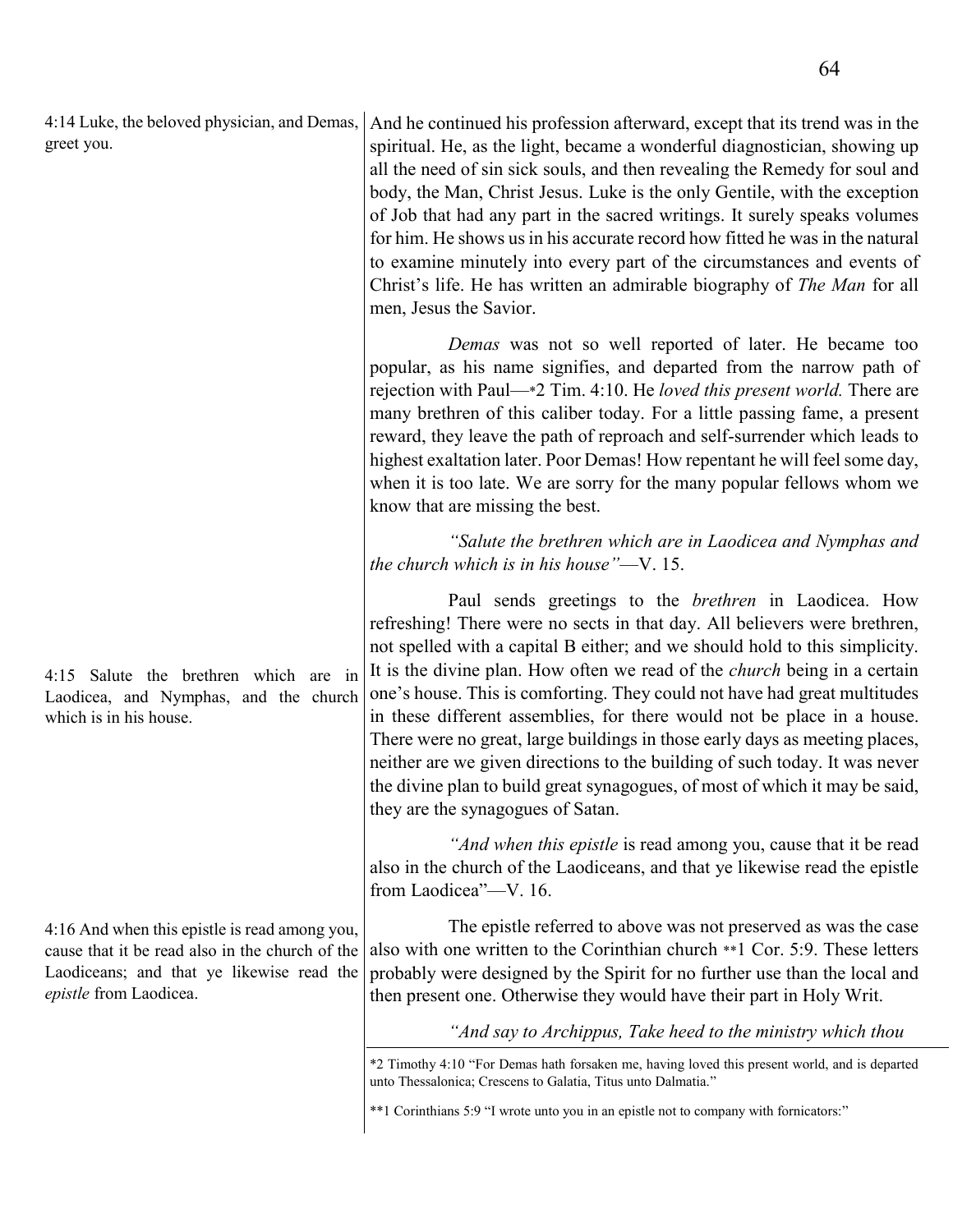4:17 And say to Archippus, Take heed to the ministry which thou hast received in the Lord, that thou fulfil it.

4:18 The salutation by the hand of me Paul. Remember my bonds. Grace *be* with you. Amen<sup>"</sup>

### *hast received in the Lord, that thou fulfill it"*—V. 17.

*Archippus, "governor of the horses,"* was the pastor in the absence of Epaphras. He was admonished to be faithful to his charge. It is no little feature to shepherd an assembly of the Lord's people. Heavenly wisdom as well as divine love are necessary characteristics. These words, *"Take heed,"* are a wise caution for our day, as well as Paul's. The keeper of the horses, or racers, needs to be running for the prize, as the Apostle states in another epistle, lest when he has preached to others he may miss the goal— $1$  Cor. 9:27.

*"The salutation by the hand of me, Paul. Remember my bonds. Grace be with you, Amen."*

This is proof positive that the Apostle wrote the letter.

### The Overcomer

Give me a stony road If Jesus walks with me. Give me a storm to dare. He'll make its terrors flee. Give me a battle fierce If Christ stands by my side. He'll be my strength to win And all my foes deride Give me a hill to climb If Christ, my Lord, I see, High over mountain crest, Calling aloud for me.

Beautiful White Lilies

Oh those lilies of Judea, how they grow, And they spin not in the Summer, nor do they toil in snow, But look to the Great Husbandman, whene'er the cold winds blow. And He protects those lilies, as they grow, as the grow. Solomon such glory did not know. His vesture was of earthly mode, while lilies, God doth sow. And on those silent messengers, such beauty doth bestow; He calls us all to witness their glory, as they grow. Watch those white and frasrant lilies grow. They are teaching us some lessons by their waxen blooms of snow— Of the wondrous care of Father of His children here below, And the marvels of redemption are seen as lilies grow.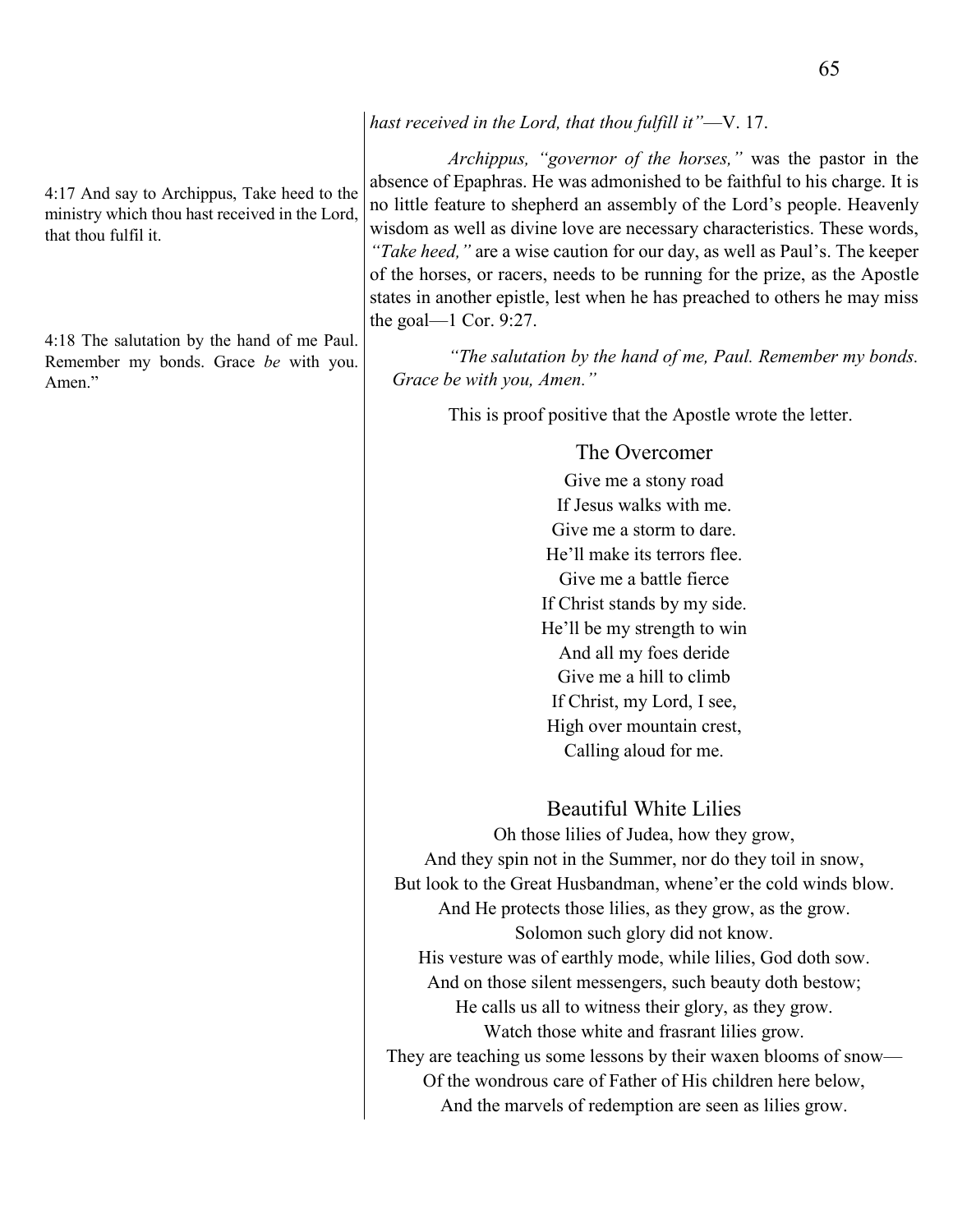# Preface to Philemon

Paul's letter to Philemon is a sort of supplement to his epistle to the Colossians. The church in Colosse met in Philemon's home.

The letter was written in behalf of Onesimus, whom the Apostle terms his spiritual son. The authoress of these notes has captured the epistle and made it the vehicle of some precious spiritual lessons. Read and rejoice.

—GRACE AND GLORY **Philemon KJV** 1:1 Paul, a prisoner of Jesus Christ, and Timothy *our* brother, unto Philemon our dearly beloved, and fellowlabourer, 1:2 And to *our* beloved Apphia, and Archippus our fellowsoldier, and to the church in thy house: 1:3 Grace to you, and peace, from God our Father and the Lord Jesus Christ. 1:4 I thank my God, making mention of thee always in my prayers, **Philemon Commentary**  Redemption Dramatized From Philemon *"Paul* a *prisoner of Jesus Christ and Timothy our brother, unto Philemon our dearly beloved and fellowlaborer, "And to our beloved Apphia and Archippus, our fellowsoldiers, and to the church which is in thy house; Grace to you and peace from God our Father and the Lord Jesus Christ."* Introduction The Apostle Paul was in prison in Rome when he wrote this little letter to his friend Philemon. He sent it by the hand of Tychicus and Onesimus at the same time that he sent the epistle to Colosse—Col. 4:7, 8. Timothy was associated with Paul in writing this letter, as was the case in several of his epistles. He was *likeminded* with Paul, as the latter declares—Phil. 2:20 Salutation As was a custom of the Apostle, he pronounced *grace and peace from God the Father and the Lord Jesus Christ,* upon those to whom he wrote; for Apphia and Archippus were also mentioned at the opening of the letter. Paul was always profuse in his thanksgiving to God for the grace shown to him, as well as His blessings upon others, as is the case here. He was also a man of prayer, mentioning the saints always before the throne of grace, especially when he heard of their *love and faith* toward the Lord Jesus and toward all saints. We naturally would think that such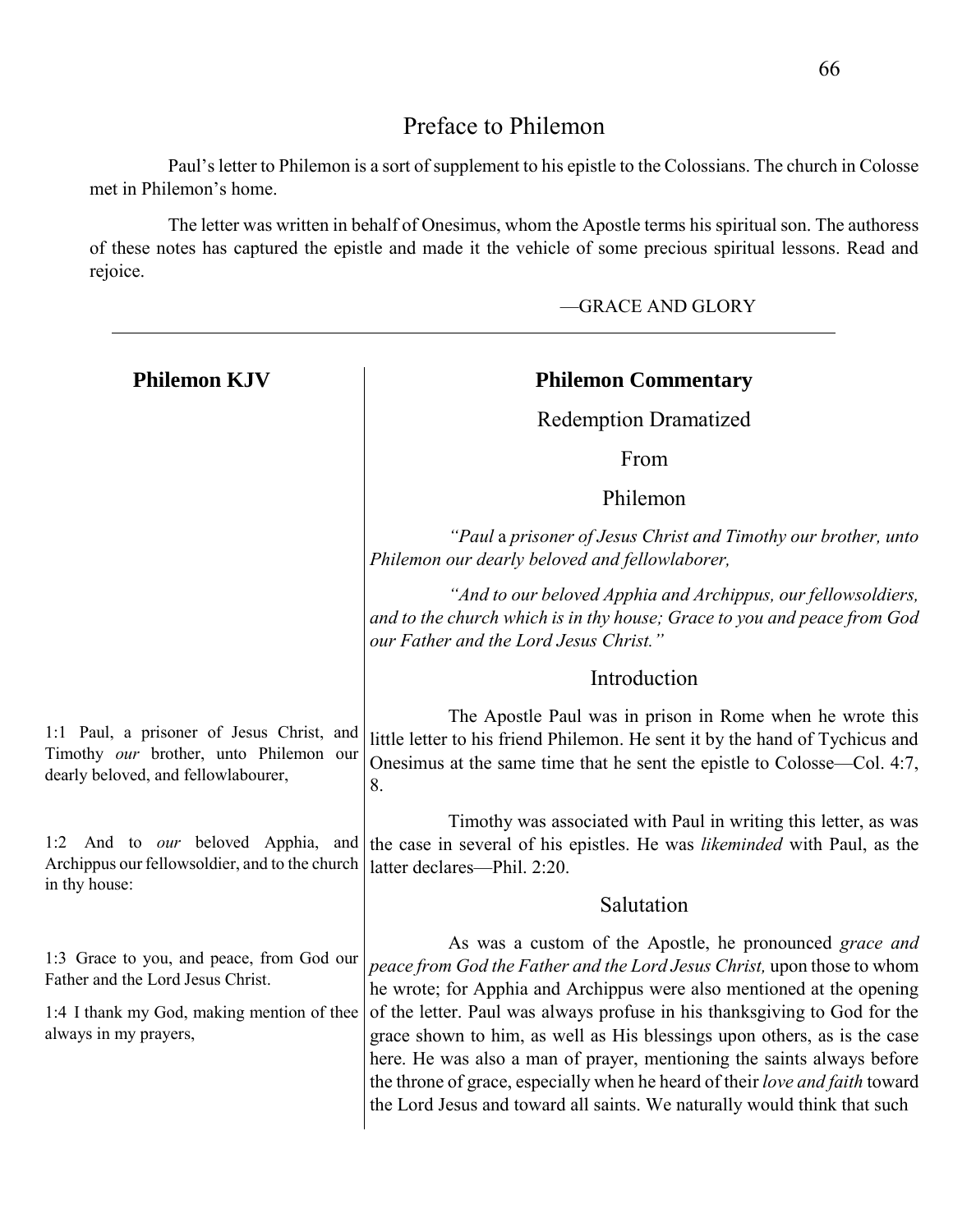1:5 Hearing of thy love and faith, which thou hast toward the Lord Jesus, and toward all saints;

1:6 That the communication of thy faith may become effectual by the acknowledging of every good thing which is in you in Christ Jesus.

1:7 For we have great joy and consolation in thy love, because the bowels of the saints are refreshed by thee, brother.

1:8 Wherefore, though I might be much bold in Christ to enjoin thee that which is convenient,

1:9 Yet for love's sake I rather beseech *thee*, being such an one as Paul the aged, and now also a prisoner of Jesus Christ.

1:10 I beseech thee for my son Onesimus, whom I have begotten in my bonds:

overcoming folk, filled with love and faith, needed no prayers; but not so did our dear spiritual father, Paul, infer. He knew the wiles of Satan. He had experienced something, and somewhat of his darts. He realized that his power is exerted and his devilish hate manifested in great measure against those that are going in the way of victory; hence, he prayed for all these at all times. And the following tells us to what purpose he entreated for them.

*"That the communication,* or fellowship *of thy faith, may become effectual,"* or workable. That is, that others may be benefited. *Others* may be written over every page of Paul's writings. It was his deepseated desire, yea, the absorbing passion of his life, to do good to others. He insisted that he was a debtor to all men, and he desired to pay all that he owed—\*Rom. 1:14. He also wanted all saints to realize their obligation in this direction. It is good to have faith and love in us; but that is not enough. Paul desired it to be fruitful, or communicated to others. Thus their faith and love would not be in word, but indeed also.

The Christian life must make progress. So the Apostle always taught. The latter comes by way of knowledge of God's purposes for us, these being accepted and made practical in our life as is here stated—*"by the acknowledgement,* or knowledge, *of every good thing* which is in us, as well as in you, in Christ Jesus"—V. 6. The mutual joy and consolation experienced upon this Christian pathway is wonderful. The depths of our being is refreshed when we hear of the uplifting and blessing of the Gospel in the lives of others. The saints comfort one another by their progress, thus growing up into Christ in all things. Paul was strengthened and comforted thru the love manifested by Philemon and the other overcomers at Colosse—V. 7. He further writes,

# A Tactful Entreaty—

*"Wherefore, tho' I might be much bold in Christ to enjoin you that which is convenient, yet for love's sake,* being such an one as Paul the aged, and now also a prisoner of Jesus Christ, *I beseech thee for my son Onesimus,* whom I have begotten in my bonds"—Vs. 8-10.

Paul declared that he had authority to command the obedience of Philemon and other saints; but he did not use the power. Oh, what a marvelous condition of soul! What a great victory the Apostle enjoyed over the despotic, "bossy" old man. He relinquished the authority he might have insisted upon, and asked Philemon's obedience as a favor to himself. He called attention, not so much to his age, as it would appear from the

\*Romans 1:14 "I am debtor both to the Greeks, and to the Barbarians; both to the wise, and to the unwise."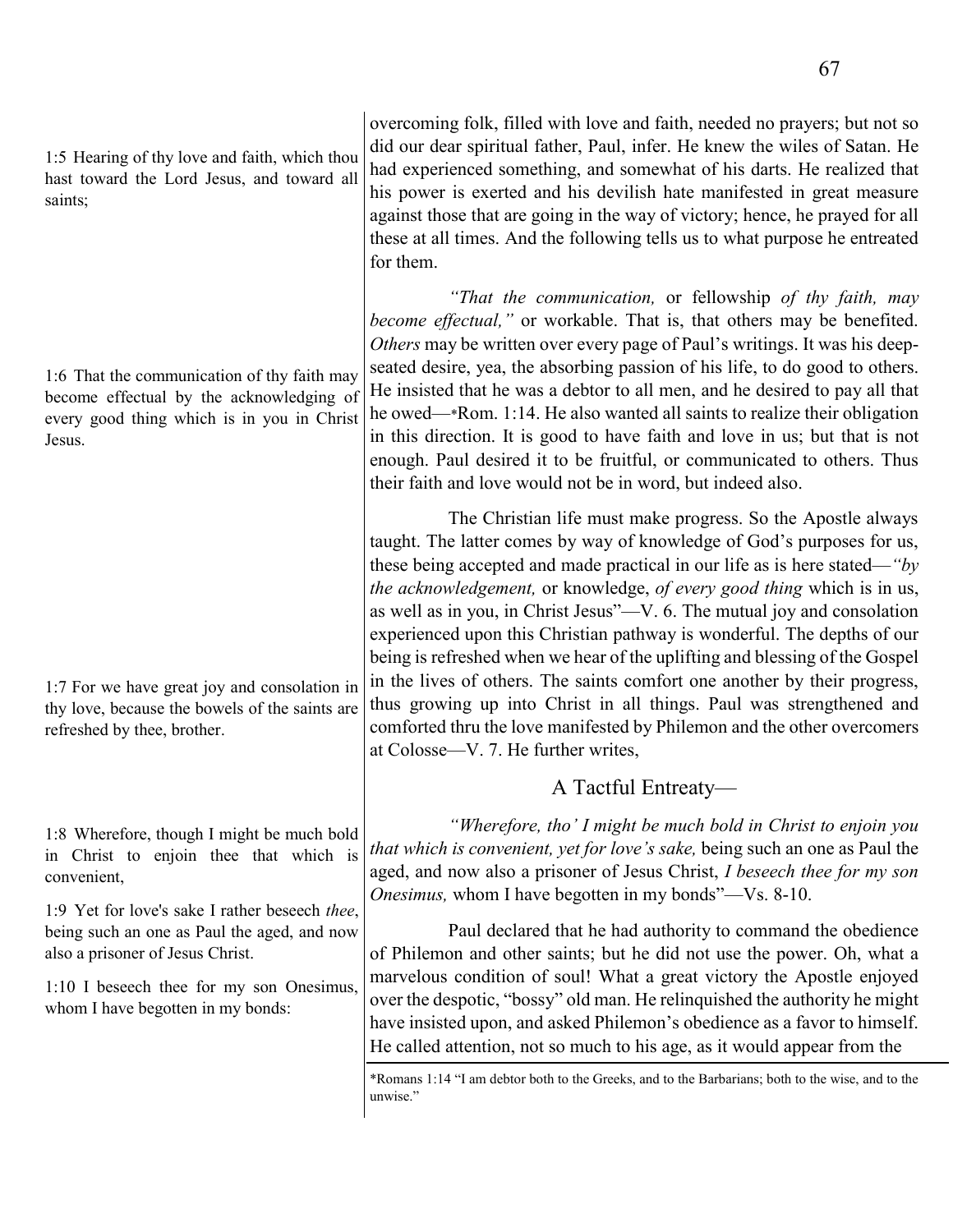| Which in time past was to thee<br>1:11<br>unprofitable, but now profitable to thee and to<br>me:<br>1:12 Whom I have sent again: thou therefore<br>receive him, that is, mine own bowels:<br>1:13 Whom I would have retained with me,<br>that in thy stead he might have ministered unto<br>me in the bonds of the gospel:<br>1:14 But without thy mind would I do | text but to his dignity as an elder of the Church, and an ambassador of<br>Christ (tho' at the time of writing he says he was His prisoner). He was<br>beseeching, that favor be shown to Onesimus, a former slave, by<br>Philemon. Onesimus, he said, was the fruit of his labor while he was in<br>bonds. That is he was saved in Rome while Paul was in prison there.<br>He further stated that Onesimus was not profitable before, but<br>is now so changed that he is profitable, not only to Paul, but will be so in<br>the future to Philemon. Onesimus means "profitable." The Apostle<br>apparently makes a play upon words here. He said, Onesimus had not lived<br>up to his name, heretofore: but now he will be profitable, or useful in the<br>fullest degree—V. 11. |  |  |  |
|--------------------------------------------------------------------------------------------------------------------------------------------------------------------------------------------------------------------------------------------------------------------------------------------------------------------------------------------------------------------|------------------------------------------------------------------------------------------------------------------------------------------------------------------------------------------------------------------------------------------------------------------------------------------------------------------------------------------------------------------------------------------------------------------------------------------------------------------------------------------------------------------------------------------------------------------------------------------------------------------------------------------------------------------------------------------------------------------------------------------------------------------------------------|--|--|--|
| nothing; that thy benefit should not be as it<br>were of necessity, but willingly.                                                                                                                                                                                                                                                                                 | Paul besought Philemon to receive him, even as he, Paul, and<br>so deal with him. For tho' he desired to keep Onesimus with him, yet he<br>would not do so without Philemon's permission. He did not desire, as he<br>said formerly, to insist on his authority; but wanted Philemon voluntarily<br>to yield and receive Onesimus, no more as a servant; but as he. Paul, had<br>received him, a brother, beloved.                                                                                                                                                                                                                                                                                                                                                                 |  |  |  |
| 1:15 For perhaps he therefore departed for a<br>season, that thou shouldest receive him for<br>ever;                                                                                                                                                                                                                                                               |                                                                                                                                                                                                                                                                                                                                                                                                                                                                                                                                                                                                                                                                                                                                                                                    |  |  |  |
| 1:16 Not now as a servant, but above a<br>servant, a brother beloved, specially to me, but<br>how much more unto thee, both in the flesh,<br>and in the Lord?                                                                                                                                                                                                      | Oh, yes, sin has leveled all men. "All have sinned and come<br>short of the glory of God;" but grace also levels, or makes all men equal.<br>In the new creation, all who believe are brethren, beloved of God and of<br>one another. Hence, Paul wrote, "If you count me a partner, or comrade,<br>receive him as myself." What condescending love and fellowship<br>exhibited to that erstwhile, erring runaway slave! It is, divine. The Apostle                                                                                                                                                                                                                                                                                                                                |  |  |  |
| 1:17 If thou count me therefore a partner,<br>receive him as myself.                                                                                                                                                                                                                                                                                               | also said that probably Onesimus had departed for a season that he might<br>be received back, not for a short time, but forever. He further stated, "If                                                                                                                                                                                                                                                                                                                                                                                                                                                                                                                                                                                                                            |  |  |  |
| 1:18 If he hath wronged thee, or oweth thee<br>ought, put that on mine account;                                                                                                                                                                                                                                                                                    | he hath wronged thee, or oweth thee ought, put that on mine account."<br>And he affirmed emphatically with his own hand in writing, "I will repay<br>$it$ "—Vs. 18, 19.                                                                                                                                                                                                                                                                                                                                                                                                                                                                                                                                                                                                            |  |  |  |
| 1:19 I Paul have written <i>it</i> with mine own<br>hand, I will repay $it$ : albeit I do not say to thee<br>how thou owest unto me even thine own self<br>besides.<br>1:20 Yea, brother, let me have joy of thee in<br>the Lord: refresh my bowels in the Lord.                                                                                                   | That was truly grace shown out in a wonderful degree. Paul put<br>Philemon under obligation to obey him, not by authority; but by the<br>constraint of love. "Albeit, I do not say to thee how thou owest unto me<br>even thine own self besides."                                                                                                                                                                                                                                                                                                                                                                                                                                                                                                                                 |  |  |  |
|                                                                                                                                                                                                                                                                                                                                                                    | Oh, yes, this is diplomatic, surely, and marvelously so. Paul was<br>writing by the Holy Spirit. He was catching Philemon with guile; but it<br>was divine guile, that does not harm, but rather does good. That was the<br>only kind of guile in which the Apostle dealt—Holy Spirit guile. "Yea,<br>brother, let me have joy of thee in the Lord. Refresh my bowels in the<br>Lord," he added. It is always in order to be courteous. Some folk imagine<br>that to be true to God and the Word we should be rough and ready. They<br>think politeness is not a necessary asset in the Christian life; but Paul                                                                                                                                                                   |  |  |  |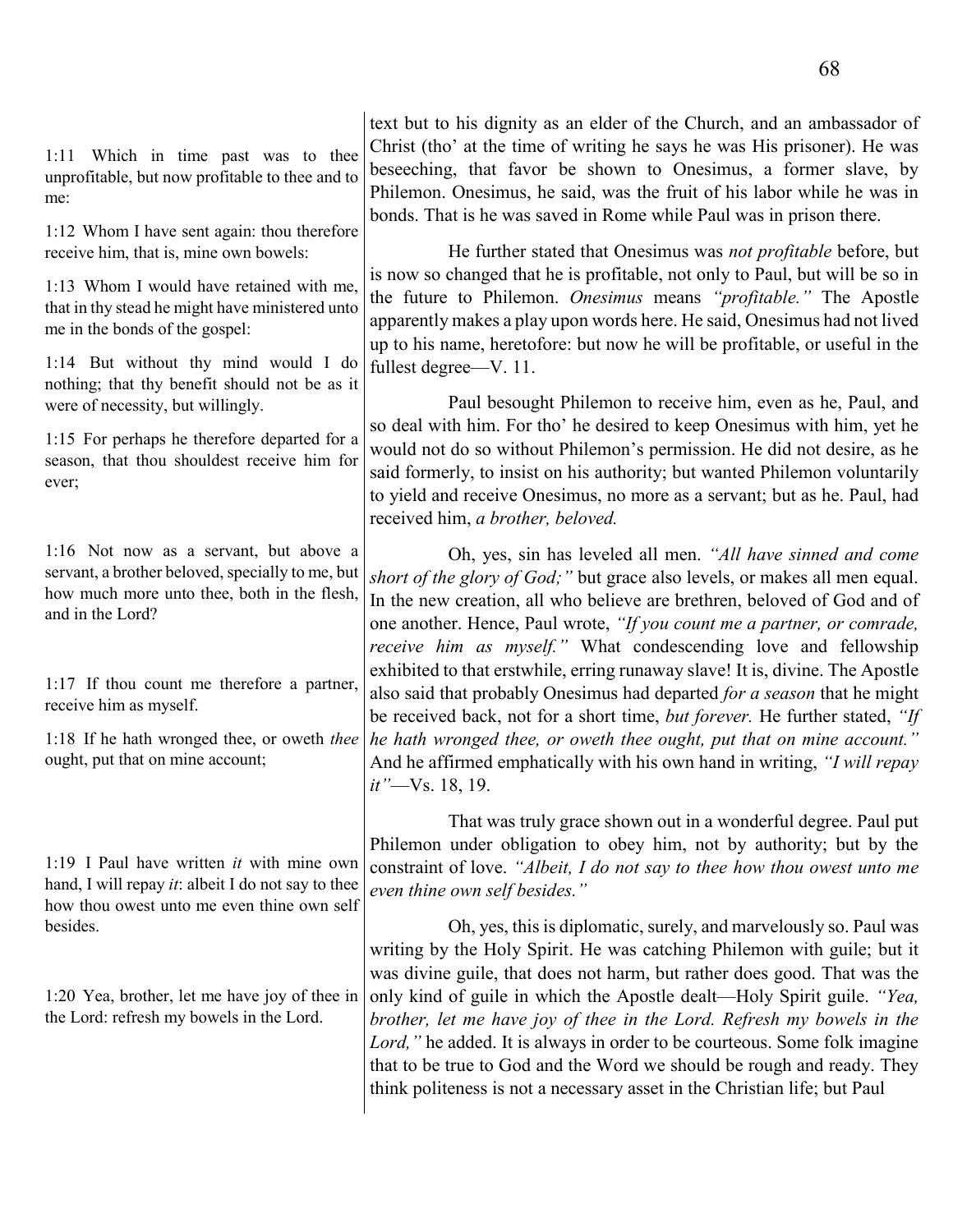did not so think. According to this letter, he actually spread on the honey and made no apology for it. He said in another letter, "If meat maketh my brother to offend," that is, be disturbed, or hindered on the Christian race course, "I will eat no flesh while the world standeth"—1 Cor. 8:13. And he might have added, If kindness, or praise, or courtesy makes my brother happier or more victorious, I will not spare my words on this line. Paul made himself all things to all men, that he might by all means save some. Spurgeon said, "Many preachers and self-appointed leaders make themselves all things to all men that they may save a sum;" but not so our Apostle. He labored at his own expense for the welfare of others; hence, he could exhort with the authority that comes from the throne above. He courteously entreated. We may often cause people to disobey the admonitions of the Scriptures by our manner of exhortation. The lack of spiritual diplomacy is often keenly felt. Holy Spirit tact is a wonderful mollifier, as Paul learned. It is like unto the ointment that was poured upon Aaron's head and ran down unto the skirts of his garments. It often heals friction and causes the brethren to *"dwell together in unity"*—Ps. 133.

## A Hope of Freedom

*"But withall prepare me also a lodging;* for I trust that thru your prayers, I shall be given unto you"—V. 22. Paul was expecting to be set at liberty, which he no doubt experienced later; but he was again apprehended as we learn from history, and died under the reign of Nero, a Roman emperor. He was beheaded by the sword outside the city, even as his beloved Lord was taken and died outside the city of Jerusalem.

Epaphras was with Paul in Rome when he wrote to Philemon, hut not a prisoner in the same sense as was the Apostle. He perhaps voluntarily shared the Apostle's imprisonment by taking up his residence with him for a while; hence, he saluted Philemon, as did also Marcus, Aristarchus, Demas and Lucas. Those were his fellow-laborers as he writes—Vs. 23, 24. Dear noblemen of God! They shared Paul's sorrows, and pain, and they will share in his reward. Then followed the benediction which was customary in so many of his epistles. *"The grace of our Lord Jesus Christ be with your spirit. Amen."*

## What Occasioned the Epistle?

This letter was written as the result of Paul's deep interest in Onesimus, a slave who had fled from Colosse to Rome to escape from Philemon, his master, a rich and influential man of that city. We say that was the reason, but only on the surface. The greater reason for this letter lies hidden. The Lord always used circumstances, or providences in some assembly, or as with this case, in some individual life, to call forth a letter

|                     | 1:21 Having confidence in thy obedience $I$  |  |  |
|---------------------|----------------------------------------------|--|--|
|                     | wrote unto thee, knowing that thou wilt also |  |  |
| do more than I say. |                                              |  |  |

1:22 But withal prepare me also a lodging: for I trust that through your prayers I shall be given unto you.

1:23 There salute thee Epaphras, my fellowprisoner in Christ Jesus;

1:24 Marcus, Aristarchus, Demas, Lucas, my fellowlabourers.

1:25 The grace of our Lord Jesus Christ *be* with your spirit. Amen.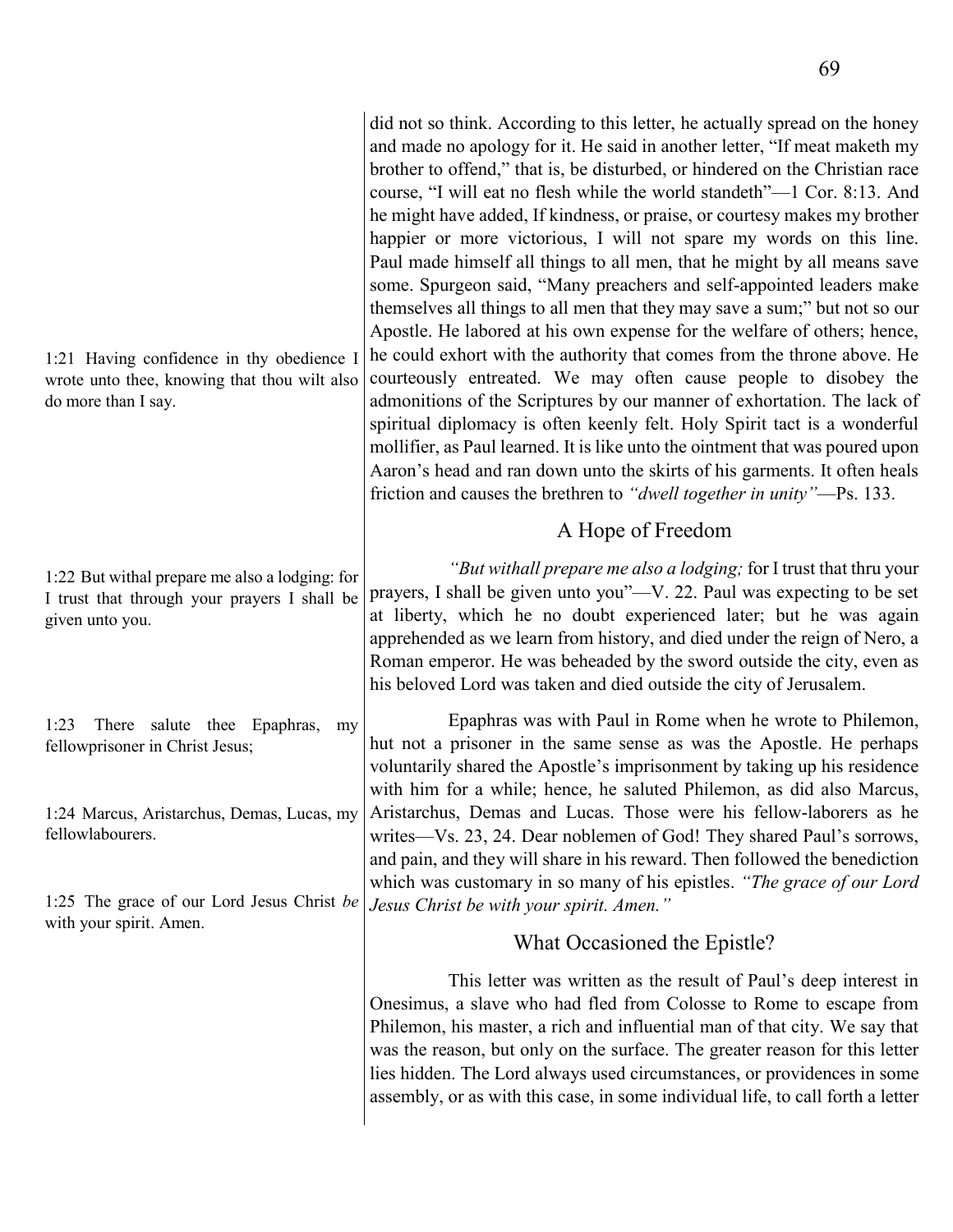on a special line, or need. So with the Philemon epistle, which we will learn as we note some facts.

It is claimed that the Phrygian slave was the lowest and most debased of all types to be found in heathendom. They displayed the very worst traits of character which their servile condition developed. Onesimus probably was no exception. We would infer from Paul's words that he helped himself to his master's goods when he ran away. Somehow, he reached Rome, the great centre of the empire of that name, with a youthful yearning no doubt to see the greatest city in splendor and vice that the world had to offer.

## Captured by the Spirit

But God had his eye on that stripling youth. He might escape Philemon; but he could not get away from the greater Master, the Lord. He came in touch with Paul, a slave of Jesus Christ, a prisoner in Rome for the sake of the Gospel, as he declared. Onesimus was cast into the same prison, probably for some crime which he had committed. He received the due reward for his sins, while it may be written of Paul and his imprisonment, even as was said of Jesus on the cross, "This man hath done nothing amiss." But God was in all of those circumstances. They worked good for Paul and for the repentant Onesimus. The runaway slave of Philemon no doubt unbosomed himself to his fellow prisoner, the slave of Jehovah, who could not run away from his Master, and would not if he could. He was persuaded to accept the Gospel which he had so often heard in his master's house, and he was saved.

It is not stated how long he remained with Paul in prison, but this much is clear, it was long enough for the Apostle to realize that Onesimus was no ordinary criminal regardless of the fact of his former record. He made himself almost indispensable to Paul, as we are able to read between the lines. He learned to love and appreciate him as a brother in the Lord; but he did not feel that he could conscientiously keep him without Philemon's consent. Hence he sent him back to his former master. He also desired his friend to see and appreciate the great change that had been made in his erstwhile slave by his acceptance of Christ. Therefore, he wrote this letter and gave it to Onesirnus to deliver to Philemon. That was another strategic stroke on Paul's part. Here is a prolific spiritual lesson. We carry in our hands the very promises of Christ, which demand access to God's grace. We may present them to the Father and receive their fulfilment in our lives. For example, Jesus said in His prayer—*"The glory which thou gavest me, I have given them,* that they may be one, even as we are one, I in them and thou in me"—John 17:22, 23. Let us hold this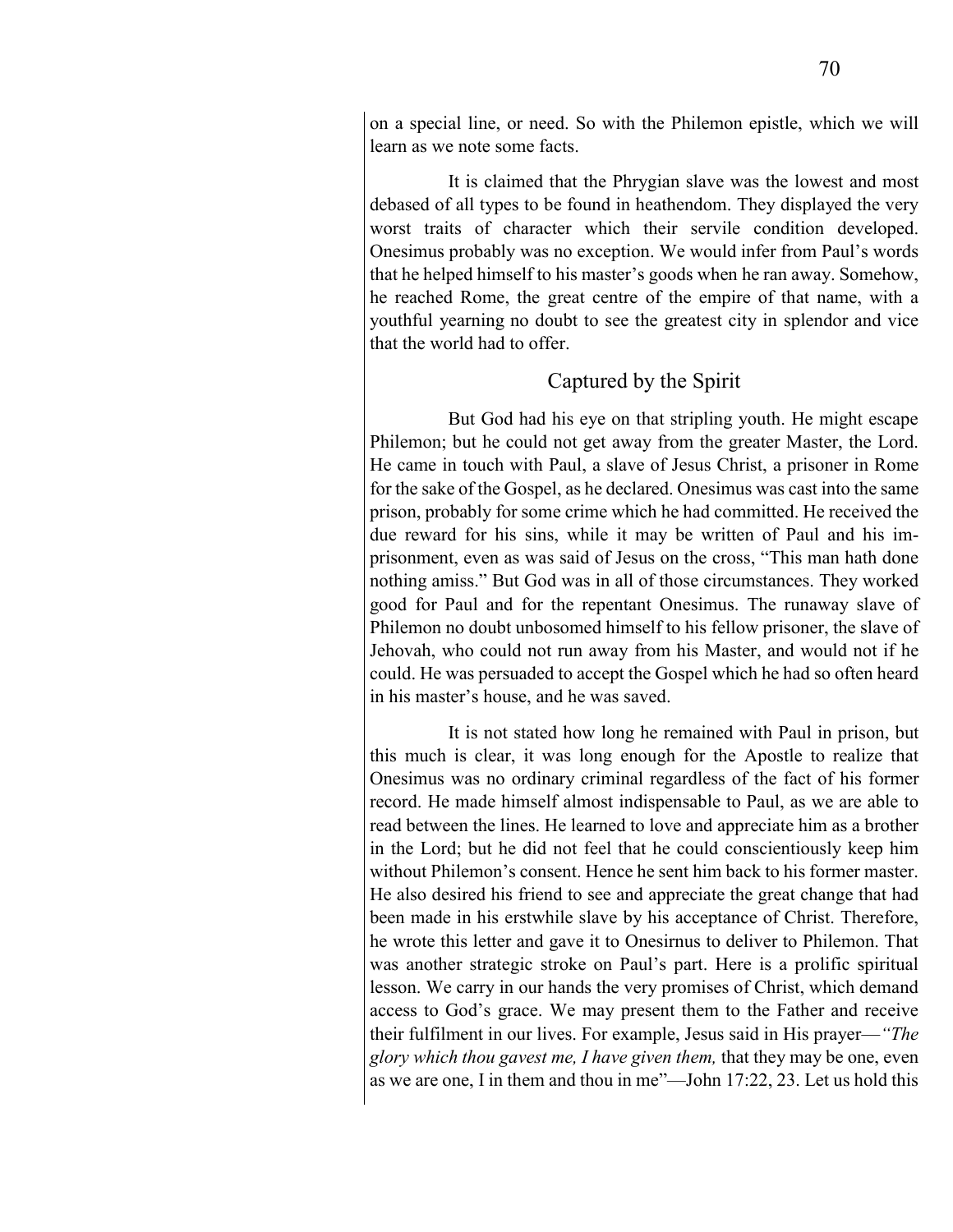word before the Father and enjoy the glory.

Scholars claim that this little letter is a masterpiece of diction, as well as of diplomacy. Politeness is here combined with a naturalness which is truly captivating. Its manly and straightforward statement of facts, with its marvelous expression of appeal, charms and persuades as a breath of perfume from a garden of flowers. It is a beautiful example of Christian love. May we learn its lessons.

### Who Was Philemon?

*Philemon* was an influential Christian man. The Church at Colosse met in his house, as we read in verse two. His name signifies, *"One that kisses." Apphia,* the woman mentioned in connection with him was probably his wife. Her name means, *"A dear one,"* or *"one that produces."* She was, a fruitful, useful saint of that assembly.

*Archippus,* the third character mentioned here, was probably the pastor of the assembly gathered in Philemon's house, at least in the absence of Epaphras—Col. 4:12. We would infer this from the meaning of his name, *"governor of the horses, or racers."* Also from the fact that Paul warns him to *"take heed to the ministry, which he had received." ("Take heed to the ministry which thou hast received in the Lord," KJV)*— Col. 4:17.

## Symbolic Illumination

All these facts are interesting; but it is when we see the spiritual value of this little letter that it assumes some real importance. Then we are transported with delight at its truth. Oh, it makes the Scriptures so perfect, so dependable, so satisfying and so instructive.

Some one has dared to say that there are no typical teachings in Paul's letters, or in the whole of the New Testament. Others, just as ignorantly bold, have taken up the saying and repeated it as Gospel truth. But such are entirely mistaken. Herein are hidden some great treasures in spiritual lore. Here typical teaching opens up and reveals itself as we meditate upon the Epistle.

Let us look upon Philemon, that godly, influential gentleman of Colosse, as a type of God. Does that surprise you? Why should it? Abraham (Gen. 22 and 24,) and the Pharaoh, in connection with Joseph (Gen. 41), are types of God. This all Bible students admit. *Philemon's*  name signifying, *"He that kisses,"* most beautifully expresses the God of all grace. God so loved the world that He gave His only begotten Son to redeem humanity, and take them who believe to His heart of love and kiss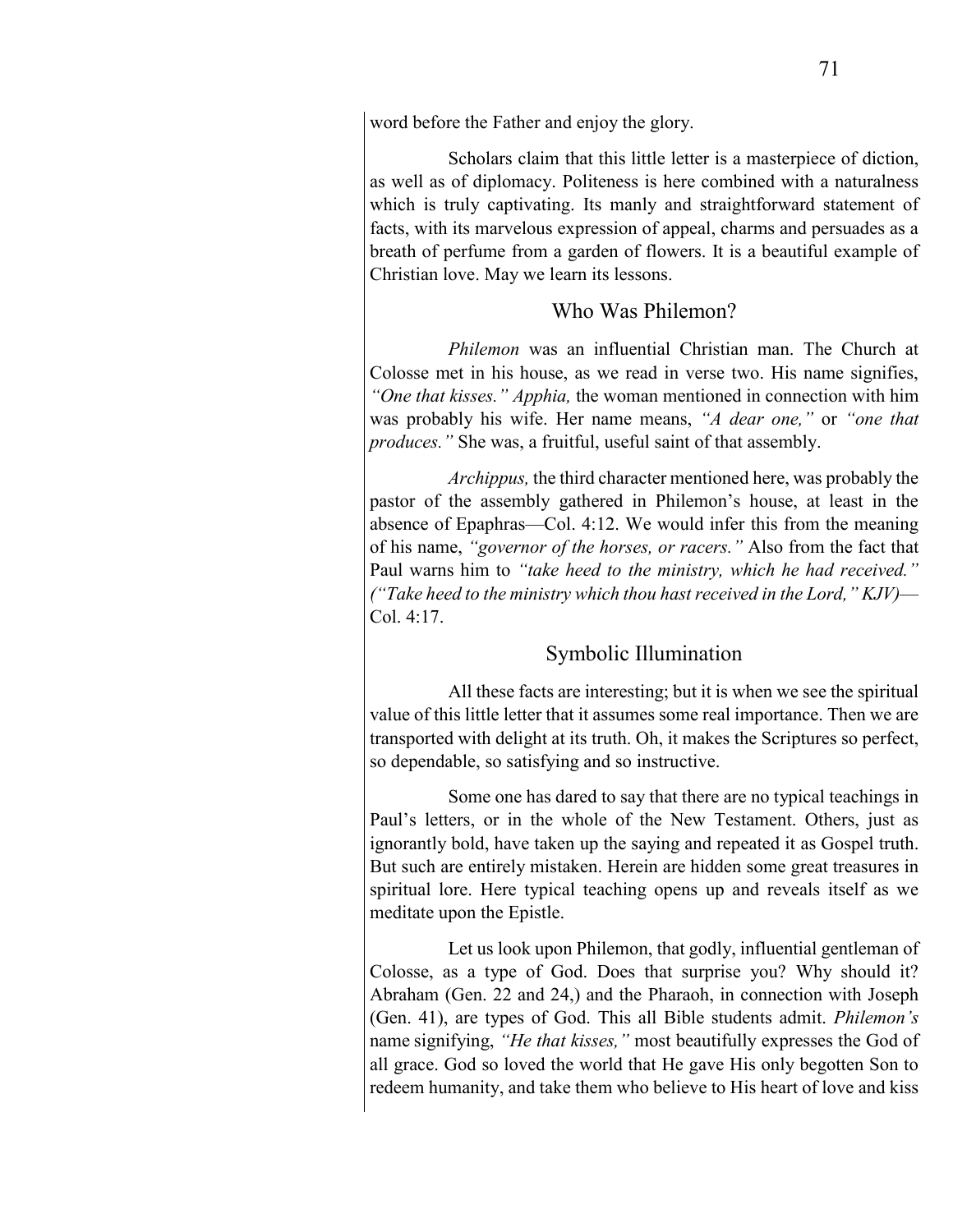them into life.

*Onesimus, "the profitable,"* figures each one of Adam's race who hears the Gospel, repents and believes, and thus comes into fellowship with Christ and God. We were not profitable to God, neither were we living in the power of our name in our ruined estate, but after we were reconciled we became profitable, even as Onesimus, to God as well as men. We then became His slave forever, not by constraint, but of love.

*Paul, "the little man,"* represents Christ, the Go-between, the Daysman. He interposed Himself. He filled up the breach that separated God from man, and brought them together. Thus we have the reconciliation, effected by Christ on the cross, figured most wondrously by this little letter to *Philemon*.

Let us note some more proof-positive fads along the line of correspondence. Paul, type of Christ, was a common friend of both Philemon and Onesimus. He loved them both, tho' he was acquainted with Philemon, type of God, years before he met Onesimus. He knew him from the beginning, as it were, as his equal, his partner, his comrade and friend.

Onesimus he met later in prison, where he had become identified with him as a wrong doer, (tho' it was not because of any fault of his that he was there.) Onesimus was a criminal, and not at all the equal of Paul (the man of letters and refinement), either morally, socially, or spiritually. He was a robber, a fugitive from justice, a runaway slave, while the Apostle was the opposite of all that. He was a holy, God-fearing, free man when he met Onesimus. But when the latter accepted Christ, he became Paul's equal before God, as to his standing, if not before man. They were then brothers in a new creation, joined in a bond of life that never can be broken.

## Man Brought to God

Furthermore, it was Paul, figuring Christ, that brought Philemon and Onesimus together. He assumed all the obligation that was upon the former slave with all its consequences, saying that he would repay all the debt. He gracefully reminded Philemon that he was under obligation to him. What favor Paul had bestowed on Philemon, that put him into his debt, is not recorded. It is quite reasonable to suppose that he was saved from heathendom and sin under Paul's untiring toils. Even so Christ can say to His Father and God, that He is in His Son's debt. By His death on the cross, Jesus Christ, the Man, has put God in His debt as it were; for thereby He has brought man back to his Creator. Man, even as Onesimus, had departed from God for a season that he might be received back forever. Hallelujah!